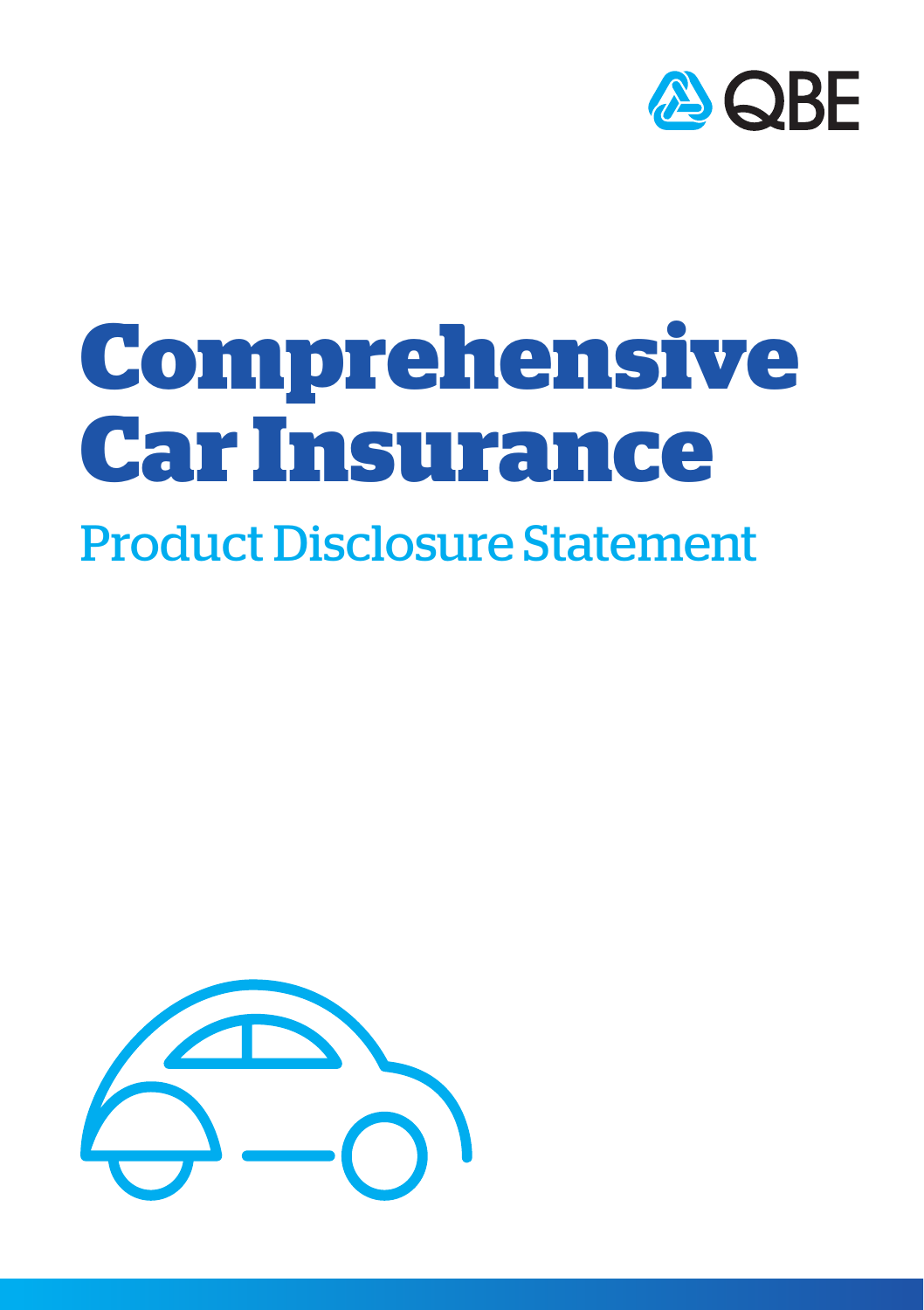This is an important document about insurance. It explains what is and what is not covered under the insurance policy and your and our obligations. To check the policy meets your needs, you need to understand it. If you cannot read and understand English please seek assistance from someone who can help you understand it in your preferred language.

此乃关於保险的重要文件,它解释了根据保单条款什麽是受保、什麽是不受保项目, 以及你方 和我方的责任条款。你必须要了解後才能决定这项保险是否能满足你的需要。如果你不能阅读 和理解英文,请向能帮助你用你熟悉的语言理解内容的人求助。

هذه وثيقة هامة عن التأمين، تشرح ما تغطيه بوليصة التأمين وما ال تغطيه باإلضافة إلى التزاماتنا والتزاماتك. يجب عليك فهم محتوى البوليصة حتى تتأكد من أنها تفي باحتياجاتك. إذا لم تكن تجيد قراءة اإلنجليزية وفهمها، أطلب المساعدة من شخص يستطيع أن يعينك على فهم هذه الوثيقة باللغة التي تفضلها.

此乃關於保險的重要文件,它解釋了根據保單條款什麼是受保、什麼是不受保項目,以及你方 和我方的責任條款。你必須要了解後才能決定這項保險是否能滿足你的需要。如果你不能閱讀 和理解英文,請向能幫助你用你熟悉的語言理解內容的人求助。

Đây là một tài liệu quan trọng về bảo hiểm. Nó giải thích những gì được và những gì không được bảo hiểm theo hợp đồng bảo hiểm cũng như những nghĩa vụ của quý vị và của chúng tôi. Để kiểm tra liệu hợp đồng bảo hiểm có đáp ứng được những nhu cầu của quý vị hay không, quý vị cần phải hiểu nó. Nếu quý vị không thể đọc và hiểu tiếng Anh, vui lòng nhờ ai đó có thể giúp giải thích hợp đồng cho quý vị bằng ngôn ngữ quý vị ưa dùng.

Questo è un documento importante sull'assicurazione. Spiega cosa è e cosa non è coperto in base alla polizza assicurativa ed i tuoi ed i nostri obblighi. Per verificare che la polizza soddisfi le tue esigenze, devi capirla. Se non puoi leggere e capire l'inglese, fatti assistere da qualcuno che possa aiutarti a capirla nella tua lingua preferita.

Αυτό είναι ένα σημαντικό έγγραφο σχετικά με την ασφάλιση. Εξηγεί τι είναι και τι δεν καλύπτεται από το ασφαλιστήριο συμβόλαιο και τις δικές σας και τις δικές μας υποχρεώσεις. Για να ελέγξετε αν αυτό ανταποκρίνεται στις ανάγκες σας, πρέπει να το κατανοήσετε. Εάν δεν διαβάζετε ή δεν κατανοείτε την αγγλική γλώσσα, παρακαλείστε να ζητήστε βοήθεια από κάποιον που μπορεί να σας βοηθήσει να το κατανοήσετε στη γλώσσα που προτιμάτε.

यह बीमा के बारे में एक महत्वपूर्ण दस्तावेज़ है। इसमें यह विवरण दिया गया है कि बीमा पॉलिसी में क्या कवर्ड (बीमे द्वारा सरक्षित) है और क्या कवर्ड (बीमे द्वारा कवर्ड) नहीं है तथा इसमें आपके और हमारे दायित्वों के बारे में भी बताया गया है। यह जांच करने के लिए कि क्या पोलिसी आपकी आवश्यकताओं को परा करती है, आपको इसे समझने की आवश्यकता है। यदि आप अंग्रेजी पढ़ और समझ नहीं सकते/सकती हैं तो कपया किसी ऐसे व्यक्ति से सहायता लें जो आपको इसे आपकी पसंदीदा भाषा में समझने में मदद कर सकता हो।

Este es un documento importante sobre seguros. En él se explica lo que cubre y no cubre su póliza de seguro y tanto sus obligaciones como las nuestras. Deberá entenderlo para determinar si la póliza se adapta a sus necesidades. Si no lee ni entiende inglés, solicite la ayuda de alguien que le pueda ayudar a entenderlo en su idioma.

ਇਹ ਬੀਮੇ ਬਾਰੇ ਇੱਕ ਮਹਤਵਪੂਰਨ ਦਸਤਾਵੇਜ਼ ਹੈ। ਇਸ ਵਿੱਚ ਇਹ ਵੇਰਵਾ ਦਿਤਾ ਗਿਆ ਹੈ ਕਿ ਬੀਮਾ ਪਾਲਿਸੀ ਤਹਿਤ ਕੀ ਕਵਰਡ (ਬੀਮੇ ਦੁਆਰਾ ਸੁਰਵਿਅਤ) ਹੈ ਅਤੇ ਵਕ ਕਵਰਡ (ਬੀਮੇ ਦੁਆਰਾ ਸੁਰਵਿਅਤ) ਨਹੀਂ ਹੈ ਅਤੇ ਇਸ ਵਵੱਚ ਤੁਹਾਡੀਆਂ ਅਤੇ ਸਾਡੀਆਂ ਜੁੱਮੇਵਾਰੀਆਂ ਬਾਰੇ ਵੀ ਦਸਿਆ ਗਿਆ ਹੈ। ਇਹ ਜਾਂਚ ਕਰਨ ਲਈ ਕਿ ਕੀ ਪਾਲਿਸੀ ਤੁਹਾਡੀਆਂ ਲੋਤਾਂ ਨੰ ਪੂਰਾ ਕਰਦੀ ਹੈ. ਤੁਹਾਨੂੰ ਇਸਨੂੰ ਸਮਝਣ ਦੀ ਲੌਤ ਹੈ। ਜੇ ਤੁਸੀਂ ਅੰਗਰੇਜ਼ੀ ਪੜ੍ਹ ਤੇ ਸਮਝ ਨਹੀਂ ਸਕਦੇ ਹੋ ਤਾਂ ਕਿਰਪਾ ਕਰਕੇ ਕਿਸੇ ਅਜਿਹੇ ਵਿਅਕਤੀ ਤੋਂ ਮਦਦ ਲਵੋ ਜੋ ਤੁਹਾਡੀ ਪਸੰਦੀਦਾ ਭਾਸ਼ਾ ਵਿੱਚ ਤੁਹਾਨੂੰ ਇਸਨੂੰ ਸਮਝਣ ਵਵੱਚ ਮਦਦ ਦੇ ਸਕੇ।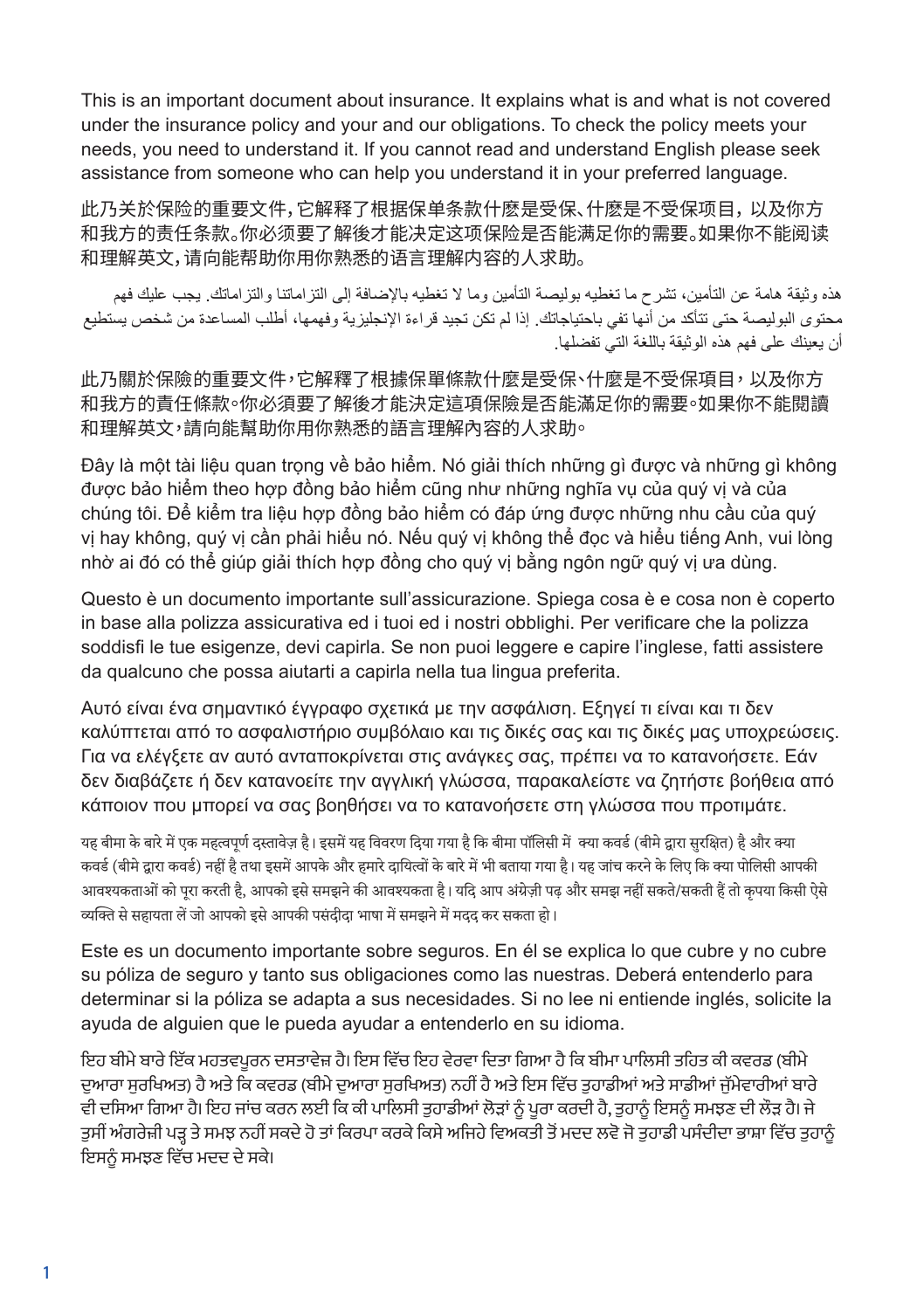# **About QBE**

QBE Insurance (Australia) Limited ABN 78 003 191 035 AFSL 239545 is a member of the QBE Insurance Group of companies. QBE Insurance Group Limited ABN 28 008 485 014 is the ultimate parent entity and is listed on the Australian Securities Exchange (ASX: QBE). *We* have been helping Australians protect the things that are important to them since 1886. *Our* purpose is to give people the confidence to achieve their ambitions.

# **QBE in the community** Premiums4Good<sup>™</sup>

*We* are committed to giving back to the communities that *we* operate in. Through Premiums4Good, *we* invest a portion of customer premiums into investments that have additional social or environmental features. So, when *you* choose *us* as *your* insurer, *your* premium automatically does some good.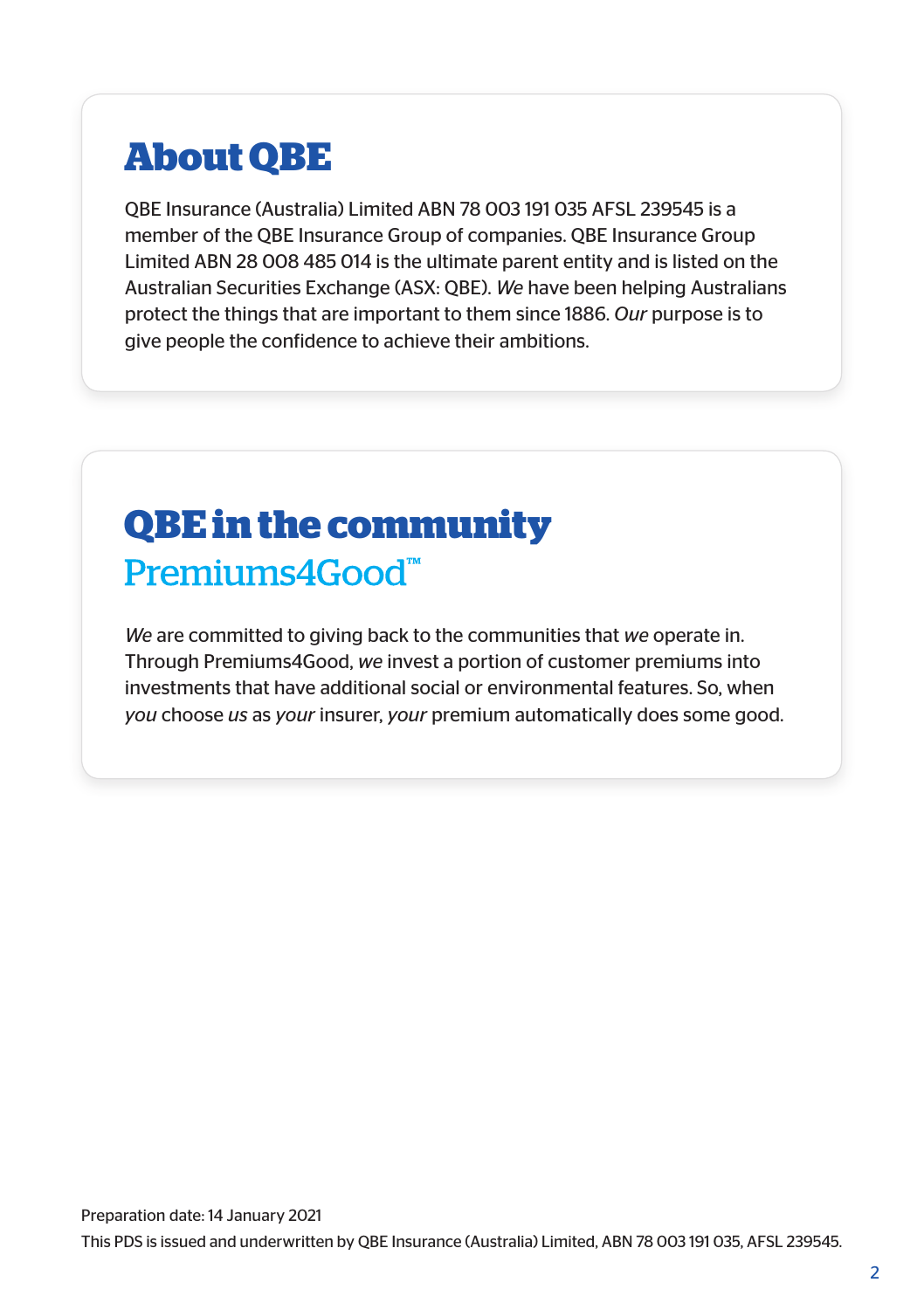# **Who this product is designed for**

This product is designed for owners of a motor car, utility or van

who require cover for:

- **•** accidental loss of or damage to their car; and
- **•** damage caused to another person's car or property due to the use of their own car, if they are found to be legally liable for the damage

 that meets the registration requirements in their State or Territory and is up to 3,500 kgs, Gross Vehicle Mass (GVM).

Note - Gross Vehicle Mass is the maximum weight that a vehicle can carry including its own weight, as specified by the Manufacturer.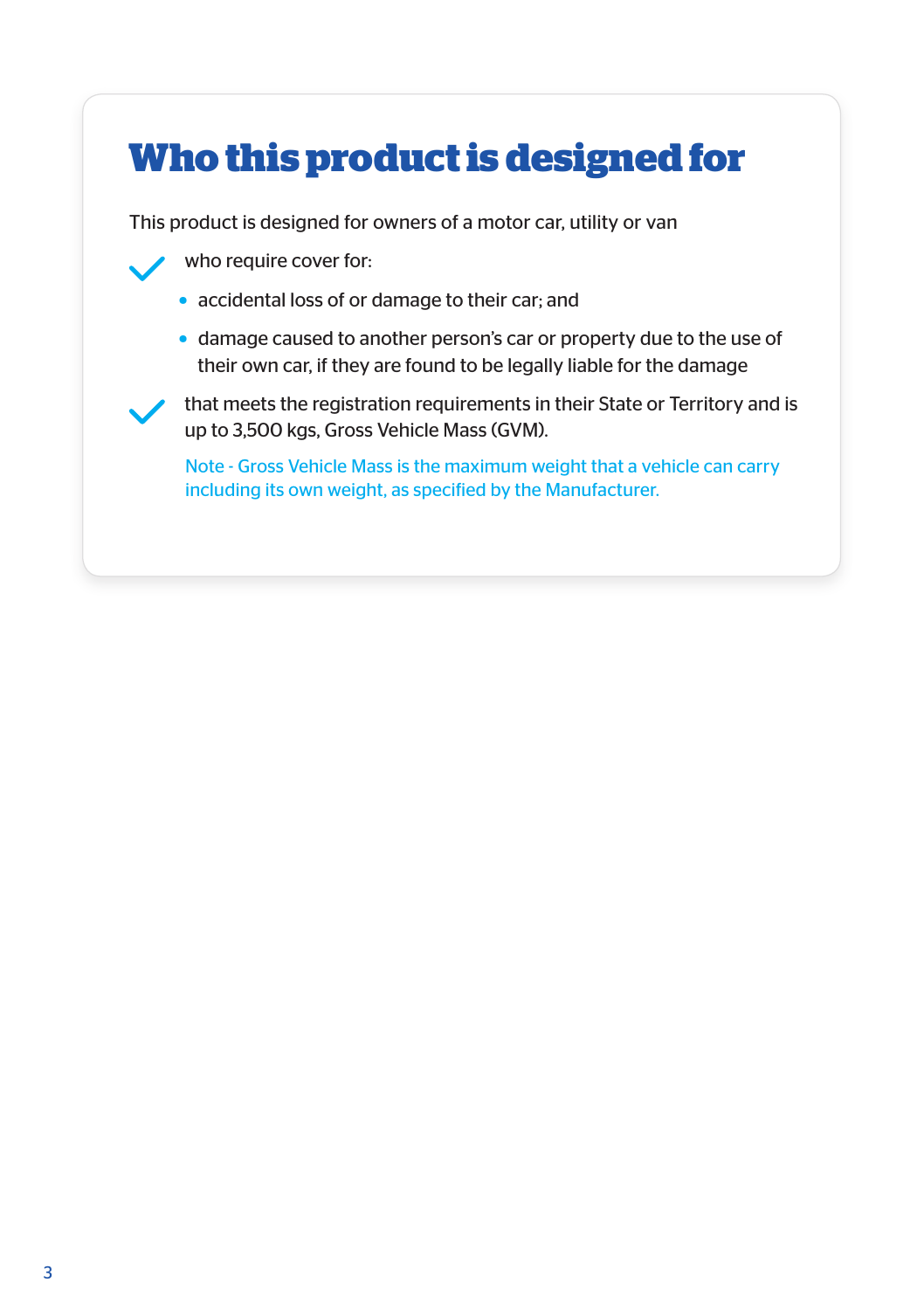# **Who it is not designed for**

This product is not designed to provide cover for:



 any cars that are not a standard passenger car, such as tractors, motorcycles, buses, goods carrying trucks, caravans, wheelchairs and any vehicle over 3,500 GVM



uses like:

- **•** delivering food or other goods for reward
- **•** carrying passengers for hire, fare or reward except if used for ridesharing purposes
- **•** as part of a car sharing service or platform for reward



- **•** Compulsory Third Party Insurance (CTP), for bodily injury cover as a result of a car accident only. This cover is only available under a CTP policy
- **•** Third Party Property damage cover only.



If *you* purchase this product and it is not designed for *your* circumstances, *you* may not get:

- **•** the value from it that *you* expected; or
- **•** any value from the product at all.

This PDS does not consider *your* objectives, financial situation or needs. Before deciding to buy this policy and whether the cover is right for *you*, please consider both the PDS and *your* particular circumstances.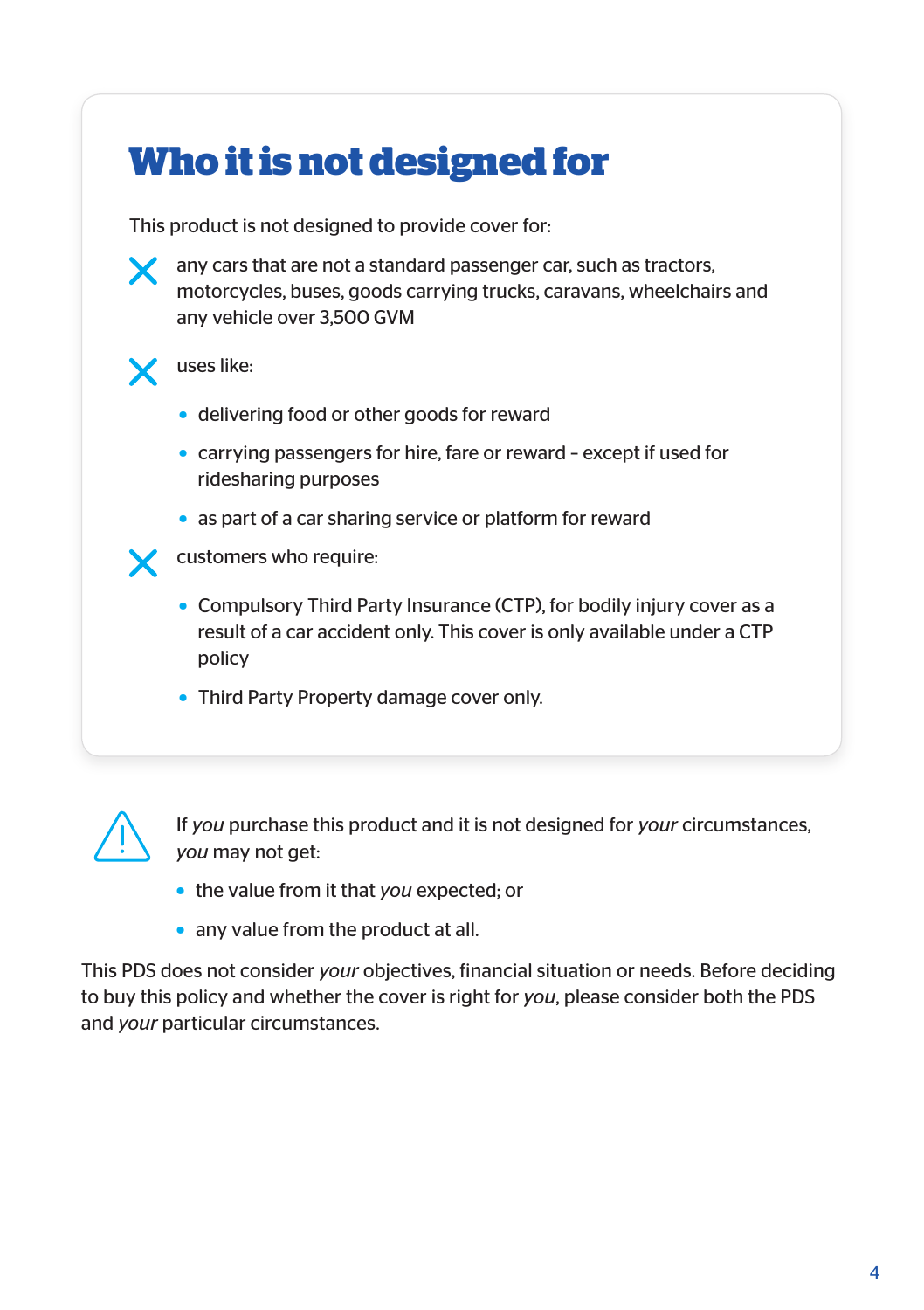# **Table of contents**

| <b>About your policy</b>                             | 7               |
|------------------------------------------------------|-----------------|
| Our agreement                                        | 7               |
| Your policy documents                                | 7               |
| Cooling off period                                   | 8               |
| Tell us when things change                           | 9               |
| Changes to your circumstances                        | 10 <sup>°</sup> |
| <b>What is comprehensive cover?</b>                  | 11              |
| Damage to or theft of your car                       | 11              |
| <b>Standard Features</b>                             | 12              |
| Options you can add to your policy                   | 16              |
| Legal liability                                      | 17              |
| <b>General Exclusions</b>                            | 19              |
| <b>Driver</b>                                        | 19              |
| Intentional, reckless or fraudulent acts             | 19              |
| Use of your car                                      | 20              |
| Reasonable actions and precautions                   | 20              |
| Condition of your car                                | 21              |
| Other loss or damage                                 | 21              |
| Operation of law, war, nuclear material or terrorism | 21              |
| Sanctions limitation and exclusion clause            | 22              |
| Laws impacting cover                                 | 22              |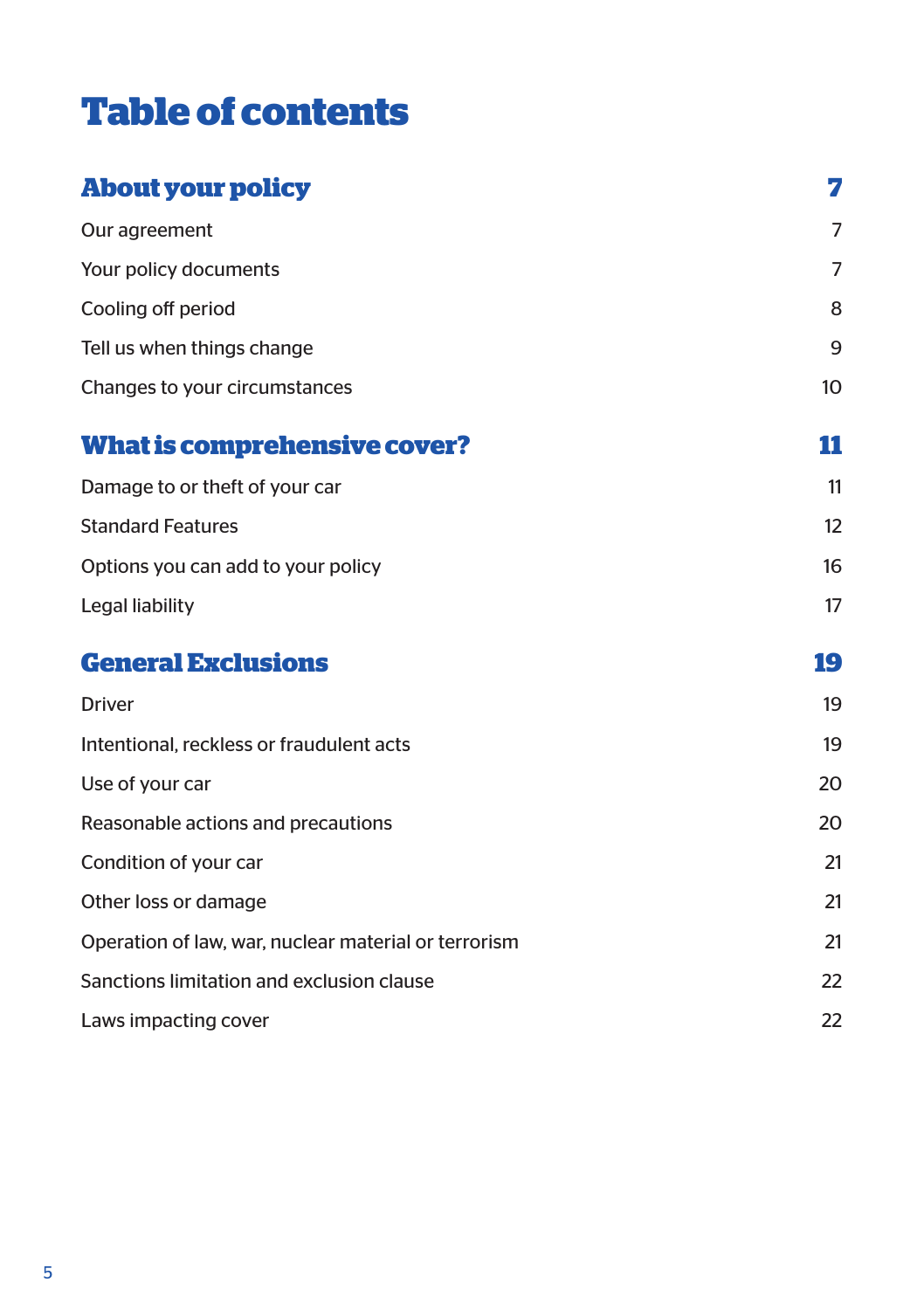| <b>Claims</b>                                              | 23 |
|------------------------------------------------------------|----|
| What to do after an incident                               | 23 |
| What you must not do after an incident                     | 24 |
| Cooperating with us                                        | 24 |
| How we settle claims                                       | 25 |
| Repairing your car                                         | 25 |
| How Choice of Repairer works                               | 25 |
| Paying the reasonable cost of repairs                      | 27 |
| Determining if your car is a total loss                    | 28 |
| Replacing your car with a new one                          | 29 |
| Claim payments and GST                                     | 29 |
| <b>Excesses</b>                                            | 30 |
| Claims administration, going to court and recovery action  | 32 |
| <b>Paying, renewing and cancelling</b>                     | 33 |
| Paying your premium                                        | 33 |
| Renewing your policy                                       | 34 |
| Cancelling your policy                                     | 34 |
| <b>Definitions</b>                                         | 35 |
| <b>Privacy, complaints and other important information</b> | 38 |
| Privacy                                                    | 38 |
| Complaints                                                 | 38 |
| <b>General Insurance Code of Practice</b>                  | 40 |
| <b>Financial Claims Scheme</b>                             | 40 |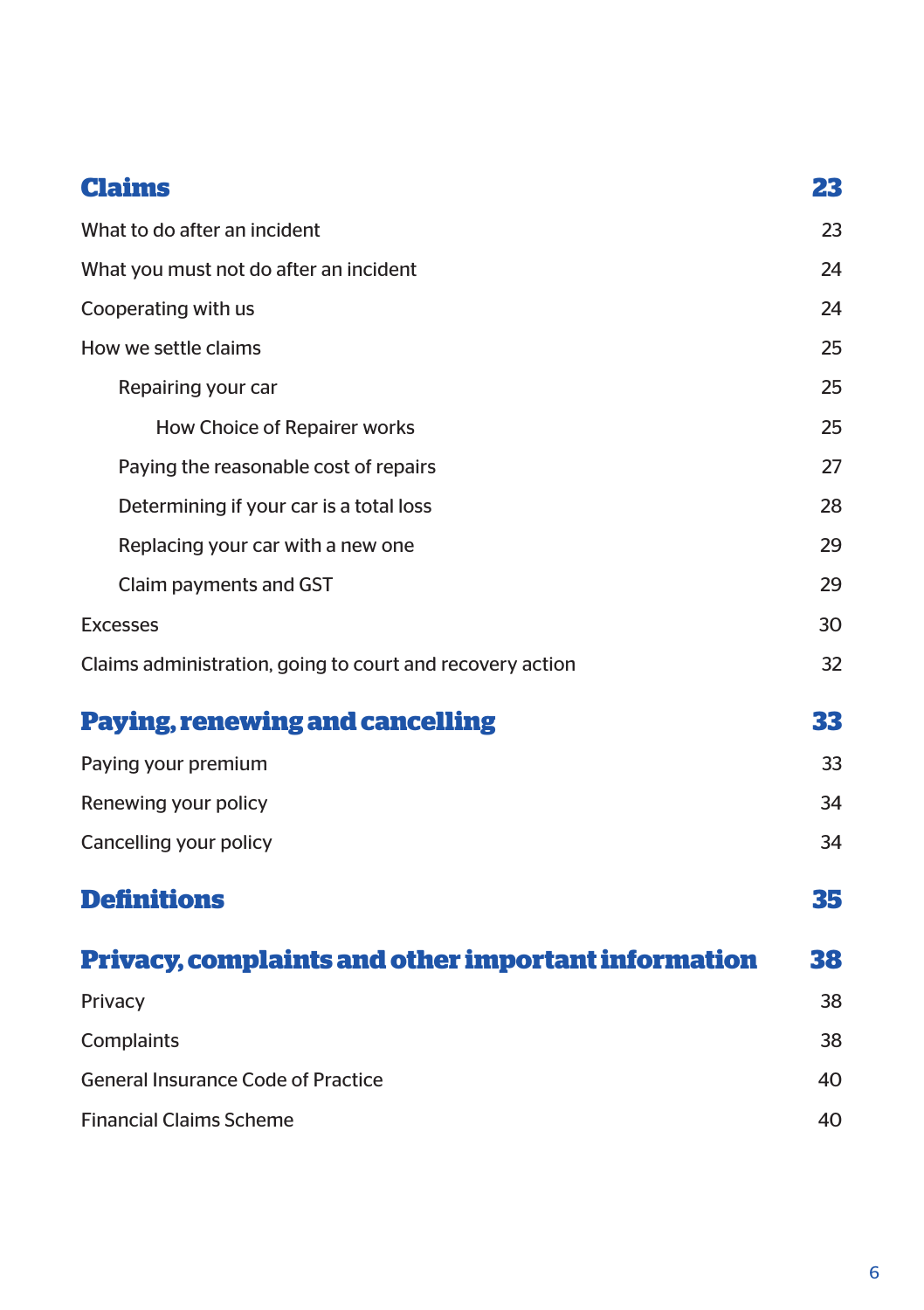<span id="page-7-0"></span>

#### **Our agreement**

When *you* pay or agree to pay *your* premium, *we* agree to provide *you* with insurance cover under the terms and conditions set out in this policy.

# **Your policy documents**

When *you* buy *your* policy, it will be made up of:









this Product **Disclosure** Statement (PDS)

any applicable Supplementary Product Disclosure Statement (SPDS)

*your Certificate of Insurance*

Information in this PDS might change. If the change is adverse then *we'll* issue an SPDS or a new PDS at renewal. All updates (whether adverse or not adverse) will be made available at **[qbe.com/au](http://qbe.com/au)** or *you* can request an up-to-date paper copy at no charge by *us*.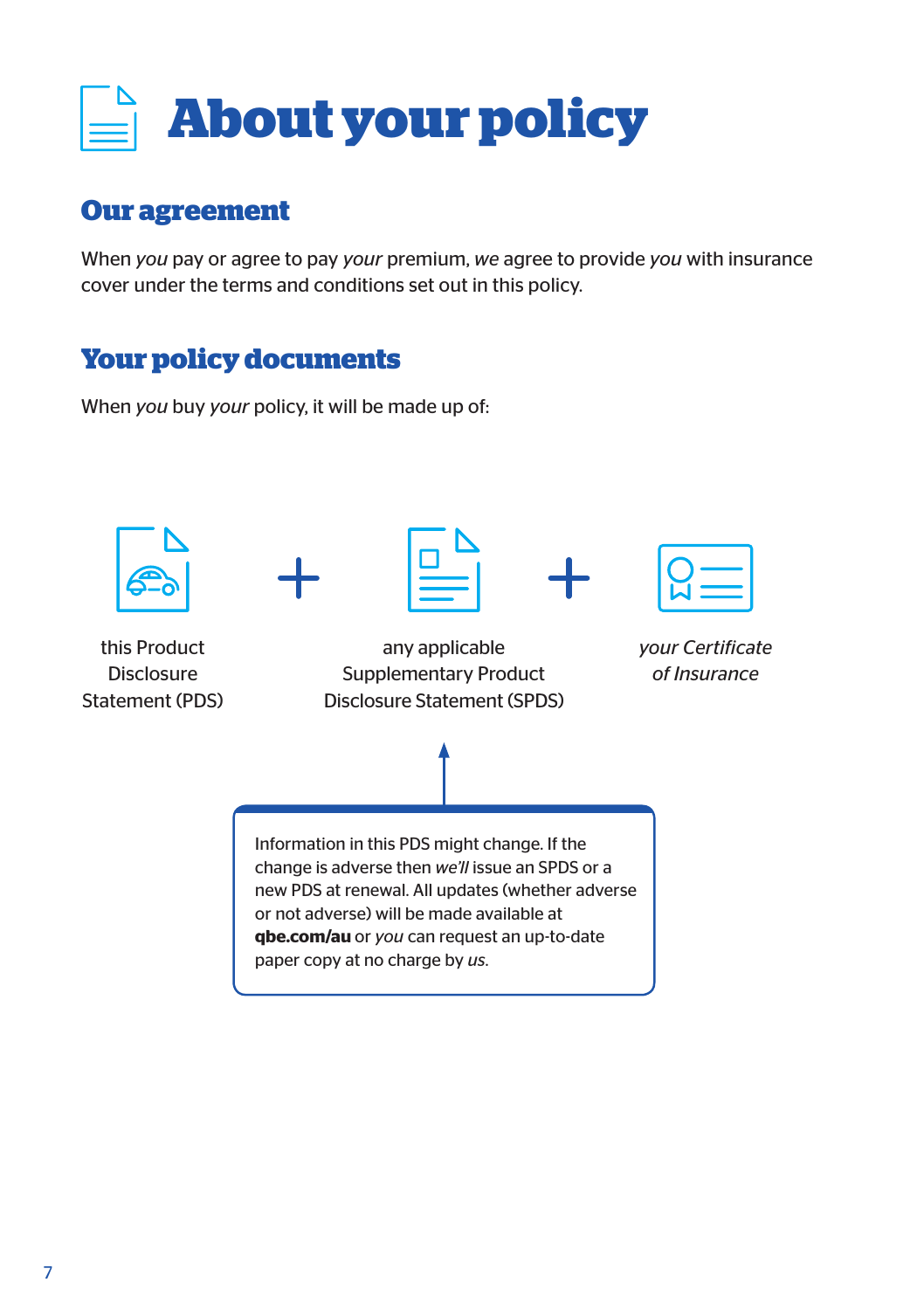#### <span id="page-8-0"></span>Receiving your policy documents

*We'll* normally email *your policy* and other related documents. *We'll* consider an email to be received by *you* when it enters *your* mail server, but in any event no later than 24 hours from the time it's sent out of *our* data system. *You* can choose to receive *your policy* documents by post and *you* can change *your* preference at any time. It's *your* responsibility to make sure *we* have *your* current email and mailing address on record, so *you* must let *us* know as soon as these change..

## About this PDS

This PDS tells *you* about the QBE Comprehensive Car Insurance policy *we* offer including the conditions and exclusions of the cover. Before deciding to buy this policy, please read this PDS to decide if the cover is right for *you*.

Words in italics have special meanings that are explained in **Definitions** located at the back of this PDS.

The amounts stated in this policy include GST unless stated otherwise.

#### When there is more than one insured

When there is more than one *insured* on *your policy*, *we* may treat what any one of them says or does in relation to *your policy* or any claim under it, as said or done by each of the *insureds*. *We* may rely on a request from one *insured* to change or cancel *your policy* or tell *us* where a claim payment should be paid.

#### Who is covered

*Your policy* covers anyone who drives *your car* when they meet its terms and conditions. This includes a learner driver who drives *your car* when supervised by a properly licensed driver.

# **Cooling off period**

If *you* change *your* mind about *your policy* and haven't made a claim, *you* can cancel it within 21 days of the start or renewal date and *we'll* give *you* a full refund. If *you* cancel *your policy* in these circumstances, *you* will have no cover under the policy.

*You* can also cancel *your policy* outside the cooling off period, see **Cancelling your policy**.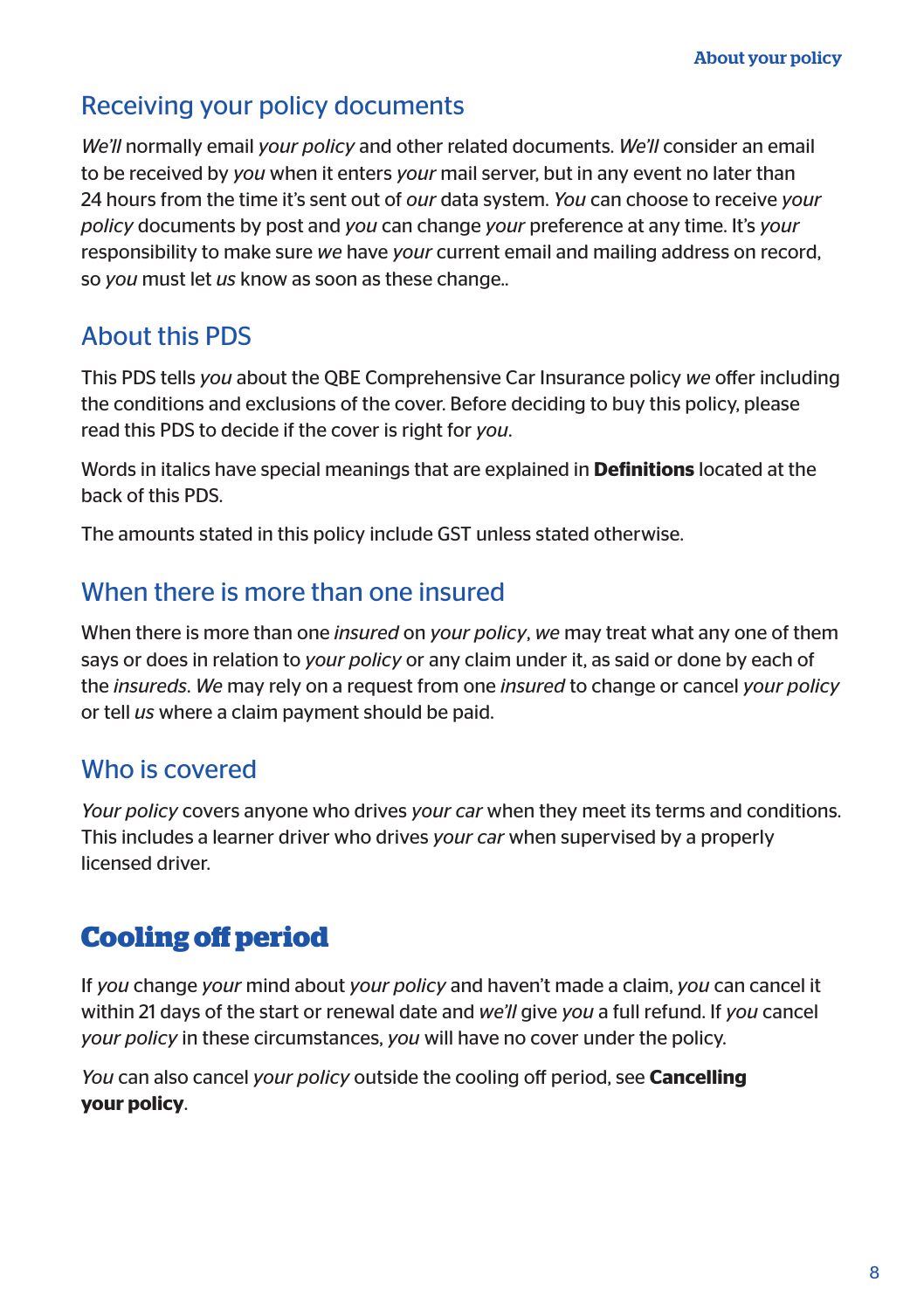#### <span id="page-9-0"></span>About your policy

#### **Tell us when things change**

*You* must tell *us* as soon as possible if any of the information on *your Certificate of Insurance* is incorrect or has changed. For example *you* must tell *us* if:

- **•** *your* car is replaced or sold
- **•** the address where *your* car is usually kept changes or
- **•** there is a change to how *your car* is used
- **•** *you* change the number of hours *your car* is used for ridesharing

For example, if *you* start using *your car* for ridesharing or for business purposes.

- **•** *you* want to add to the policy any other drivers who use *your car*
- **•** *your* contact details like email, phone number or mailing address change
- **•** *you* want to add or remove a cover option

If *you* don't tell *us*, *we* may reduce or refuse to pay a claim.

When *you* tell *us* about something that has changed or request a change to *your policy*, *we* will assess the change to the risk in accordance with *our* underwriting rules and processes. If *you* request any change to cover (for example, *you* choose to add a cover option) and *we* agree to the change, *we* will issue a new *Certificate of Insurance* and ask *you* for any additional premium.

If an additional premium is required, the change to *your* cover will only become effective when:

- **•** if *you're* paying in instalments by direct debit, any remaining instalments have been adjusted to reflect the additional premium; or
- **•** *you* have paid the additional premium by the due date *we* give to *you*.

If *you* don't pay the additional premium by the due date then *we* will make reasonable efforts to contact *you* using the most recent contact details *you* provided to *us*. If *we* don't receive payment of the additional premium owed, the change will not be effective and *we* will confirm this by issuing a replacement *Certificate of Insurance*.

If *you* request any change to cover and *we* don't agree to the change, then *we* will let you know and the policy will continue unchanged.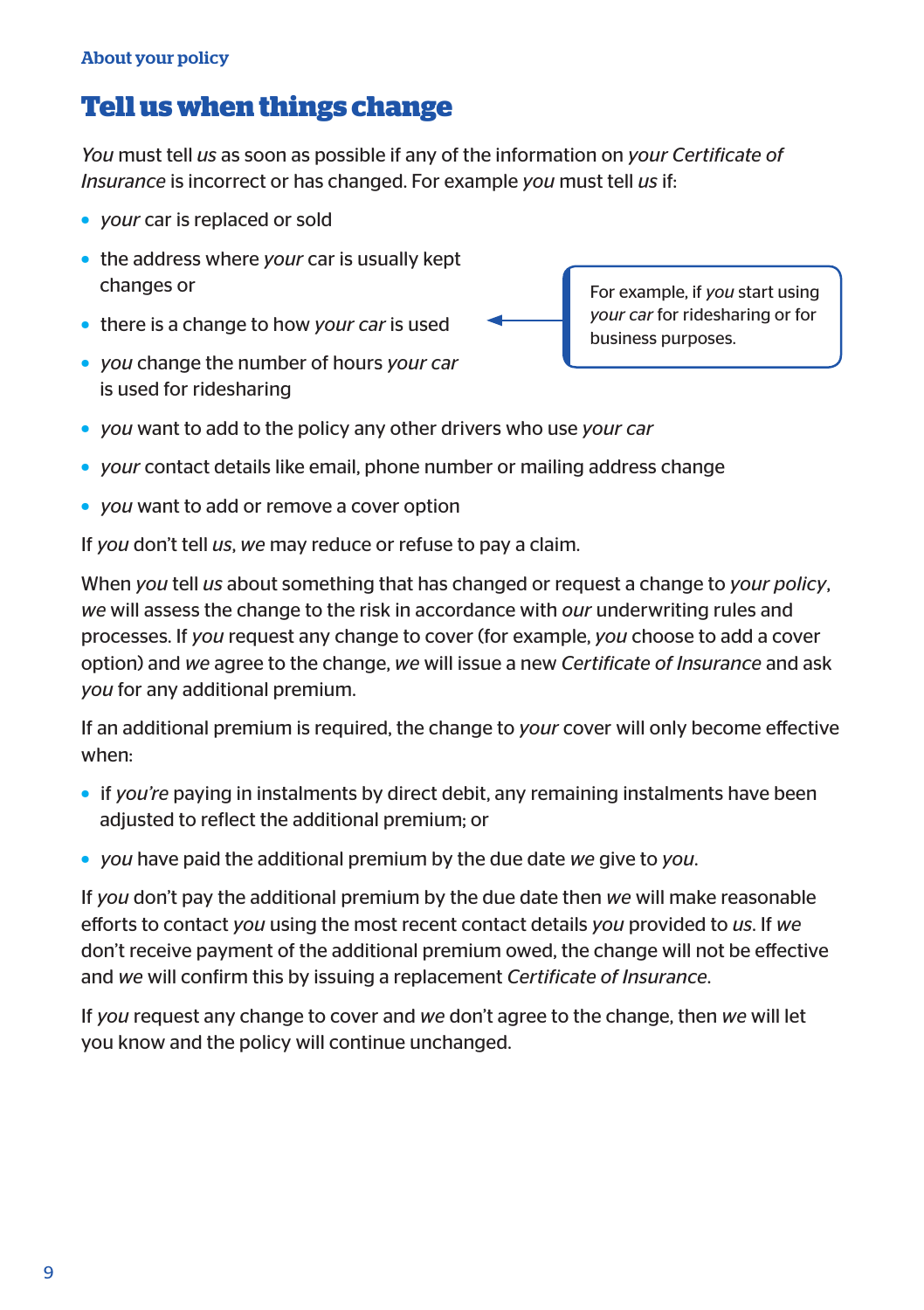10

#### About your policy

## <span id="page-10-0"></span>**Changes to your circumstances**

If *you* tell *us* about a change in *your car* or *your car's* value then *we* will consider it under *our* underwriting rules and processes, and depending on the underwriting assessment:

- **•** if *we* do not agree to the change, then *we* will cancel *your policy* and refund the unused portion of the premium.
- **•** if *we* agree to the change, *we* will issue a new *Certificate of Insurance* and ask *you* for any additional premium, inform *you* of any change in terms, and any additional applicable excess(es). If an additional premium is required, the change will only be effective when:

Contact **133 723** to discuss potential changes in circumstances when *you* know the details of the timing and nature of the changes before they happen, to find out in advance whether *we* will be able to continue to insure *you*.

> Changes of these kinds sometimes alter the risk to *us* in such a significant way that it is no longer within *our* underwriting rules, and *we* would not have issued the policy if the request had been made before the start of the policy

- **o** if *you're* paying in instalments by direct debit, any remaining instalments have been adjusted to reflect the additional premium; or
- *you* have paid the additional premium by the due date *we* give to *you*.

If you don't pay the additional premium by the due date, then *we* will make reasonable efforts to contact *you* using the latest contact details *you* provided *us*. If *we* don't receive payment of the additional premium owed, then *we* will cancel *your policy*. *We* will use the latest contact details *you* provided *us* to notify *you* of the cancellation date, which will depend on factors including:

- **•** the amount of the additional premium payable for the change;
- **•** the premium *you* have already paid on *your policy*; and
- **•** the remaining period of insurance.

*You* will not receive a refund as *we* will use the premium *you* have already paid to delay the cancellation date by as long as possible. If *you* pay the additional premium after *we* notify *you* but before the cancellation date, then *we* will no longer need to cancel *your policy*.

If relevant, please see *our* Financial Hardship policy available at **[qbe.com/au](https://www.qbe.com/au/about/governance/financial-hardship)**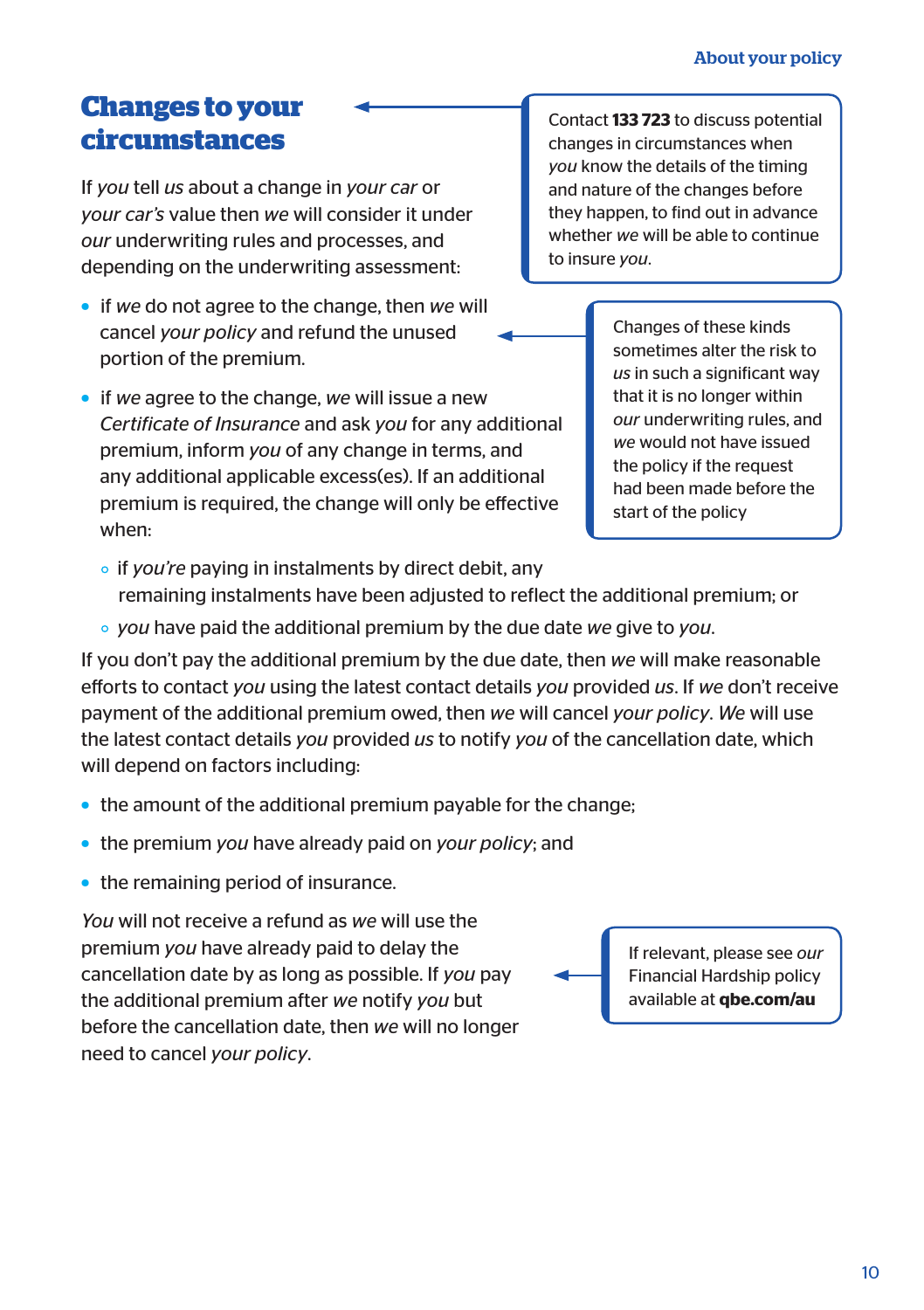# <span id="page-11-0"></span>**What is comprehensive cover?**

*Your* QBE Comprehensive Car Insurance *policy* covers:

- **•** damage to or theft of *your car*
- **•** standard features explained in this policy
- **•** options *you've* chosen to add to *your policy*, and which are listed on *your Certificate of Insurance*
- **•** legal liability arising from damage to someone else's property caused by the use of *your car*.

## **Damage to or theft of your car**

#### What you're covered for

*Your policy* covers accidental loss of or damage to *your car* from incidents such as:

- **•** collision or impact
- **•** theft or attempted theft
- **•** fire or explosion
- **•** weather events (such as hail or flood) and
- **•** malicious damage.

There are situations *you're* not covered for. See **General exclusions**.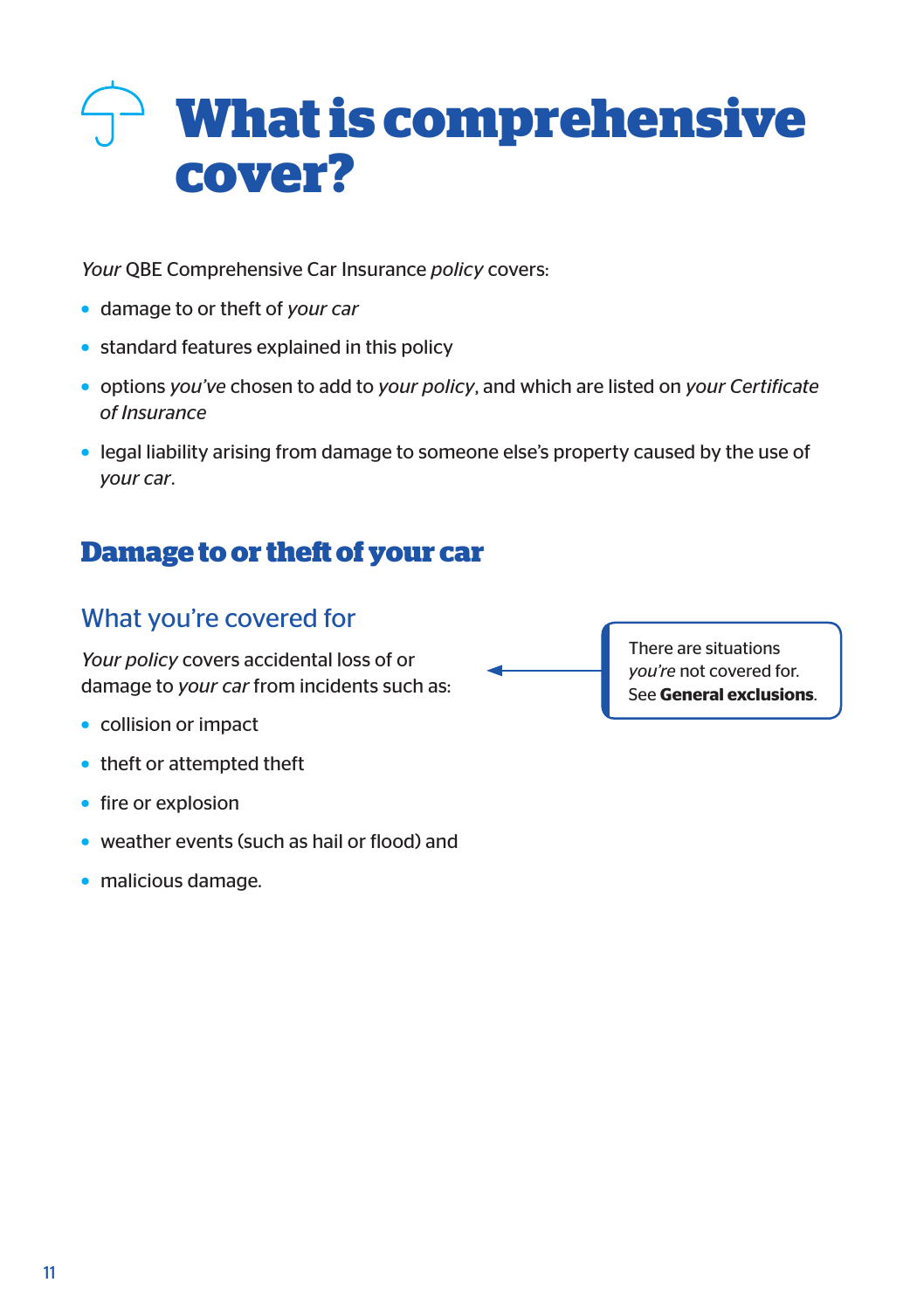## <span id="page-12-0"></span>**Standard Features**

The following Standard Features apply when *your* claim for an *incident* covered by *your policy* is accepted and they are directly connected to that *incident*. There is no excess payable for these Standard Features as *you* will already be paying the applicable excess for the *incident*.

| <b>Standard Feature</b>                 | We will                                                                                                                                                                                                                              | $X$ But not                                                                                                                                                                                                                                                                                                                                                           |
|-----------------------------------------|--------------------------------------------------------------------------------------------------------------------------------------------------------------------------------------------------------------------------------------|-----------------------------------------------------------------------------------------------------------------------------------------------------------------------------------------------------------------------------------------------------------------------------------------------------------------------------------------------------------------------|
| <b>Baby capsules</b><br>and child seats | replace damaged or stolen<br>baby capsules and child<br>seats which are inside your<br>car                                                                                                                                           | if they are stolen from your<br>car when the car itself isn't<br>stolen                                                                                                                                                                                                                                                                                               |
| 4.<br>n<br><b>Personal items</b>        | pay up to \$1,000 in total<br>for damaged or stolen<br>personal items which are<br>inside your car.<br>Personal items are items<br>normally worn or carried<br>such as clothes, eyewear<br>and any disability or<br>medical devices. | if they are stolen from your<br>car when the car itself isn't<br>stolen:<br>if the items are:<br>• cash, cheques, credit<br>cards or negotiable<br>documents;<br>• mobile phones,<br>computers or any other<br>electronic devices:<br>• tools of trade; or<br>• baby capsules or<br>child seats<br>Don't forget these are<br>covered in the Standard<br>Feature above |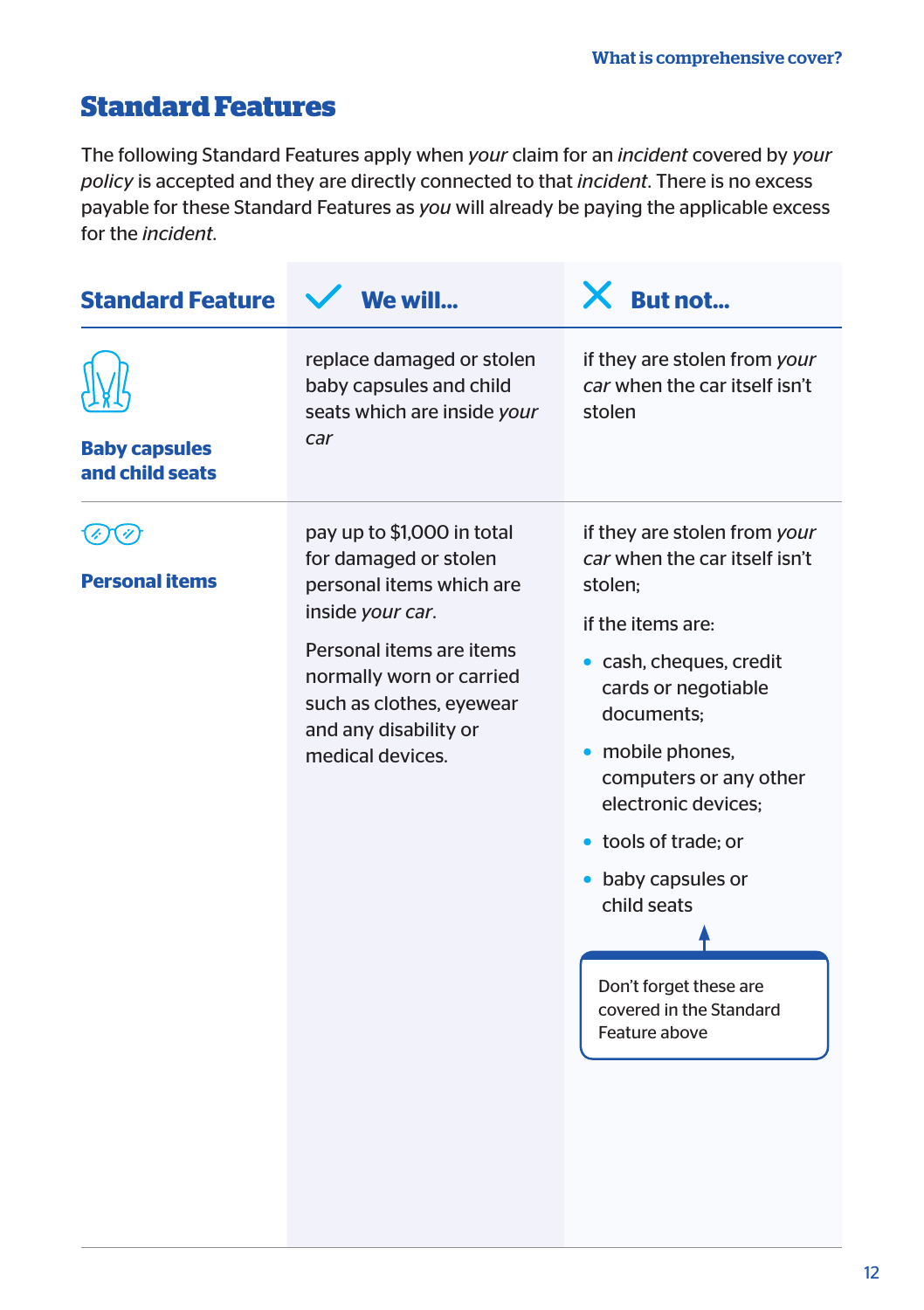| <b>Standard Feature</b>                                                                                                                          | We will                                                                                                                                                                                                                                                                                                                                                                                       | $\times$ But not                                                                                                                                                                                                                                                                                                                                                                                                                                   |
|--------------------------------------------------------------------------------------------------------------------------------------------------|-----------------------------------------------------------------------------------------------------------------------------------------------------------------------------------------------------------------------------------------------------------------------------------------------------------------------------------------------------------------------------------------------|----------------------------------------------------------------------------------------------------------------------------------------------------------------------------------------------------------------------------------------------------------------------------------------------------------------------------------------------------------------------------------------------------------------------------------------------------|
| <b>Travel expenses</b>                                                                                                                           | reimburse up to \$100 in<br>total to help the driver<br>of your car and any<br>passengers get to their<br>destination                                                                                                                                                                                                                                                                         | if your car is safe to drive                                                                                                                                                                                                                                                                                                                                                                                                                       |
| <b>Emergency</b><br>accommodation and<br>transport costs                                                                                         | reimburse up to \$1,000<br>for the reasonable cost of<br>essential accommodation<br>and transport to get the<br>driver of your car and any<br>passengers home                                                                                                                                                                                                                                 | if the <i>incident</i> occurs less<br>than 100km from home:<br>if your car is safe to drive;<br>any other costs such as<br>food or laundry                                                                                                                                                                                                                                                                                                         |
| <b>Towing and</b><br>storage costs                                                                                                               | pay the reasonable cost<br>of towing your car to the<br>nearest repairer or safe<br>location.<br>pay reasonable storage<br>costs at the agreed location                                                                                                                                                                                                                                       | if your car is safe to drive                                                                                                                                                                                                                                                                                                                                                                                                                       |
| $\sum_{n=1}^{\infty}$<br>Hire car after a<br>not-at-fault car<br><b>accident</b><br>'not-at-fault' has a<br>special meaning.<br>See Definitions. | arrange and pay the<br>reasonable daily cost of a<br>suitable hire car if your car<br>is damaged in a not-at-fault<br>car accident.<br>It will be provided:<br>• until repairs authorised<br>by us are completed; or<br>$\bullet$ until we pay the<br>reasonable costs to<br>repair your car; or<br>• until we pay your claim<br>after your car has been<br>assessed as a <i>total loss</i> . | when <i>your car</i> is not at the<br>authorised repairer and it's<br>safe to drive:<br>if you arrange a hire car<br>without our authorisation;<br>for any other costs related<br>to the hire car such as fuel.<br>upgrade, road tolls, traffic<br>fines, accidents or other<br>losses, or insurance excess<br>reduction:<br>after we receive<br>information confirming<br>that the driver of your car<br>caused or contributed to<br>the accident |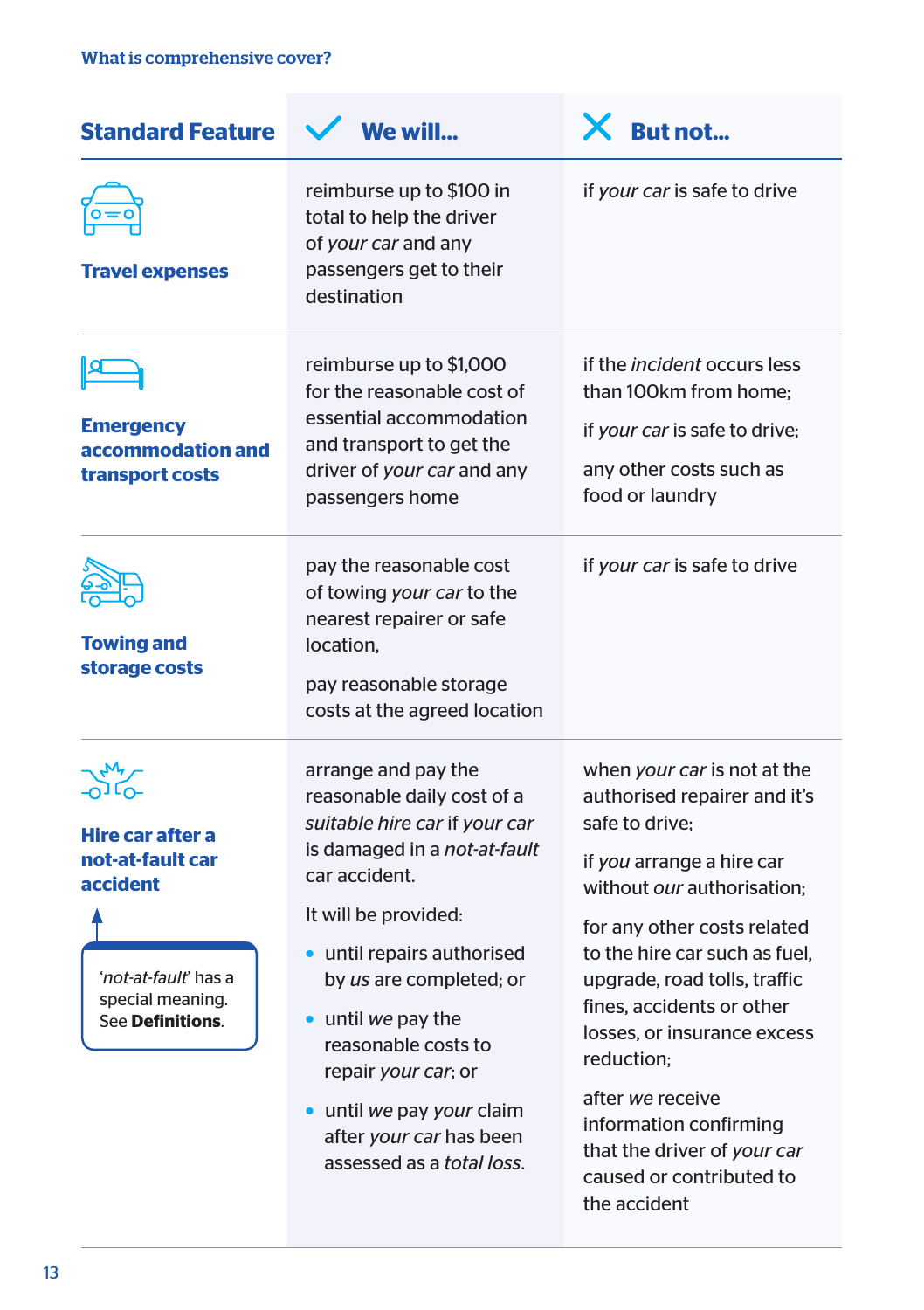# **Standard Feature**  $\checkmark$  We will...  $\checkmark$  But not...



#### **Hire car after theft or attempted theft**

arrange and pay the reasonable daily cost of a *suitable hire car* if *your car* is stolen or damaged in an attempted theft.

It will be provided for up to 14 days:

- **•** until *your car* is found and doesn't need repairs; or
- **•** until repairs authorised by *us* are completed; or
- **•** until *we* pay the reasonable costs to repair *your car*; or
- **•** until *we* pay *your* claim after *your car* has been assessed as a *total loss*.

reimburse up to \$500 for

when *your car* is not at the authorised repairer and it's safe to drive;

if *you* arrange a hire car without *our* authorisation;

for any other costs related to the hire car such as fuel, upgrade, road tolls, traffic fines, accidents or other losses, or insurance excess reduction

| <b>Essential temporary</b><br>repairs | $\frac{1}{2}$ . The contract the contract of $\frac{1}{2}$<br>essential temporary repairs<br>needed to get your car<br>back on the road |                                                     |
|---------------------------------------|-----------------------------------------------------------------------------------------------------------------------------------------|-----------------------------------------------------|
|                                       | pay up to \$1,000 towards<br>the cost of repairing or                                                                                   | for anything stolen from<br>or damaged on top of or |
| <b>Trailer cover</b>                  | replacing your trailer if it's<br>stolen or damaged, when<br>attached to your car                                                       | inside the trailer                                  |
|                                       |                                                                                                                                         |                                                     |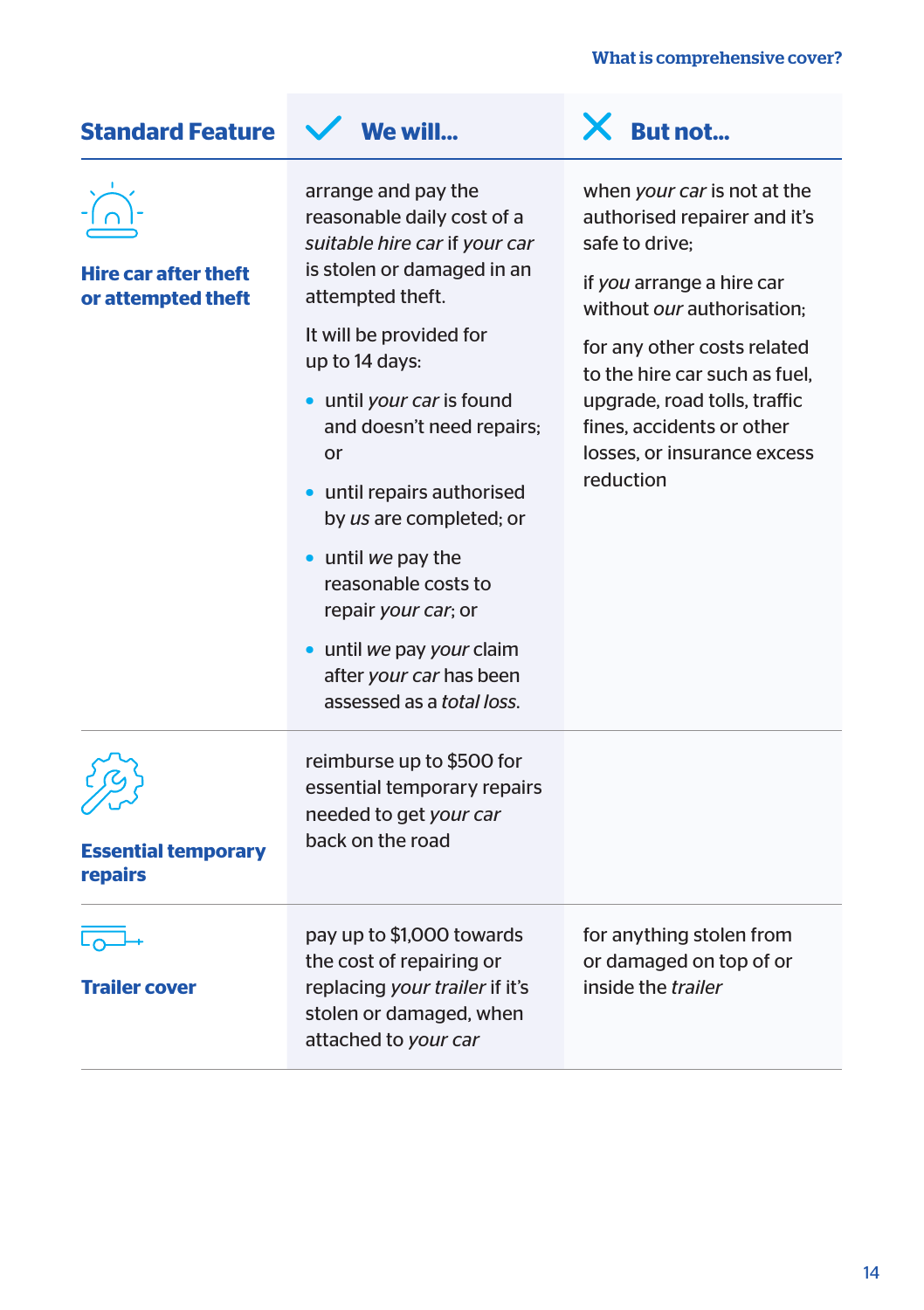#### What is comprehensive cover?

Unlike the Standard Features in the previous table, *you* can make a claim for the following Standard Features even if the claim is not connected to an *incident* for which a claim has been accepted.

| <b>Standard Feature</b>                                                                                                                                            | We will                                                                                                                                                                                                                                              | $X$ But not                                                                                                      |
|--------------------------------------------------------------------------------------------------------------------------------------------------------------------|------------------------------------------------------------------------------------------------------------------------------------------------------------------------------------------------------------------------------------------------------|------------------------------------------------------------------------------------------------------------------|
| <b>Theft of your</b><br>car keys                                                                                                                                   | cover the cost of replacing<br>or recoding your car keys,<br>locks or barrels if your car<br>keys are stolen and you<br>report the theft to police<br>An excess is payable for<br>this Standard Feature.                                             | if your car keys are stolen<br>by someone you gave them<br>to;<br>if your car keys are just<br>misplaced or lost |
| <b>Change of car</b><br>Tell us as soon as<br>you replace your car.<br>We'll tell you if we<br>can insure it and<br>if there are any<br>changes to your<br>policy. | automatically transfer<br>your policy's cover to a<br>replacement car for up to<br>14 days from when you sell<br>or dispose of your car.<br>We will cover the<br>replacement car up to its<br>market value or purchase<br>price, whichever is lower. |                                                                                                                  |
| 'No excess'<br>windscreen repair                                                                                                                                   | not apply an excess if your<br>claim is only for damage<br>to your car's windscreen,<br>sunroof or window glass,<br>and the damage can be<br>repaired                                                                                                | if the windscreen, sunroof<br>or window glass needs to<br>be replaced                                            |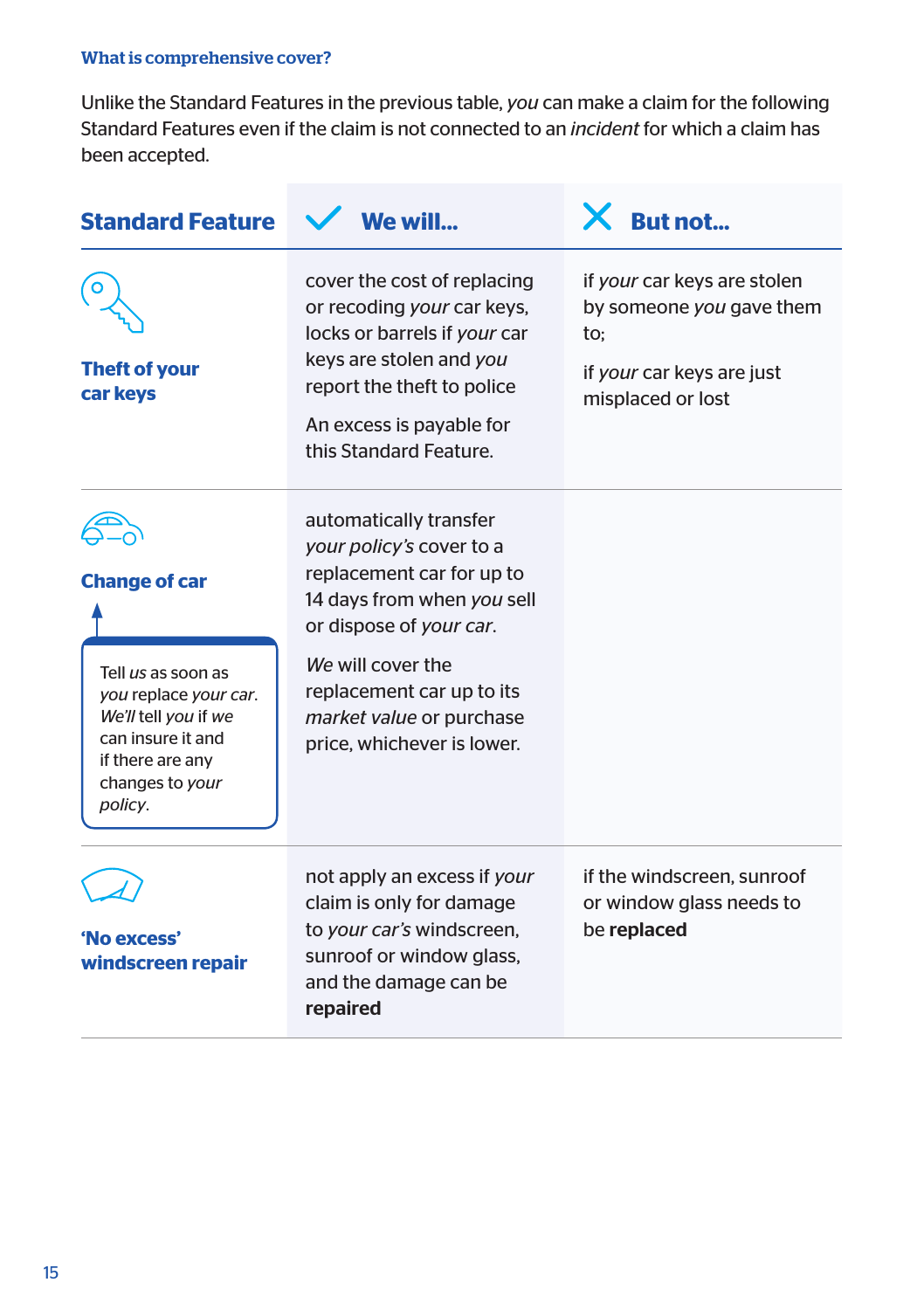## <span id="page-16-0"></span>**Options you can add to your policy**

If *we* agree, *you* can also choose to add any or all of the following optional benefits for an additional premium. Whether *we* agree to provide an optional benefit will depend on *our* underwriting rules and processes at the time. If an option has been added to *your policy*, it will be shown on *your Certificate of Insurance*.

If *you* choose to add an option during the *period of insurance*, it will only apply:

- **•** once *you've* paid *us* the additional premium or, if *you're* paying in instalments by direct debit, the instalments have been adjusted to reflect the additional premium; and
- **•** from the effective date shown on *your Certificate of Insurance*.

## Hire Car – Extra

*Your policy* automatically provides *you* with a hire car benefit after theft, attempted theft or a *not-at-fault* car accident. See **Standard Features**.

If *you* would like cover for a hire car after other *incidents* for which a claim has been accepted under this policy, *you* can choose to add this Hire Car – Extra option.

This option provides a hire car when *you've* caused a car accident or *your car* has been damaged by hail for example.

If *you* choose this option, *we'll* arrange and pay the reasonable daily cost of a *suitable hire car* which in *our* opinion meets the drivers' mobility needs.

Under this option *we'll* provide the hire car for up to 14 days:

- **•** until repairs authorised by *us* are completed; or
- **•** until *we* pay the reasonable costs to repair *your car*; or
- **•** until *we* pay *your* claim after *your car* has been assessed as a *total loss*.

*We* won't pay under this option:

- when *your car* is not at the authorised repairer and it's safe to drive;
- if *you* arrange a hire car without *our* authorisation; or
- $\times$  for any other costs related to the hire car, such as fuel, upgrade, road tolls, traffic fines, accidents or other losses, or insurance excess reduction.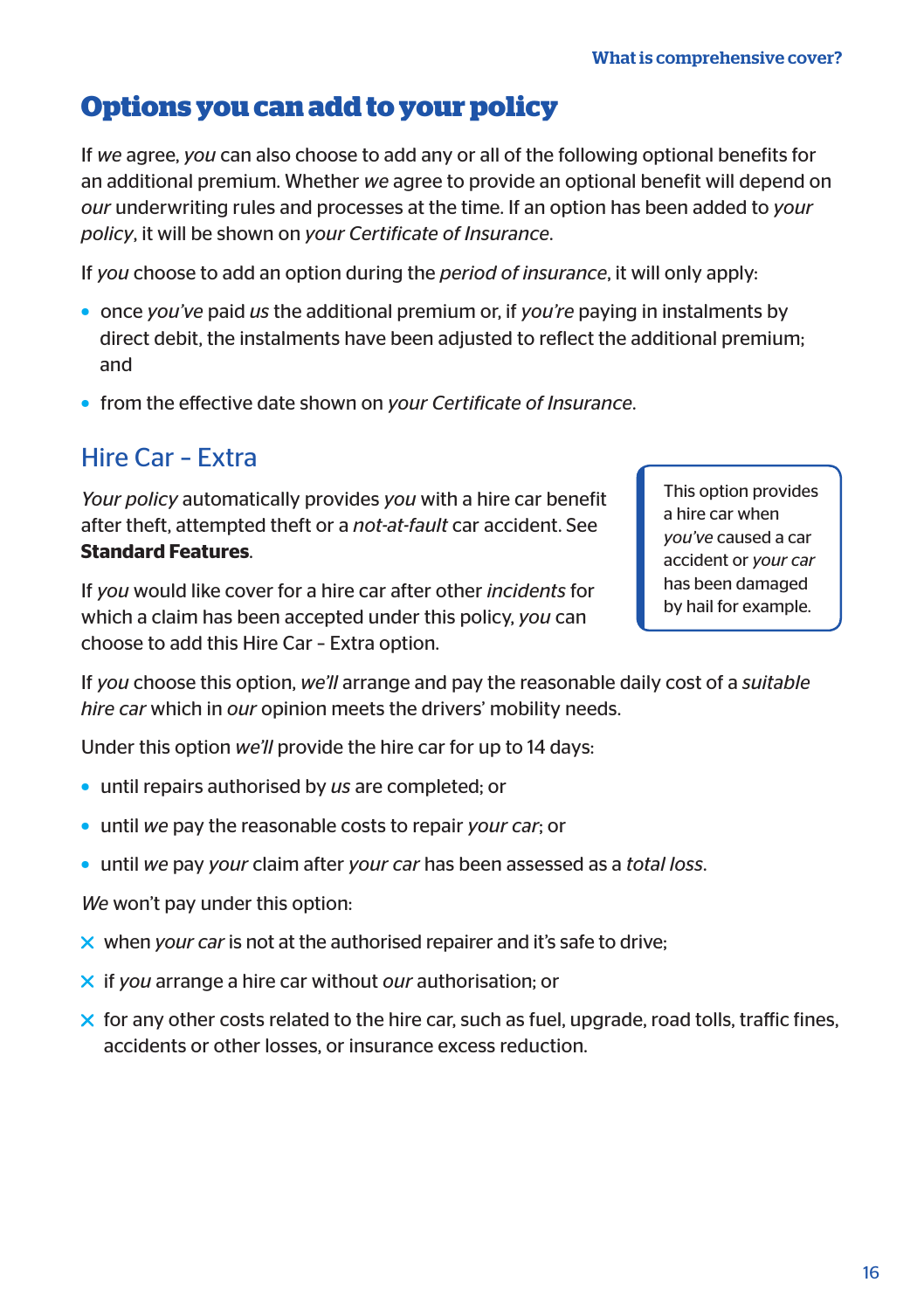#### <span id="page-17-0"></span>'No Excess' Windscreen

If *you* choose this option *you* won't need to pay an excess if *your* claim is only for damage to *your car's* windscreen, sunroof or window glass, and the item needs to be replaced rather than repaired.

The good news is that if all *you're* claiming for is *your car's* windscreen, sunroof or window glass, and *we* can repair it without having to replace it, *you* won't need to pay an excess. See the Standard Feature **'No excess' windscreen repair**.

## Choice of Repairer

When *we* repair *your car* under this policy *we* will normally use a QBE Accredited Smash Repairer or another licensed repairer *we* select.

If *you* add this Choice of Repairer option to *your policy*, *you* can choose which licensed repairer will repair *your car*. See **Repairing your car** to understand how this option works at claim time.

# **Legal liability**

In this legal liability section any reference to '*you*' means the *insured*, any driver or any passenger of *your car*.

# What you're covered for

This policy covers *your* legal liability to pay compensation which arises from damage to someone else's property, caused by the use of *your car*.

This legal liability cover also extends to:

- **•** something falling from *your car* as well as the loading or unloading of *your car*. In this section, *your car* includes an attached *trailer* as well as a substitute car *you're* using because *your car* is being repaired or serviced by a licensed tradesperson; and
- **•** *your* employer or business partner, if *you* were using *your car* in the course of *your* employment or business partnership.

*We'll* also cover clean-up costs at the scene of an accident, for which *you* are legally responsible.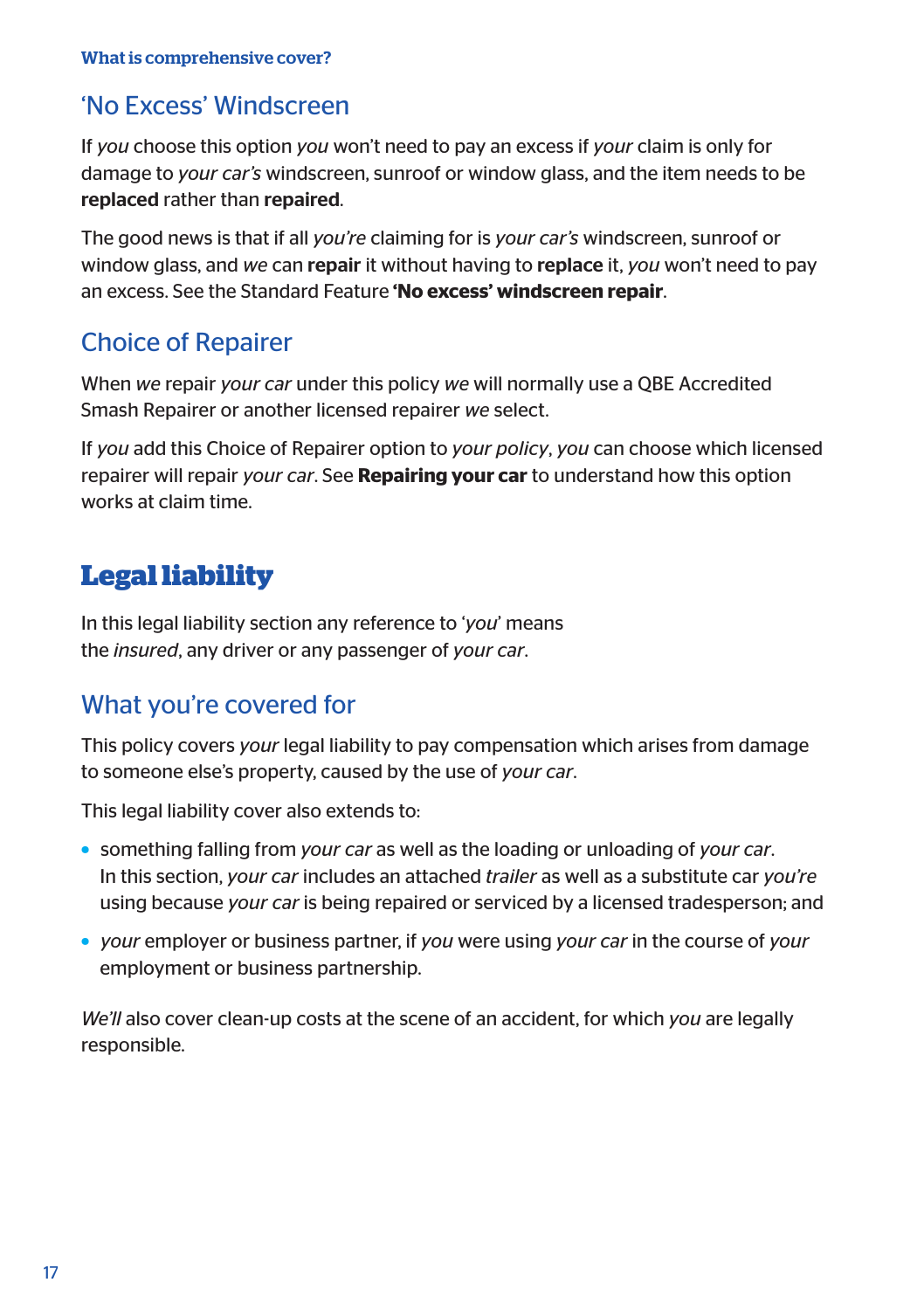#### What you're not covered for

This policy does not cover *your* legal liability if:

- the claim arises from damage caused to property owned by *you* or in *your* possession or control;
- $\times$  the use of the substitute car is already covered for legal liability by another motor vehicle insurance policy;
- the substitute car is owned by *you* or is a hire car;
- *X* you didn't have permission from the owner of the substitute car to use it:
- $\times$  the claim arises from death or bodily injury; or
- the claim is excluded by the **General Exclusions**.

#### The most we'll pay

The most *we'll* pay for all legal liability claims arising from any one *incident* is \$30,000,000. This includes GST and any associated legal costs *we've* agreed to pay.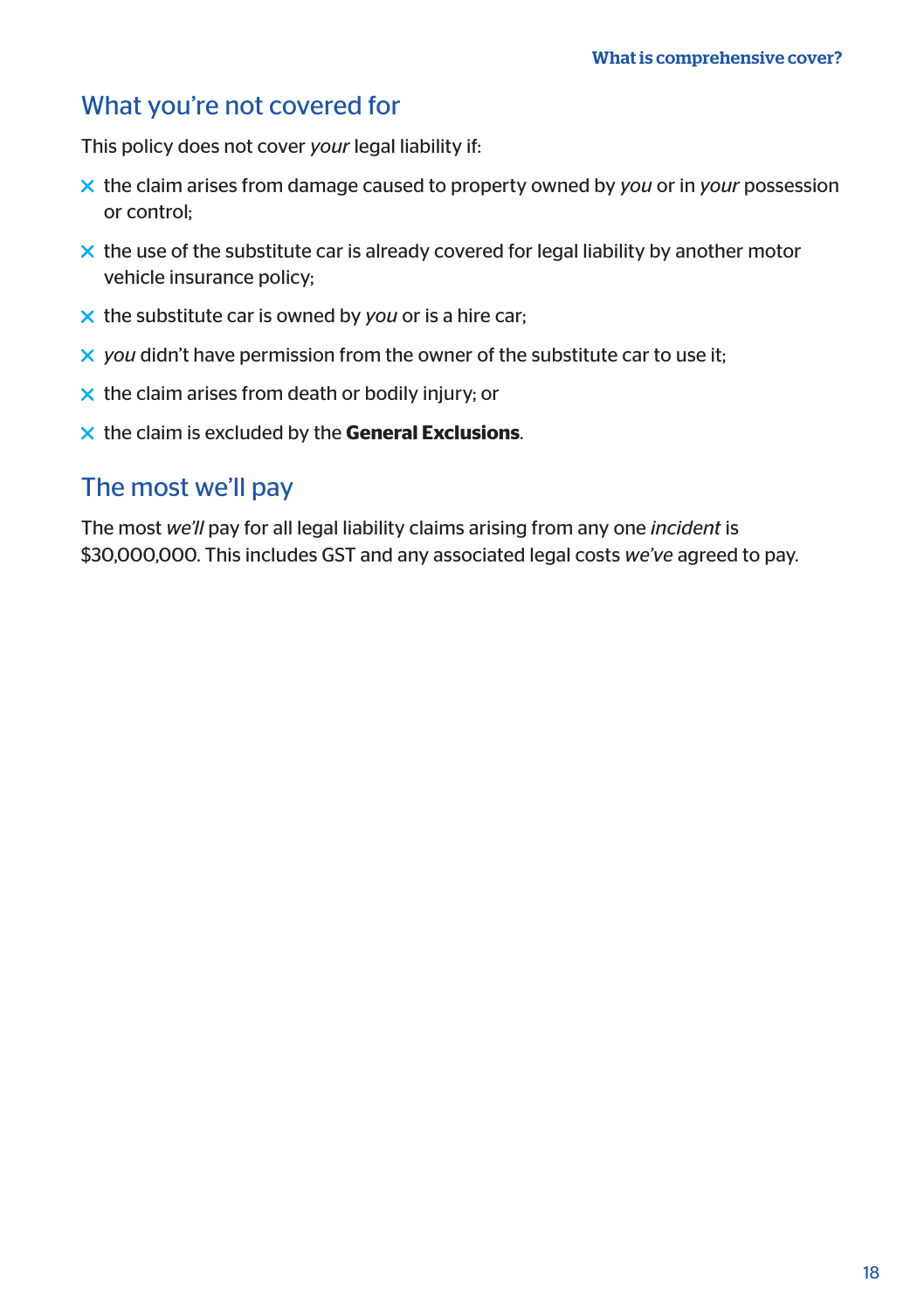# <span id="page-19-0"></span>**General Exclusions**

There is no cover under any section of *your policy* for any claim or damage, loss, cost or legal liability, that involves, arises from or is in connection with any of these General **Exclusions** 

# **Driver**

There is no cover if the driver of *your car* at the time of the *incident* was:

- **•** driving without a valid driver's licence or not complying with their licence conditions;
- **•** under the influence of alcohol and/or a drug (including medication);
- **•** driving when exceeding the legal limit for alcohol and/or a drug (including medication);
- not willing to take part in a test for alcohol and/or a drug (including medication);
- **•** driving after getting medical advice that their ability to drive a car could be compromised by their medical condition or treatment;
- **•** someone who stole *your car*; or
- **•** excluded on *your Certificate of Insurance*.

The above driver exclusions do not apply if *you* had no reason to suspect that the driver of *your car* did or was any of the above. In that instance, *we'll* cover the damage to *your car* but not any legal liability arising from damage caused by that driver. If allowed by law, *we* may recover the cost of *your car's* damage from that driver.

## **Intentional, reckless or fraudulent acts**

There is no cover for intentional, reckless or fraudulent acts by:

- **•** *you*, any driver or passenger of *your car*, or anyone acting with *your* or their express or implied consent; or
- **•** anyone who owns *your car* to any extent.

Examples of reckless acts include street racing, driving into floodwater, illegally using a mobile phone or driving at dangerously excessive speed.

This exclusion does not apply if *your car* was stolen. *We* reserve the right to report suspected fraudulent or other criminal acts to the police for their investigation.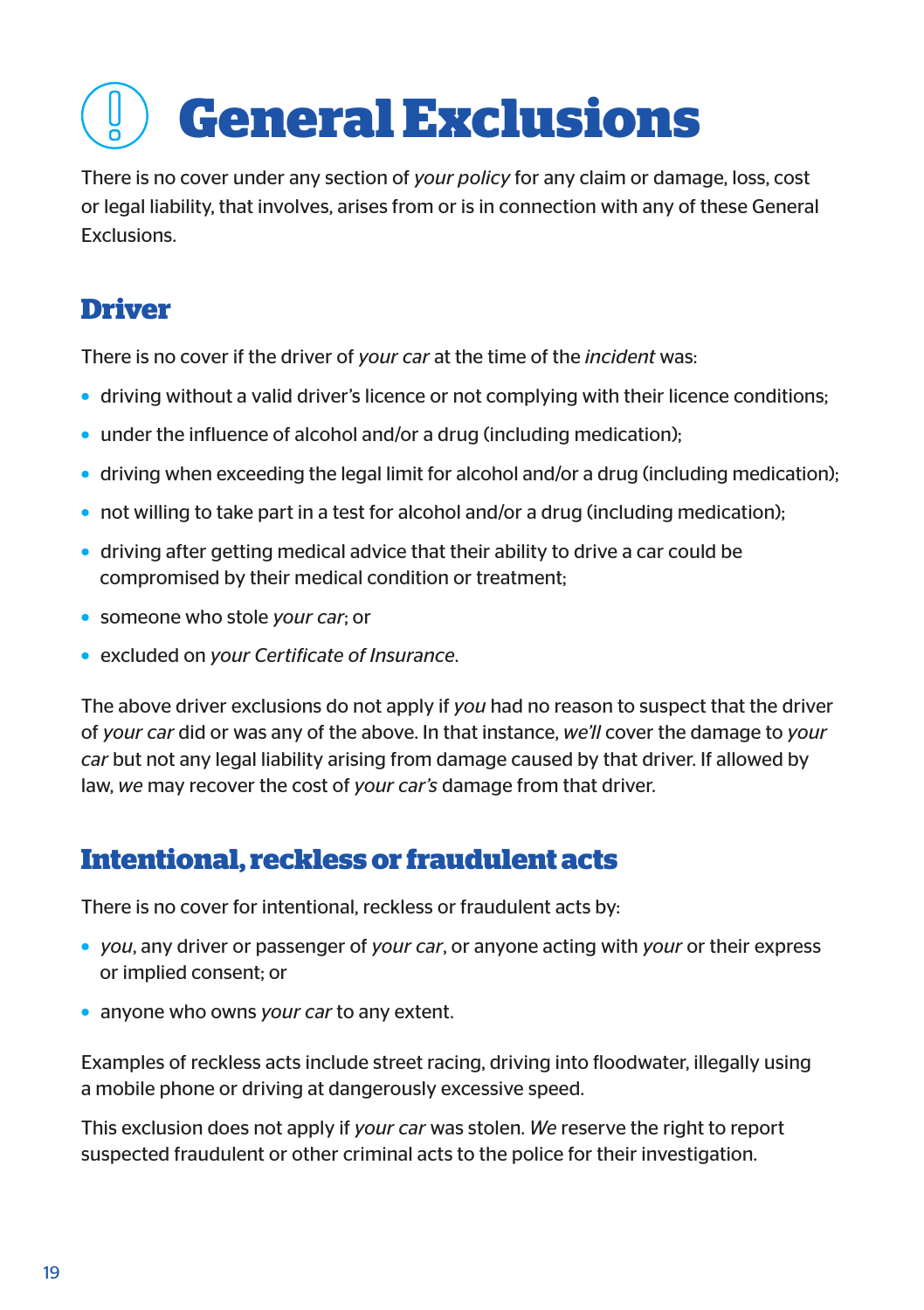## <span id="page-20-0"></span>**Use of your car**

There is no cover if *your car* was being used:

- **•** to deliver food or other goods for reward;
- **•** to carry passengers for hire, fare or reward, except when:
	- $\circ$  it is unpaid carpooling or unpaid volunteering; or
	- *you* have told *us your car* is used for *ridesharing* and the number of *ridesharing* hours does not exceed that shown on *your Certificate of Insurance*;
- **•** as part of a car sharing service or platform for reward;
- **•** for a business use other than that shown on *your Certificate of Insurance*;
- **•** to carry or tow a load (including a *trailer*) that was heavier than permitted by law or allowed by design specifications for the car or *trailer*, or was not properly secured;
- **•** on a race or speedway track or in an organised event, whether or not the road was closed to public traffic;
- **•** in preparation for, or when participating in, a race, time-trial, hill-climb or any competitive motor sport or contest;
- **•** in a professional driver education course that involved speeds greater than 110km/h; or
- **•** for any illegal purpose.

#### **Reasonable actions and precautions**

There is no cover if:

- **•** *you* or the driver of *your car* did not take reasonable precautions to prevent loss or damage, for example:
	- leaving *your* car keys inside *your car* and leaving it unattended, such as when going to pay for petrol;
	- failing to lock *your car's* windows and doors when *you* leave it unattended;
	- continuing to drive *your car* after it has been damaged or is overheating; or
	- not securing *your car* after it has broken down, been damaged or *you've* been notified it has been found after it was stolen;
- **•** *you've* given someone permission to use *your car* and they then steal it; or
- **•** *you* or anyone using *your car* admits fault or liability for an *incident,* unless *we* would have provided cover under *your policy* anyway.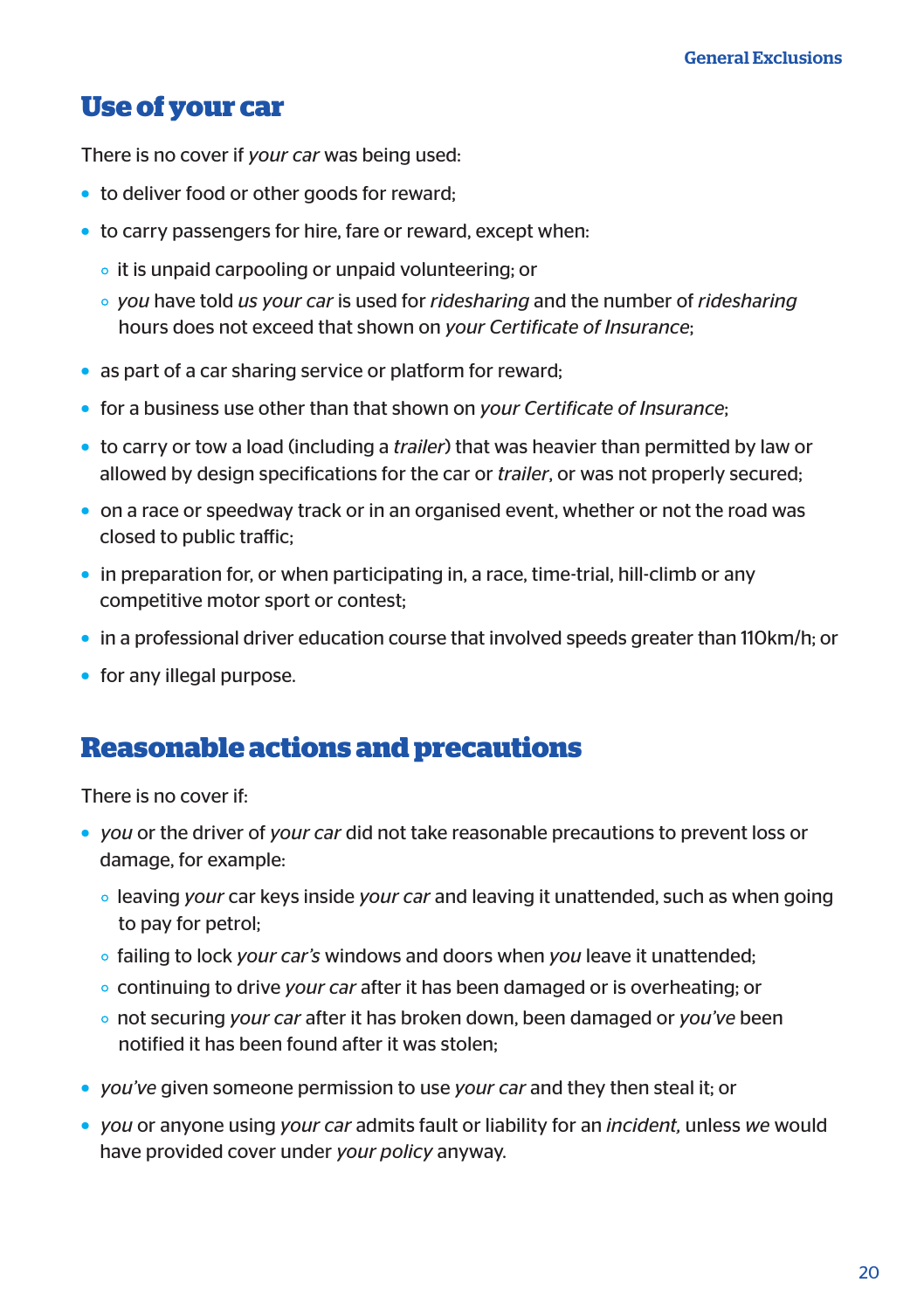#### <span id="page-21-0"></span>General Exclusions

#### **Condition of your car**

There is no cover if, at the time of the *incident*, *your car*:

- **•** did not meet registration requirements in *your* state or territory; or
- **•** was unroadworthy or in an illegal condition, unless its condition did not cause or contribute to the *incident*.

#### **Other loss or damage**

There is no cover for:

- **•** tyre damage unless it's caused in an *incident* for which *we've* agreed to pay a claim;
- **•** mechanical, structural, electronic or electrical failure, unless it's caused in an *incident* for which *we've* agreed to pay a claim;
- **•** deterioration or wear and tear;
- **•** depreciation;
- **•** mould, rust or any type of corrosion;
- **•** financial or non-financial consequential loss related to *your* claim, such as:
	- lost profits or income because *you* can't use *your car;*
	- loss due to delay in repairs because a part isn't readily available;
	- any diminished value of *your car* after it's been properly repaired; or
- **•** anything set out in the '**But not…**' column in **Standard Features**.

#### **Operation of law, war, nuclear material or terrorism**

There is no cover under any section of *your policy* for any claims, loss, cost, damage, injury, death or legal liability, that is caused by, or arises from or in connection with:

- **•** compulsory acquisition, lawful seizure, confiscation, nationalisation, requisition, repossession or other similar operation of law;
- **•** invasion, acts of foreign enemies, hostilities, war or war–like operations (whether war be declared or not), or civil war;
- **•** mutiny, civil commotion assuming the proportions of, or amounting to, a popular rising, military rising, insurrection, rebellion, revolution, military or usurped power;
- **•** a nuclear weapon, the use, existence or escape of nuclear fuel, waste, radiation or material, or nuclear fission or fusion;
- **•** any act of terrorism involving biological, chemical, nuclear or radioactive pollution, contamination or explosion..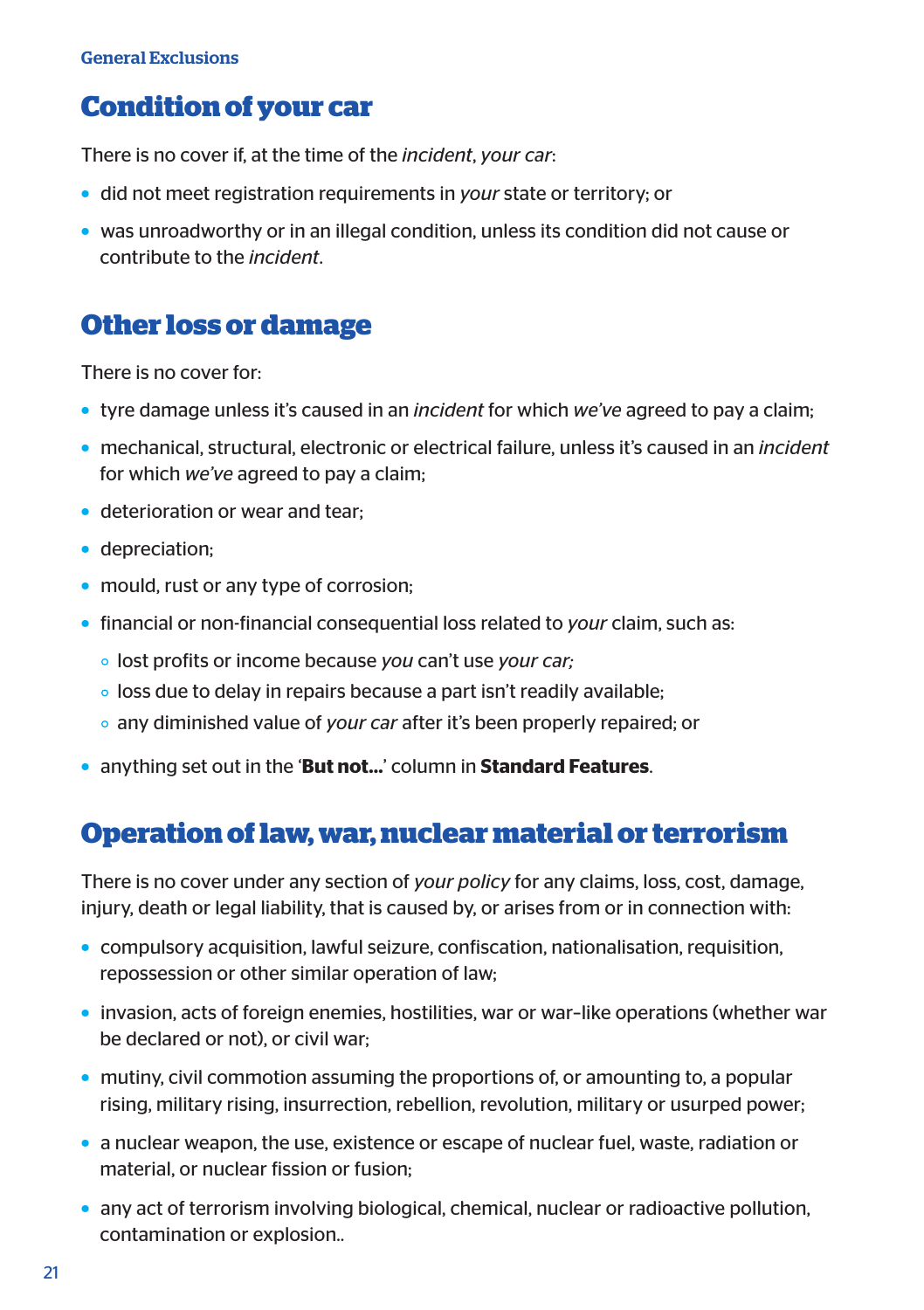## <span id="page-22-0"></span>**Sanctions limitation and exclusion clause**

*We* will not be liable to provide any cover, pay any claim or provide any benefit under this policy, to the extent that to do so may expose *us* to any sanction, prohibition or restriction under United Nations resolutions or any applicable trade or economic sanctions, laws or regulations of any country.

## **Laws impacting cover**

*We* will not be liable to provide any cover, pay any claim or provide any benefit under this policy, to the extent that it is illegal for *us* to do so.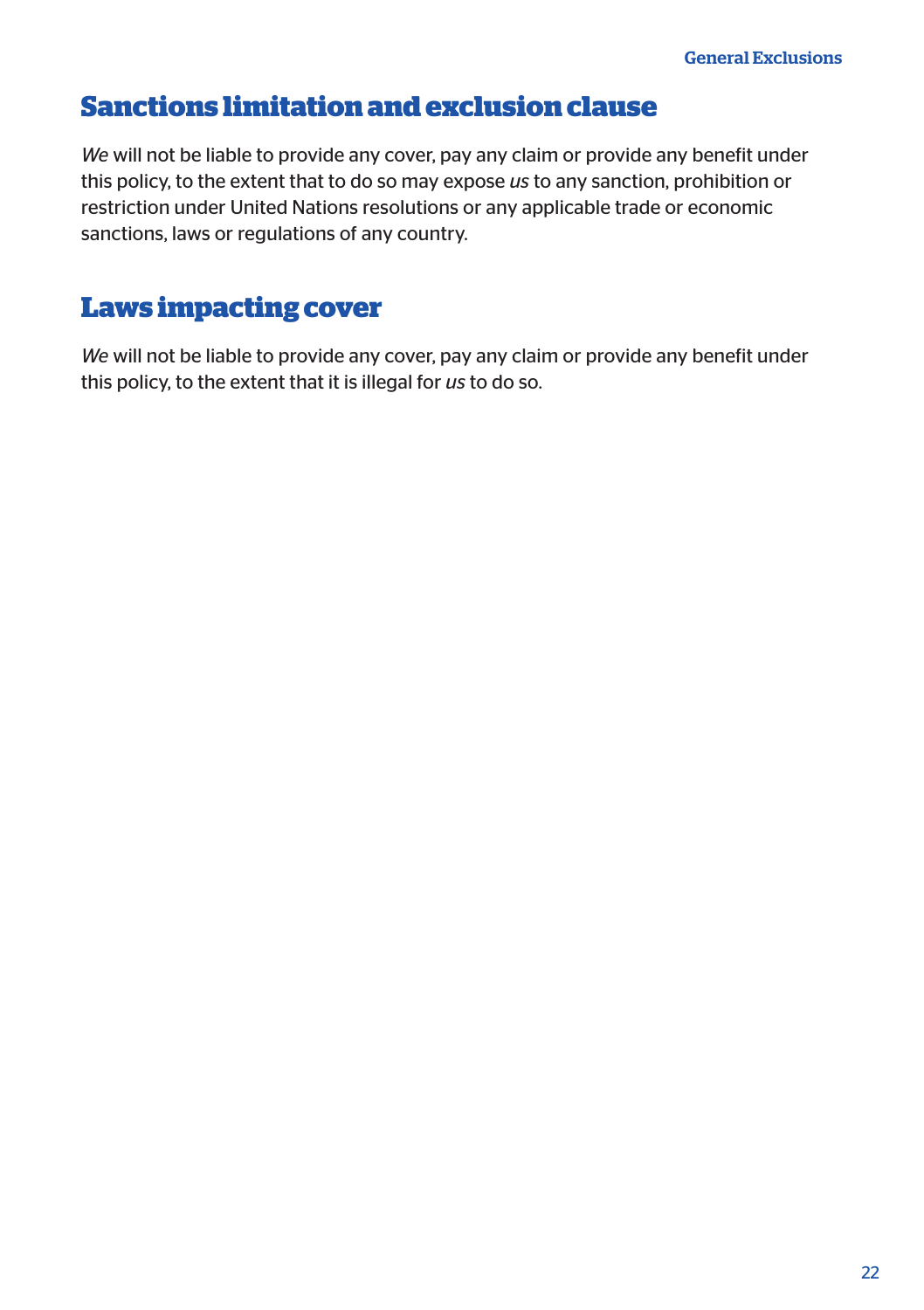<span id="page-23-0"></span>

This section explains *our* claims process. For additional information about excesses and for examples of how *we* pay claims under this policy, read *our* Comprehensive Car Insurance Additional Information Guide at **[qbe.com/au](http://qbe.com/au)** or call *us* on **133 723** for a copy.

In this claims section any reference to '*you*' means the *insured*, any driver or any passenger of *your car*.

*We* handle many car insurance claims every day. *We* know that some of *our* customers face difficult circumstances when making a claim on their car insurance policy. In some cases, *your* circumstances might prevent *you* from strictly complying with policy terms and conditions. For example, if *you* are

If relevant, please see *our* Financial Hardship and/or Family and Domestic Violence policies available at **[qbe.com/au](https://www.qbe.com/au/about/governance)**

badly injured in an *incident* that also results in a claim under this policy, then *you* may not be able to provide the assistance *we* normally need to process *your* claim.

If this applies to *you*, then *you* or *your* family should speak to *us* about *your* situation. *We* will consider *your* situation and see how *we* can help *you*.

*You* can ask *us* if your policy covers a particular loss before *you* actually make a claim.

## **What to do after an incident**

As soon as reasonably possible after an *incident* you must:

- **•** take reasonable steps to:
	- prevent further damage to *your car* and keep it secure;
	- o get the full name and address of each person involved:
	- o get the registration numbers of any vehicles involved; and
- **•** report the *incident* to police if *your car* is stolen or deliberately damaged and provide details of the report to *us*. *We* may need the police report number to process *your* claim or *our* recovery action if there is a third party who is liable for *your* loss..

As soon as *you* can after the *incident*, call *us* on **133 723** to make *your* claim, or lodge it online at **[qbe.com/au](http://qbe.com/au)**

If the situation requires urgent attention, please call *us*. *We're* available 24 hours, 7 days a week. If, as a result of an *incident*, *you* are in urgent financial need of the benefits *you're* entitled to under *your policy*, please call *us* as soon as possible to see how *we* can assist *you*.

If *you* have an existing claim and need access to an interpreter, please contact *your* Claims Officer directly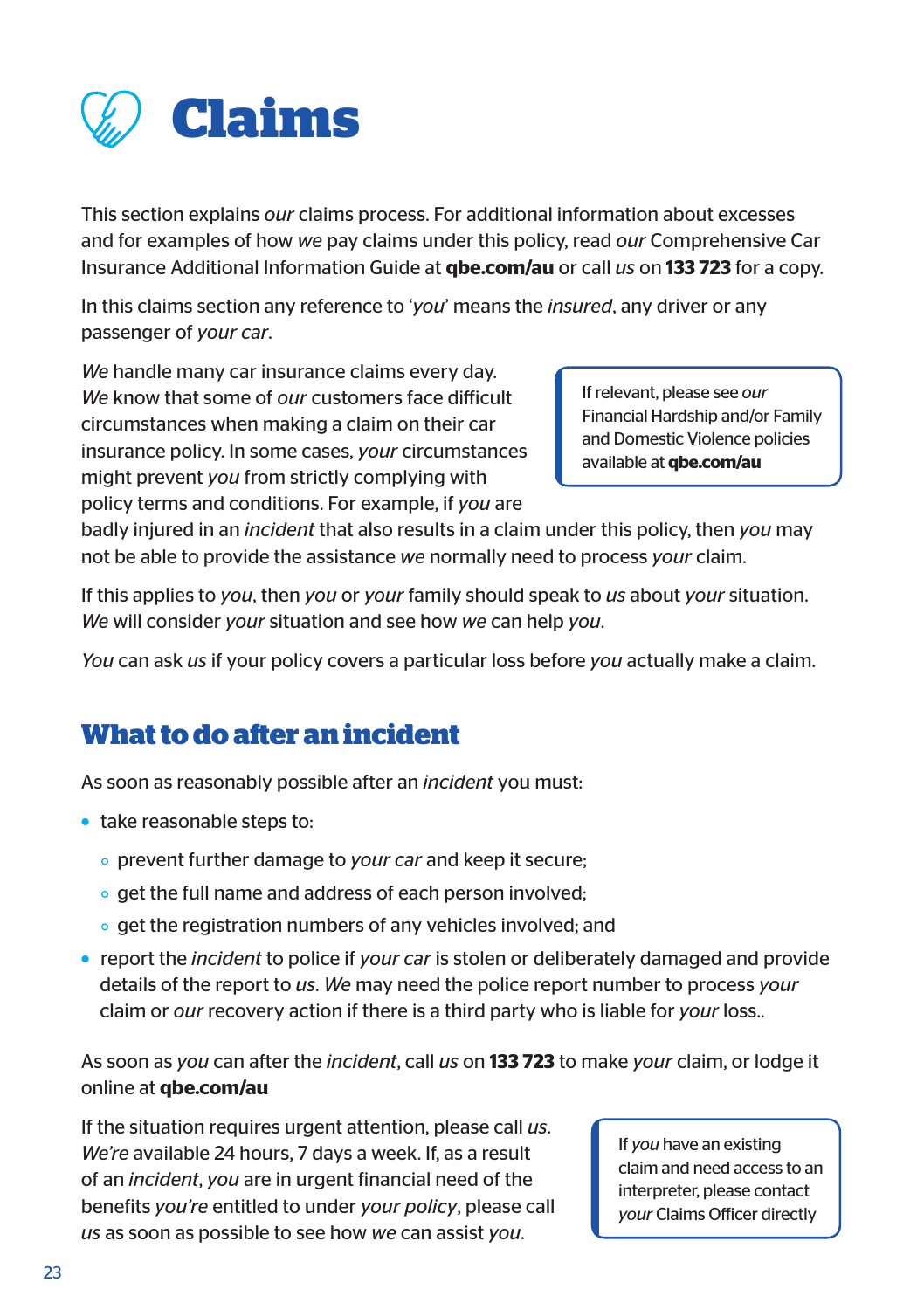#### <span id="page-24-0"></span>**What you must not do after an incident**

*We* reserve the right to reduce *your* claim payment if *your* actions after an *incident* increase the loss or liability. If *your* actions prevent *us* from recovering a claim payment from another person who would be liable to *you* for a loss or liability that *you* suffer, then *we* may refuse to pay *your* claim.

To avoid *your* claim being delayed, reduced or refused *you* must not:

- $\times$  admit fault or liability, except in a court or to police;
- $\times$  offer or negotiate to settle a claim;
- authorise repairs, other than as covered in the Standard Feature **Essential temporary repairs**. If *you* do, *we* may not cover them; or
- unnecessarily delay notifying *us* of the *incident*.

## **Cooperating with us**

*You* must provide reasonable assistance to *us*, including:

- **•** being truthful and frank at all times;
- **•** providing *us* with relevant information and documents *we* may ask for, such as proof of purchase or repair quotes, if needed;
- **•** telling *us* promptly if *you've* been contacted by someone about an *incident* such as another insurer or a third party's lawyer;
- **•** attending one or more interviews about the claim if *we* ask *you* to;
- **•** appearing in court and giving evidence if needed;
- **•** making *your car* available for *us* to inspect or examine;
- **•** taking *your car*, or allowing *us* to take it, to a place *we* require; and
- **•** responding to *our* requests in a timely manner.

At all times *you* must refrain from behaving in a way that's improper, hostile or threatening towards *us*, *our* representatives, repairers or third parties involved in an *incident*.

If *you* don't cooperate with *us* it may delay *your* claim, or *we* may reduce or refuse to pay *your* claim.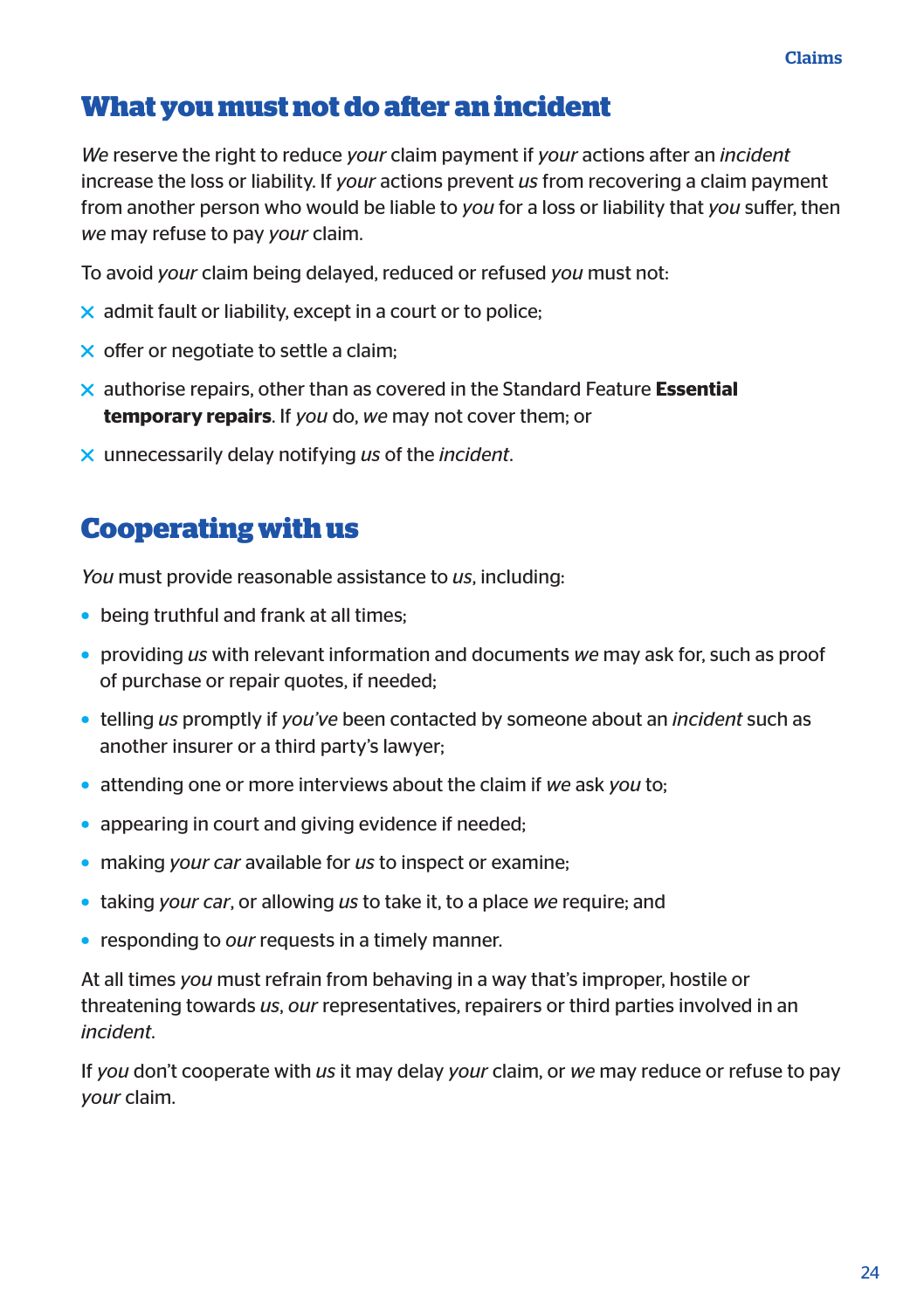#### <span id="page-25-0"></span>Claims

#### **How we settle claims**

If *your* claim is accepted, *we'll* settle it in one of the following ways:

- **•** repairing *your car*;
- **•** paying the reasonable cost of repairing *your car*;
- **•** where *your car* is a *total loss*, paying the *agreed value* or *market value*, as shown on *your Certificate of Insurance*; or
- **•** replacing *your car* with a new one if the conditions in **Replacing your car with a new one** are met.

If *your* claim is for a replacement car covered under the Standard Feature **Change of car**, *we'll* follow the same process as explained above, except that a reference to market value will mean its fair market value just prior to the incident.

#### Repairing your car

*We'll* arrange for *your car* to be repaired by a QBE Accredited Smash Repairer or another licensed repairer of *our* choice. *We'll* manage the repair process, including choosing the suitable repair method. If needed, *our* repairer will sub-contract some of the repairs.

If *your car* is safe to drive, *you'll* need to take it to *our* chosen repairer. If it's not safe to drive, *we'll* arrange for it to be taken there. If *we* repair *your car*, *we're* entitled to keep any parts or materials salvaged from it.

Following payment of a claim, other than for a *total loss* claim, *your* agreed value will remain unchanged unless *you* request otherwise.

#### **How Choice of Repairer works**

If *you've* added the Choice of Repairer option, and *you* choose to use it, *you'll* need to:

- **•** get a quote from an appropriately licensed and equipped repairer of *your* choice;
- **•** allow *us* to assess the quote and *your car* before *we* authorise repairs; and

*You* can still use a QBE Accredited Smash Repairer *we* recommend even if *you've* chosen this option.

**•** allow *us* to get a quote from another repairer if *we* need one.

When *you* choose *your* repairer and *we* authorise the repairs, **Our repair guarantee** will apply as long as *we* manage those repairs to completion.

If *your car* is safe to drive, *you'll* need to take it to *your* chosen repairer. If it's not safe to drive, *we'll* only pay what it would cost *us* to tow it to the repairer *we* would have otherwise arranged to repair *your car*.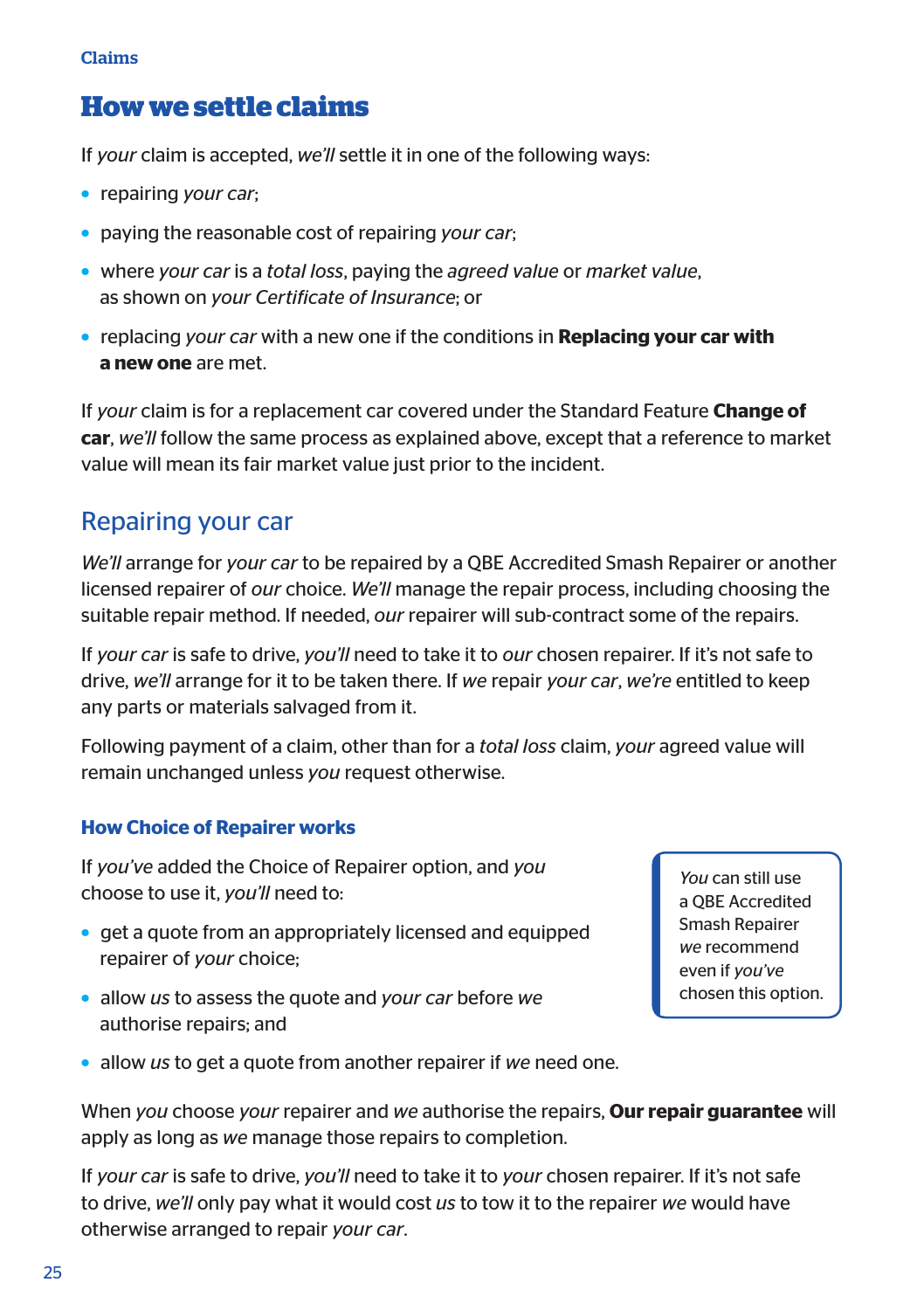#### **Replacing damaged parts**

If *your car* was first registered:

- **•** less than 3 years ago, *we'll* use genuine new parts when they are reasonably available.
- **•** more than 3 years ago:
	- for mechanical parts *we'll* only use genuine new or genuine reconditioned parts;
	- for other parts *we'll* use genuine new parts, unless they are not reasonably available. If they're not available, *we'll* use genuine used parts.

Regardless of *your car's* age, *we* may use quality non-genuine parts for windscreen, sunroof, window glass, radiator or air conditioning repairs or replacements. When *we* use non-genuine parts they will:

- **•** be consistent with the age and condition of *your car*;
- **•** not affect the safety or structural integrity of *your car*; and
- **•** comply with applicable Australian Design Rules.

If a certain part isn't readily available, *we'll* pay *you* the last known price of that part.

#### **Our repair guarantee**

*We'll* guarantee the quality of workmanship and materials used in repairs authorised and managed by *us*, for as long as the owner of *your car* does not change. If *you* have concerns about the repairs to *your car you* must:

- **•** call *us* on **133 723**; and
- **•** allow *us* to inspect *your car* and arrange any additional repairs that *we* agree with *you* are needed. *We* will not pay for any additional repairs *we* don't authorise.

If additional repairs are needed and it's not economical to carry them out, *your car* will be assessed as a *total loss*. If this happens:

- **•** while *your car* is still insured with *us*, *we'll* process *your* claim as set out in **Paying the agreed value or market value**; or
- **•** after *your car* is no longer insured with *us*, *we'll* pay its *market value*, calculated at the time *your car* is assessed as a *total loss*.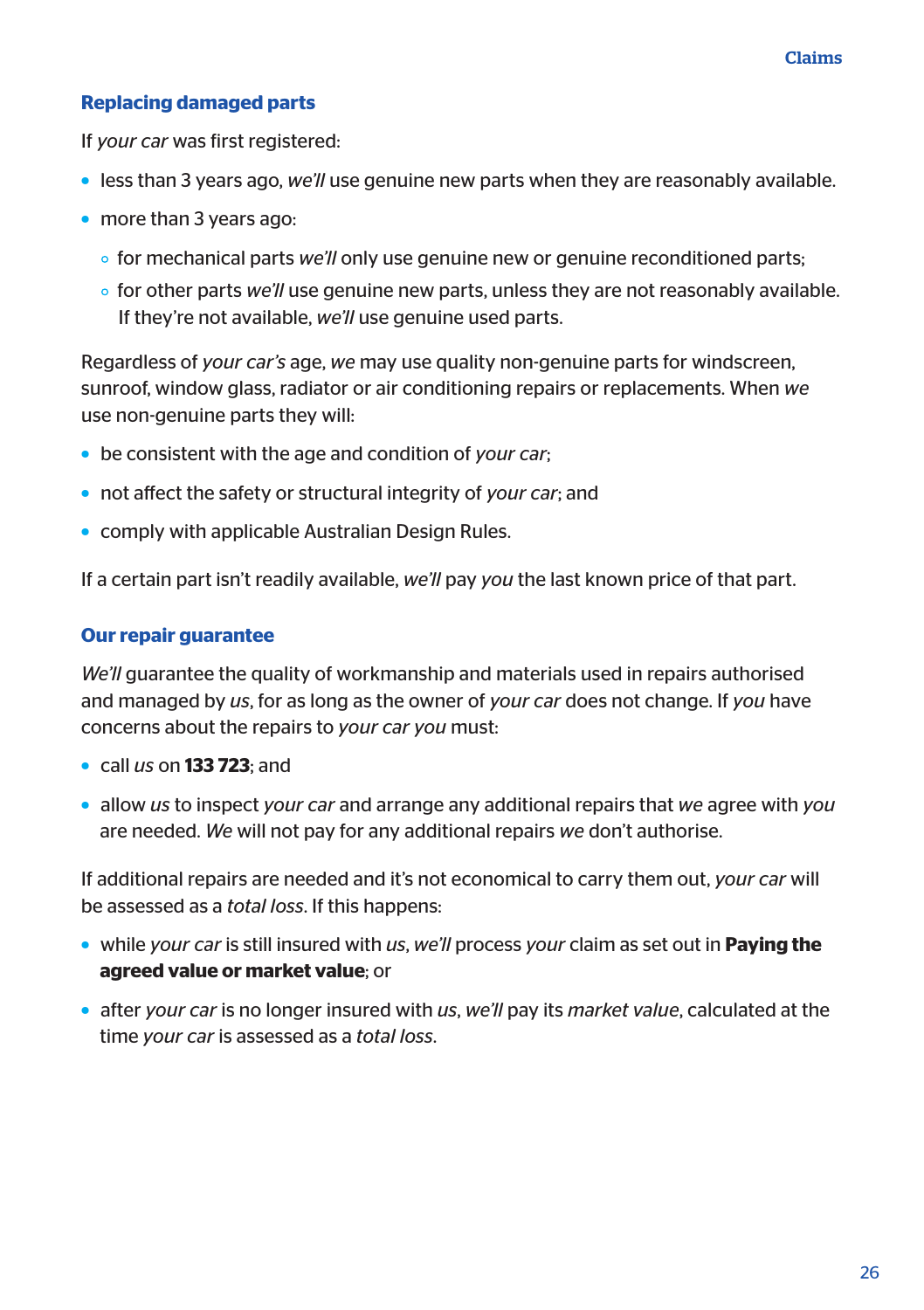#### <span id="page-27-0"></span>Claims

#### **Damaged car identification**

*We'll* do *our* best to obtain replacements of damaged build, VIN or compliance plates or labels, from *your car's* manufacturer. If they're not available, *we'll* request a letter from the manufacturer confirming the identity of *your car* and the fact that the identifier was damaged.

*We'll* otherwise repair *your car* without replacing the damaged identification, unless the law says *we* must.

#### Paying the reasonable cost of repairs

In the following circumstances, *we'll* pay the reasonable cost of repairing *your car*:

- **•** if *you* disagree with *our* assessment of required repairs or their cost;
- **•** if parts needed for repairs are not readily available;
- **•** if *we're* concerned about the pre-incident condition of *your car*;
- **•** if *we're* concerned about the timing or conduct of repairs; or
- **•** if *you've* added the Choice of Repairer option and *we* cannot agree with *you* or *your* chosen repairer, about the quote or the repair method for example.

In these circumstances, *we* will pay *your car's* owner the reasonable cost of repairs or parts. This may require *your car* to be moved. To help determine the reasonable cost of repairs, *we* may organise a quote and scope of repairs from an alternative licensed repairer *we* both agree on. Should a part not be readily available, *we'll* pay *you* the last known price of that part from a reputable commercial retailer at the time *we* settle the claim. When *we* pay the reasonable cost of repairing *your car* or reasonable cost of replacing parts for *your car*, *you'll* need to pay the applicable excess and arrange the repairs to *your car*.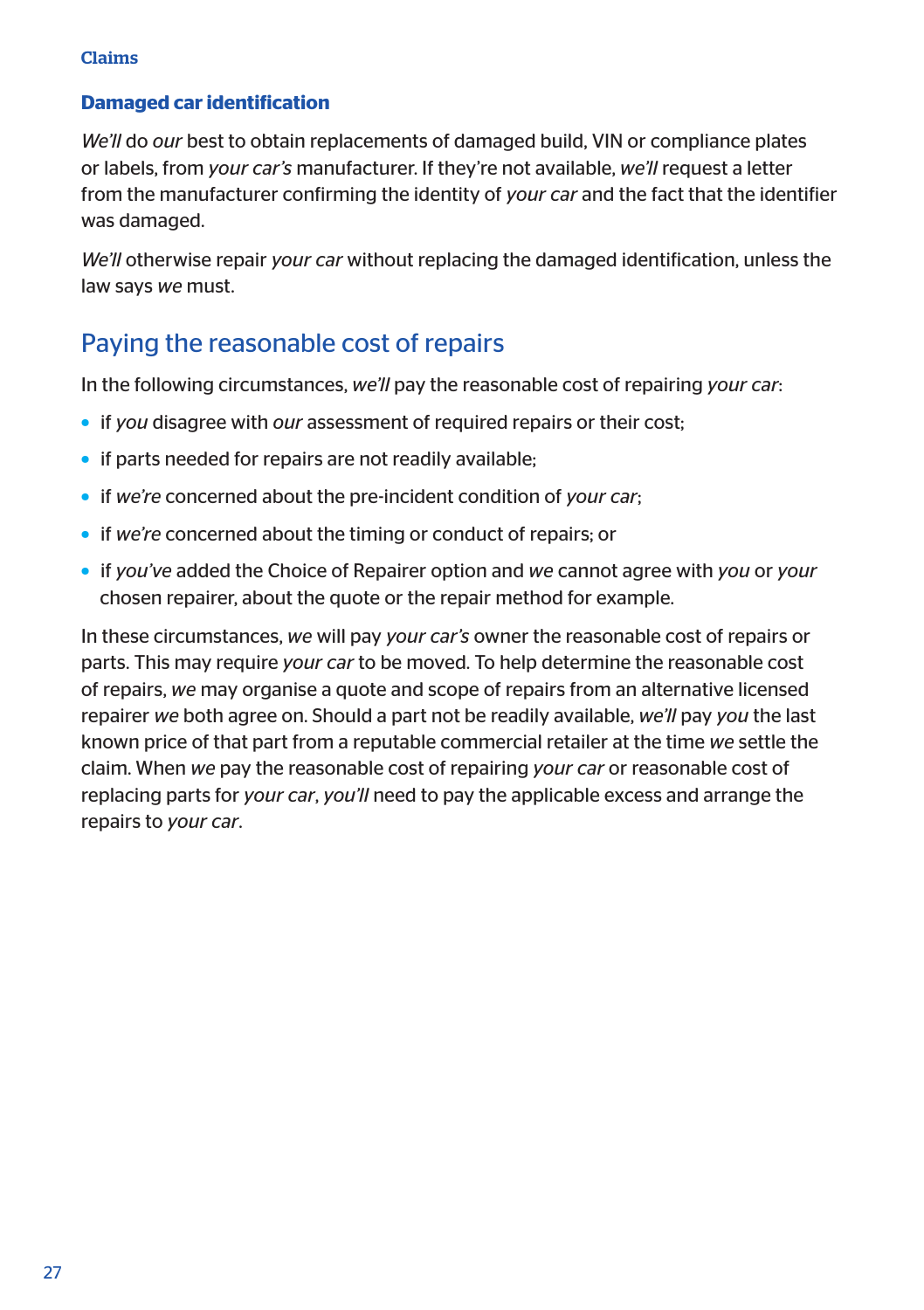## <span id="page-28-0"></span>Determining if your car is a total loss

An *MVIRI Code-approved assessor* will assess *your car* as a *total loss* if it is:

- **•** damaged and uneconomical to repair; or
- **•** stolen and not found within 14 days of its theft being reported to police, and *your* claim is in order.

In any assessment of whether *your car* is a *total loss*, *we* will also have regard to the applicable State or Territory laws or regulations as to when a vehicle is considered a write off.

When *your car* has been assessed as a *total loss*:

- **•** *we* are entitled to keep it;
- **•** *your policy* comes to an end; and
- **•** there is no premium refund as *you* have received the benefits under the policy and *we've* fulfilled *our* contract with *you*.

When the cover ends, *we'll* still pay for the following Standard Features if they apply to *your* cover, they are directly connected to the *total loss* and they continue to be relevant:

- **•** Emergency accommodation and transport costs;
- **•** Travel expenses.

#### **Paying the agreed value or market value**

If *your car* has been assessed as a *total loss*, and if the conditions in **Replacing your car with a new one** are not met, or *you* choose not to accept a new car, *we'll* pay the *agreed value* or *market value*, as shown on *your Certificate of Insurance*.

*We'll* deduct the following from our payment:

- **•** any excesses that apply to *your* claim;
- **•** any remaining premium instalments for the *period of insurance* in which the *incident* occurred; and
- **•** the value of *your* damaged car only if *we* have agreed with *you* that *you* can keep it.

When *your car* is a *total loss*, and no one else has a financial interest in it, *we'll* pay its owner the settlement amount. If someone else has a financial interest in *your car*, *we*'ll pay them what they're entitled to receive and pay the owner any balance up to the value of the claim. *We* will not pay any financier's late fees, interest or other administration fees. The owner will need to remove any registered security interest in *your car* after *we* settle *your* claim as a *total loss*.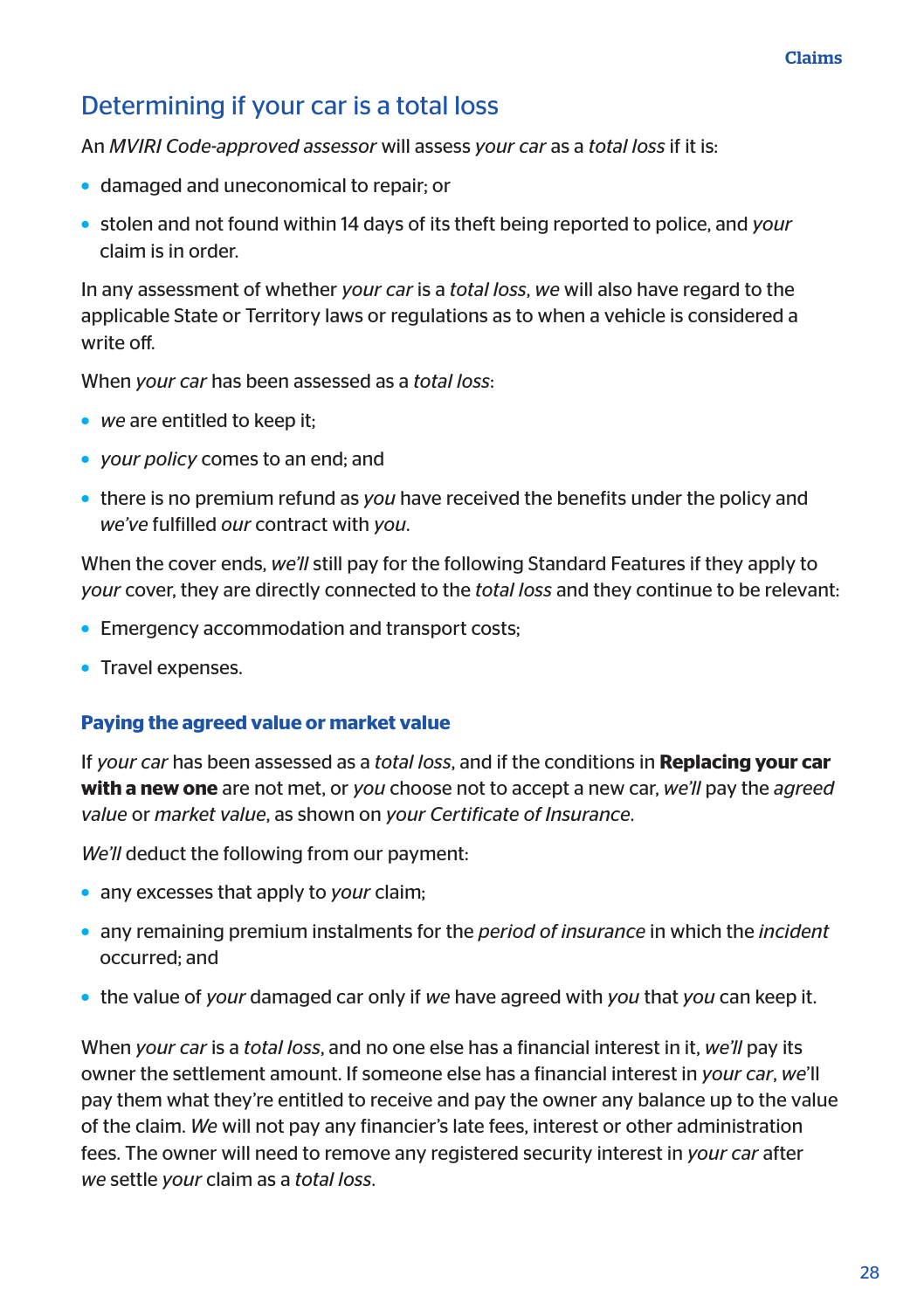#### <span id="page-29-0"></span>Claims

#### Replacing your car with a new one

If *your car* has been assessed as a *total loss*, *we'll* replace it with a new car of the same make, model or series, when readily and locally available if *your car* meets these conditions:

- **•** it was first registered less than 3 years before the *incident*;
- **•** its owner acquired it new or as a demonstrator model;
- **•** it has been driven less than 60,000km; and
- **•** if it is financed, the financier agrees with your car being replaced.

If a new replacement car is not available, *we'll* replace *your car* with a new car that is of a similar make and model. The new car will have the same or equivalent factory-fitted and legal aftermarket accessories and modifications that *your car* had.

If *we* cannot agree on a replacement car or *you* choose not to accept it, *we'll* pay the *agreed value* or *market value*, as shown on *your Certificate of Insurance*.

When *we* replace *your car*, *we'll* also pay for its initial stamp duty and registration fees, but not compulsory third party insurance if this is sold separately where *your car* was last registered. *We* won't pay to purchase or transfer any extended warranty for the new car.

Before *we* replace *your car*, *you* must pay *us*:

- **•** any excesses that apply to *your* claim;
- **•** any remaining premium instalments for the *period of insurance* in which the *incident* occurred; and
- **•** the value of *your car* in its damaged state only if *we* have agreed with *you* that *you* can keep it.

#### Claim payments and GST

*We* pay claims inclusive of GST unless the owner of the car is a business which is, or needs to be, registered for GST. In that case, *we'll* reduce the amount *we* pay to settle the claim by the Input Tax Credit amount to which they are, or would be, entitled. If they fail to disclose or understate their entitlement, they may be liable for GST on a claim *we* pay.

There may be other taxation implications affecting *you*, depending upon *your* own circumstances. *We* recommend *you* seek professional advice.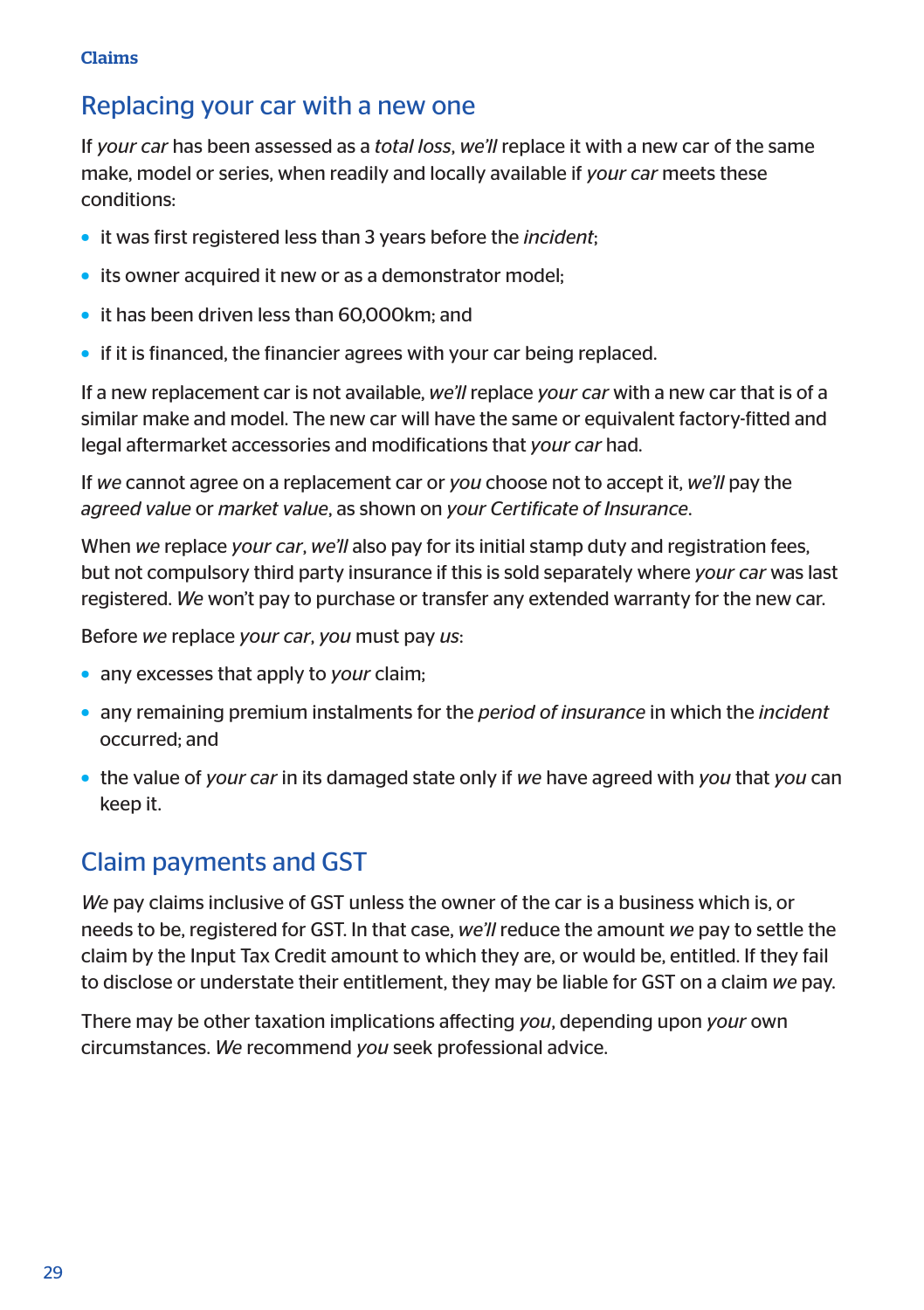#### <span id="page-30-0"></span>**Excesses**

In most cases, *you'll* need to contribute an amount towards the cost of any claims *you* make. *Your* contribution may be made up of one or more of the following excess types. The excess types and amounts that apply to *your policy* will be shown on *your Certificate of Insurance*. For additional information about excesses and how they apply to *your policy*, read *our* Comprehensive Car Insurance Additional Information Guide at **[qbe.com/au](http://qbe.com/au)** or call *us* on **133 723** for a copy at no charge by *us*.

| <b>Basic excess</b>                | The basic excess applies to all<br>claims unless:<br>'not-at-fault' has a<br>• your claim is for a not-at-fault<br>special meaning.<br>See Definitions.<br>vehicle accident: or<br>• the <i>incident you</i> are claiming<br>for is malicious damage, theft or<br>attempted theft and you can provide us with the full name and<br>address of the person responsible for the <i>incident</i> ; or<br>• your claim is only under the Standard Feature |
|------------------------------------|------------------------------------------------------------------------------------------------------------------------------------------------------------------------------------------------------------------------------------------------------------------------------------------------------------------------------------------------------------------------------------------------------------------------------------------------------|
|                                    | 'No excess' windscreen repair or the chosen option<br>'No Excess' Windscreen.                                                                                                                                                                                                                                                                                                                                                                        |
|                                    | If you are unable to provide us with the full name and address of<br>the person responsible for the <i>incident</i> , we are unable to waive<br>the excess. We need these details in order to be able to conduct a<br>settlement or recovery.                                                                                                                                                                                                        |
| <b>Age excess</b>                  | An age excess applies when the driver of your car is under the<br>age of 25 at the time of the <i>incident</i> and they cause or contribute<br>to that <i>incident</i> . It applies in addition to the basic excess and any<br>other applicable excess for the claim.<br>An age excess does not apply to a learner driver.                                                                                                                           |
| <b>Additional</b><br>policy excess | An additional policy excess may apply to your policy as a result of<br>the insurance history of your car or its driver.<br>It applies in addition to the basic excess and any other applicable<br>excess for the claim. An additional policy excess does not apply to<br>a learner driver.                                                                                                                                                           |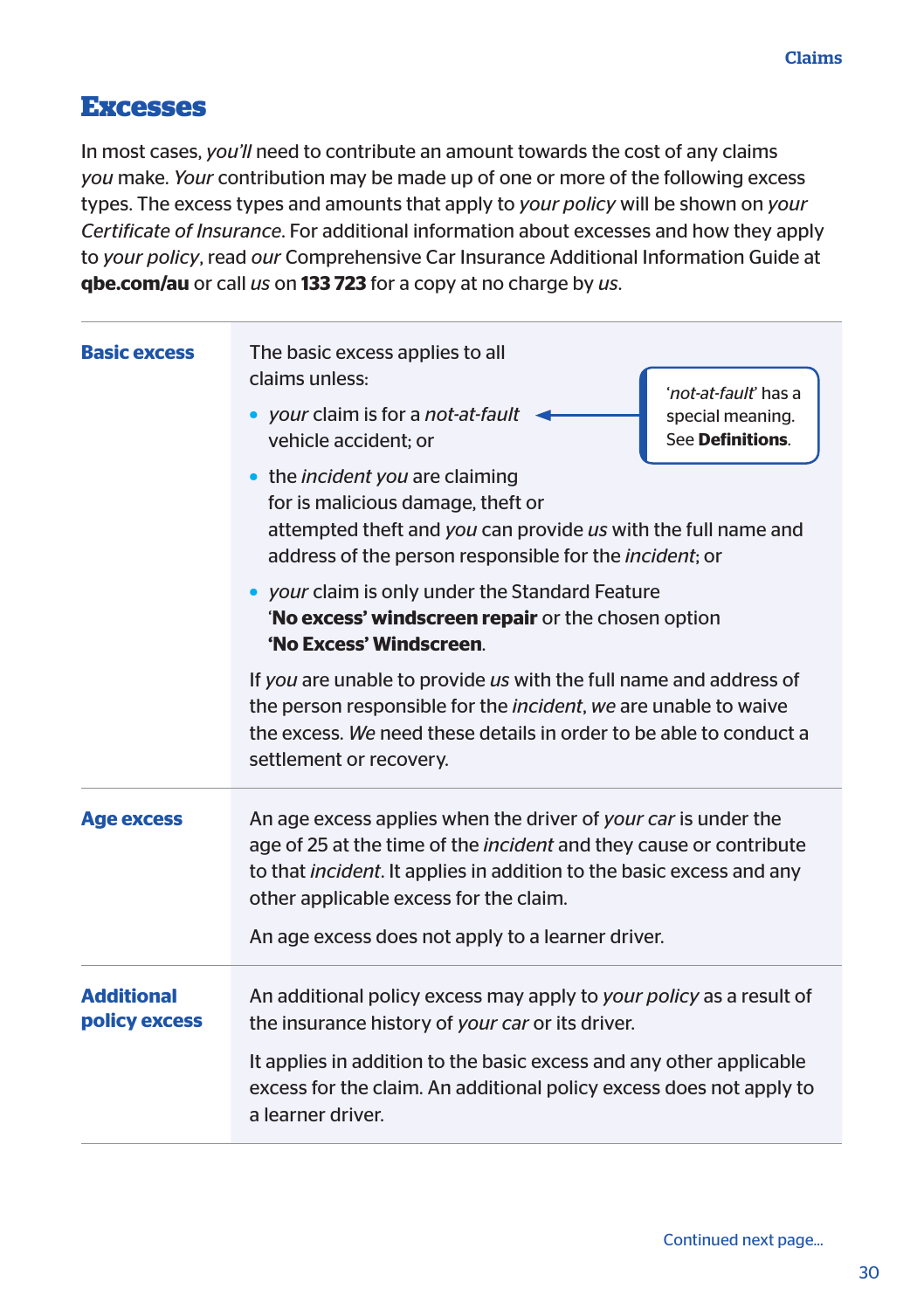#### **Additional driver excess**

An additional driver excess may apply to *your policy* as a result of the driver's details, including their insurance history. It applies in addition to the basic excess and any other applicable excess for the claim when that driver causes or contributes to the *incident*. An additional driver excess does not apply to a learner driver.

#### How we collect the excess

When an excess applies to *your* claim, *we'll* let *you* know when and how to pay the excess as this will depend on how *your* claim is settled. For example:

- **•** if *we* repair *your car*, *we'll* normally ask *you* to pay the excess to the repairer before they start the work;
- **•** in some instances, *we'll* ask *you* to pay your excess to *us* such as where a repairer or supplier is not able to accept an excess payment or *your car* is a *total loss* and *we* replace it with a new one;
- **•** if *we* pay *you* the reasonable cost to repair *your car*, *we* will deduct the excess from the amount *we* pay *you*;
- **•** if *your car* is a *total loss* and *we* pay *you* the *agreed value* or *market value* for *your car*, *we* will deduct the excess from the amount *we* pay *you*.

*We* will not pay for any costs that result from a delay in paying an excess.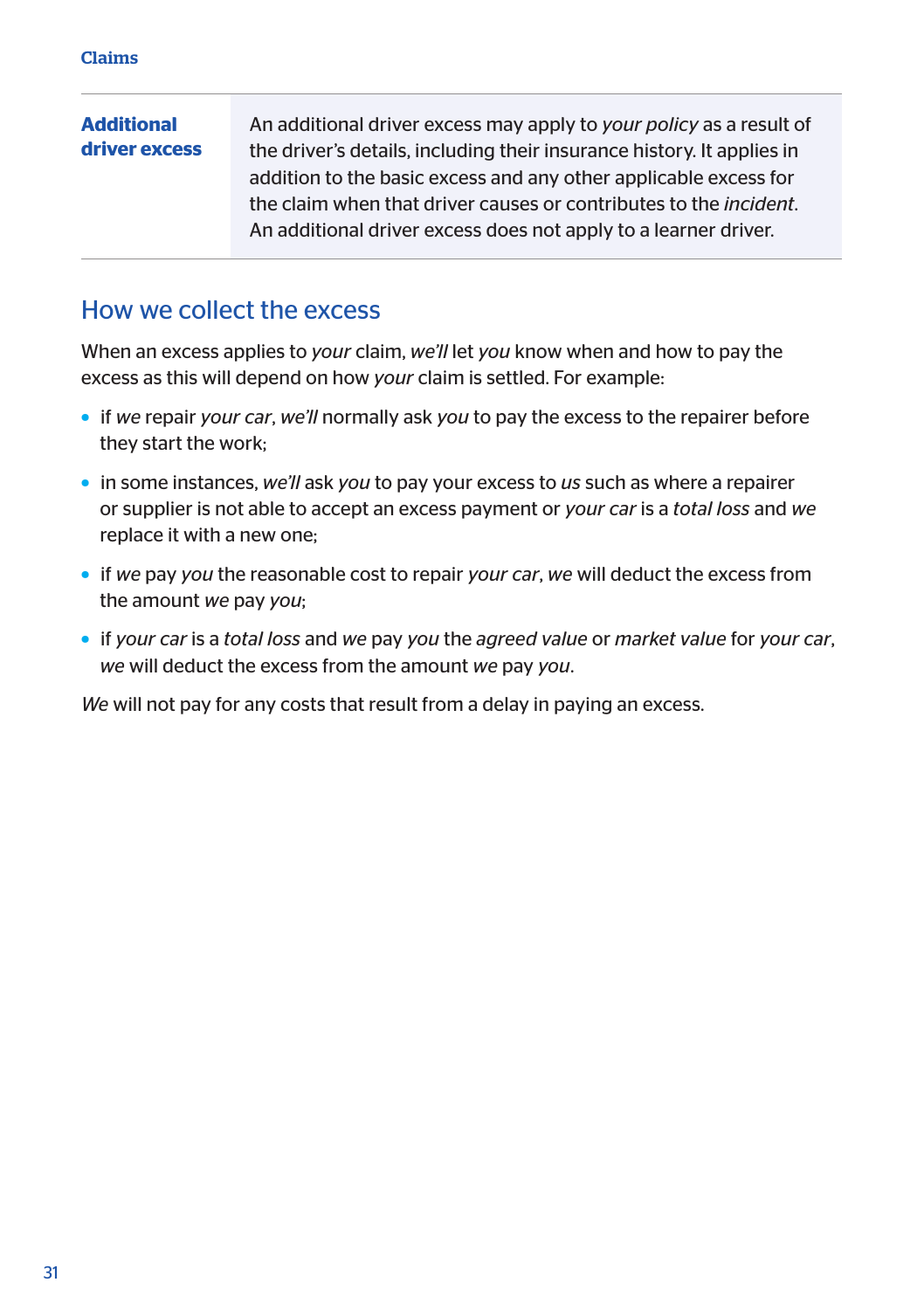# <span id="page-32-0"></span>**Claims administration, going to court and recovery action**

When *we* pay a claim under *your policy*, *we* have the right to exercise *your* legal rights in *your* name against the person responsible for the loss or damage.

*We'll* take full control of the administration, conduct or settlement of the recovery, including any legal defence. When *we* do any of these things in *your* name, it will be at *our* expense, however *you'll* need to give *us* reasonable assistance. This may include following *our* directions in relation to the conduct of any legal proceedings even after a claim has been paid.

When *we* pay a claim and some of the loss isn't covered by *your policy*, *we* may offer to try to recover that loss for *you* when *we* take any steps to recover the covered loss. *We* can only do so if *you* agree to give *us* documents that support *your* loss and agree with *us* on how *we'll* handle that recovery.

*You* may also need to contribute to the associated costs if, to recover the loss for *you*, *we* need to take additional steps that *we* wouldn't otherwise need to take. *We* will talk to *you* about these steps before *we* take them. If *you've* received a benefit under *your policy* that *you* were not entitled to, *we* reserve the right to recover from *you* the amount *we* have paid. If *we* decline a claim for fraud, *we* reserve the right to recover *our* reasonable administration, investigation and legal costs.

#### Contribution and other insurance

When making a claim, *you* must notify *us* of any other insurance that *you're* aware will or may, whether in whole or in part, cover any loss insured under *your policy*.

If at the time of any loss, damage or liability there's any other insurance (whether issued to *you* or any other person) which covers the same loss, damage or liability *you* must provide *us* with any reasonable assistance *we* require to make a claim for contribution from any other insurer(s).

## Preventing our right of recovery

If *you've* agreed with or told someone who caused *you* loss, damage or liability that *you* won't hold them responsible, then, to the extent we've been prejudiced by this act, *we* won't cover *you* for that loss, damage or liability.

## Other interests

*You* must tell *us* of the interest of all parties (e.g. financiers, lessors or owners) who'll be covered by *your policy*. *We'll* protect their interests only if *you've* told *us* about them and *we've* noted them on *your Certificate of Insurance*. Any person whose interests *you've* told *us* about and *we've* noted on *your Certificate of Insurance* is bound by the terms of *your policy* in relation to any claim they make.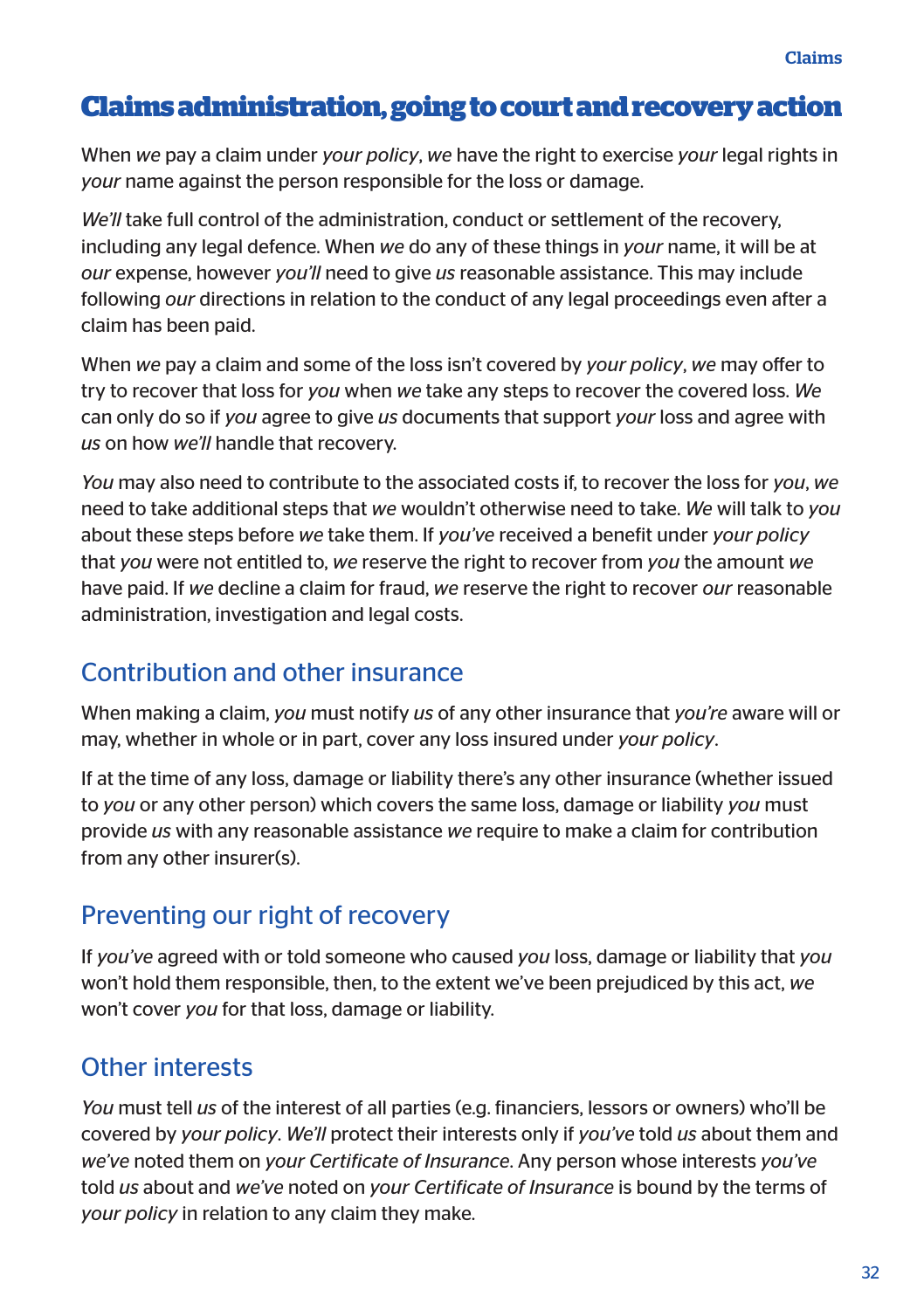# <span id="page-33-0"></span>**Paying, renewing and cancelling**

# **Paying your premium**

*Your* premium is the cost of *your policy*. It is the amount *we* set by taking into account things like the chance of *you* making a claim under *your policy*, the options *you've* chosen as well as other factors including *our* costs of doing business. *Your* premium also includes GST and other applicable government fees, duties and charges.

*We'll* let *you* know how much premium *you* need to pay *us*, how to pay it and when. *You* must pay *us your* premium on time to stay covered. For more information about how *we* set *your* premium, read *our* Comprehensive Car Insurance Additional Information Guide at **[qbe.com/au](http://qbe.com/au)** or call *us* for a copy at no charge by *us*.

*We* offer *you* several ways to pay *your* premium, including by direct debit which is explained below.

#### **Paying by direct debit**

*You* can choose to pay *your* premium annually or in instalments by direct debit.

If *you* choose to pay by direct debit, *you* authorise *us* to debit *your* nominated account for the agreed premium. If the scheduled debit date shown on *your Certificate of Insurance* is a NSW public holiday or bank holiday, *we'll* debit *your* account on the next business day. *We'll* give *you* at least 14 days' notice if *we*

change the way the direct debit of *your policy* works.

*You* need to make sure *your* nominated account details are correct and up to date. This includes advising *us* of the expiry date of a payment card or a change to the payment method. If *your* nominated account details change *you* must tell *us* at least 7 days before the next instalment is due to allow *us* to process the change in time.

Check with *your* financial institution whether *your* account allows direct debits.

*You* need to have enough funds in *your* nominated account to allow *our* scheduled debit. If *you* don't, *you'll* be responsible for any fee or interest charged by *your* financial institution. *You* can also choose to stop *your* direct debit by contacting *your* financial institution.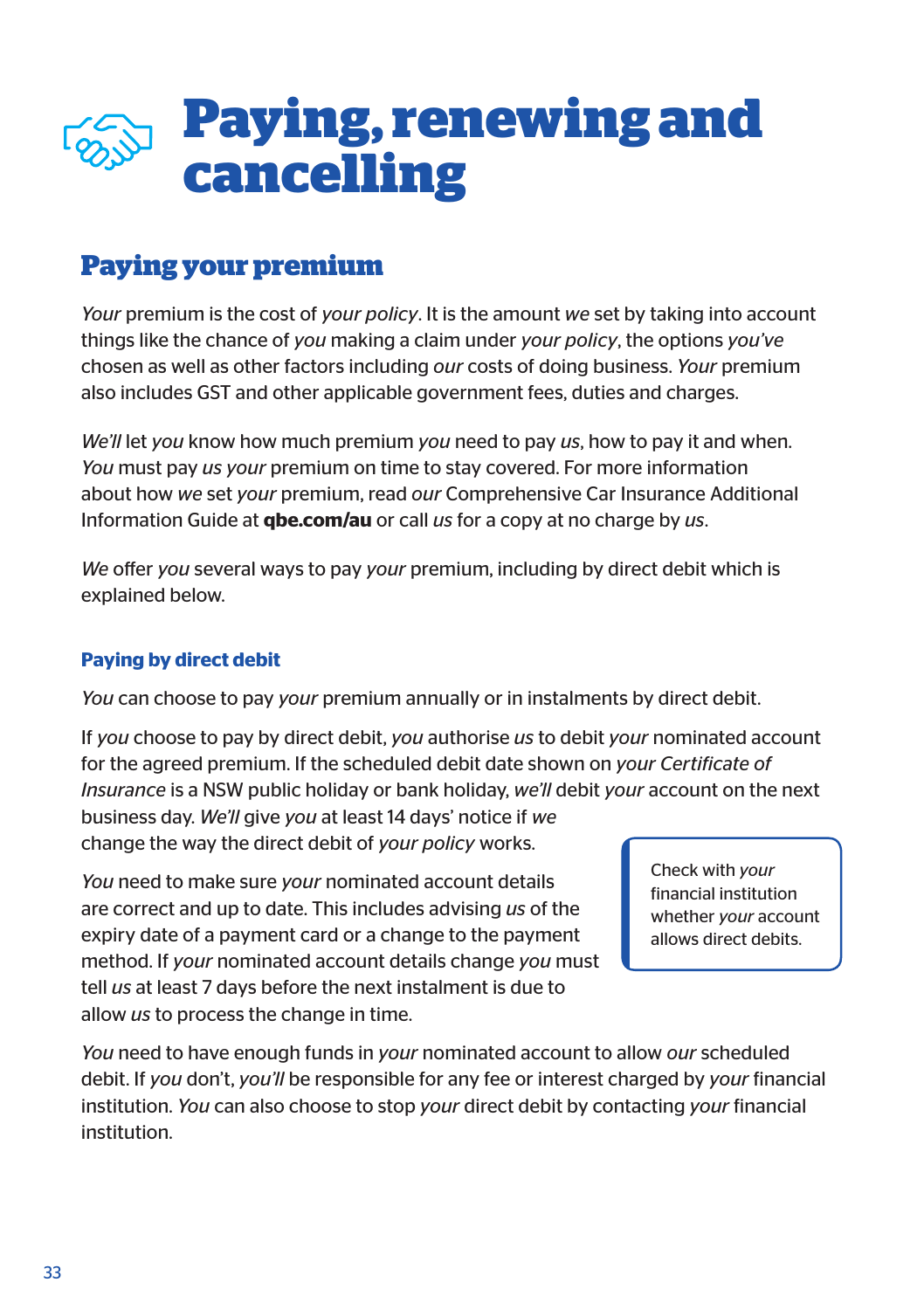#### <span id="page-34-0"></span>**Important – what happens if your direct debit fails**

If *you've* chosen to pay *your* premium **annually** by direct debit and *we* don't receive *your* payment on time, *we* may cancel *your policy* as permitted by law and refuse to pay a claim.

If *you've* chosen to pay *your* premium by direct debit **instalments** and an instalment remains unpaid for one month or more, *we* may cancel *your policy* and refuse to pay a claim.

# **Renewing your policy**

If *we* offer to renew *your policy*, *we'll* send *you* a renewal *Certificate of Insurance*. If *you* make any changes to *your policy* after *we* send *you our* renewal offer, and *we* agree to continue to insure *you*, *we'll* send *you* an updated renewal offer and *you'll* need to pay *us* any additional premium to ensure *your* cover is not affected.

#### **If you pay your premium by direct debit**

If *you* pay *your* premium by direct debit and *we* offer to renew *your policy*, **we'll continue to debit your premium payments**, either annually or in instalments, whichever *you've* previously chosen.

If *you* don't want to renew, *you* must tell *us* at least 7 days before *your policy's* end date to allow *us* to process the change in time.

## **Cancelling your policy**

*You* can cancel *your policy* at any time by telling *us*. *We* can cancel *your policy* as permitted by law, for example when *you* do not pay *us your* premium or if *you* told *us* something that *you* knew to be incorrect or untrue during *your* application for cover.

If *you've* paid *your* premium in advance and *your policy* is cancelled, *we'll* refund *you* the proportion of the premium for the remaining *period of insurance*, minus any non-refundable government fees, duties or charges.

If *you* make a fraudulent claim on *your policy*, *we* can cancel it and *we* won't provide any refund.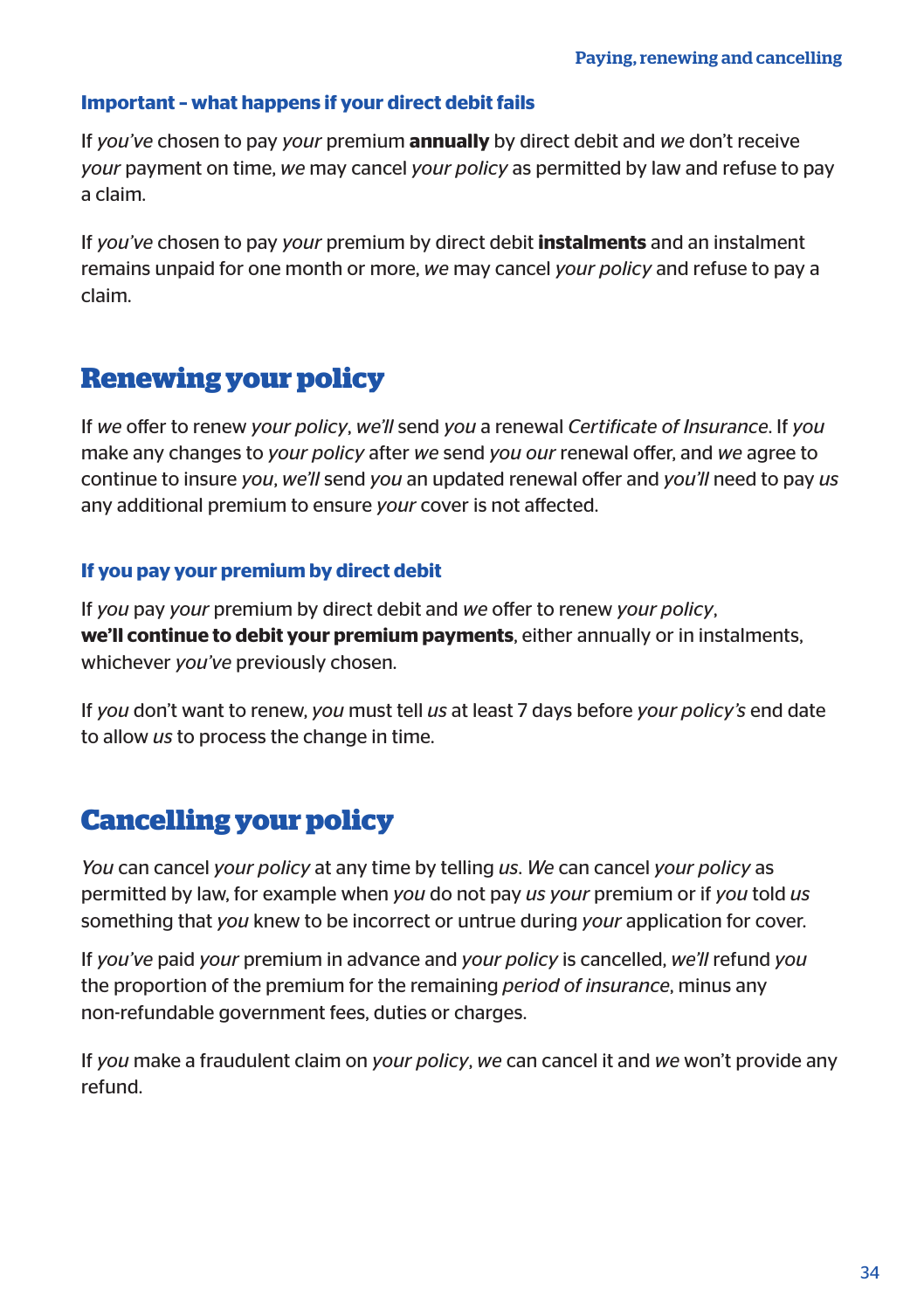<span id="page-35-0"></span>

| Term                                       | <b>Definition</b>                                                                                                                                                                                                                                                                                                                         |
|--------------------------------------------|-------------------------------------------------------------------------------------------------------------------------------------------------------------------------------------------------------------------------------------------------------------------------------------------------------------------------------------------|
| <b>Agreed value</b>                        | The amount you and QBE agree to insure your car for during the<br>period of insurance shown on your Certificate of Insurance.                                                                                                                                                                                                             |
| <b>Business use</b>                        | If shown on your Certificate of Insurance, it means your car is used<br>for the stated occupation, profession or business. Business use also<br>includes the use of your car for personal purposes. Business use does<br>not mean using your car for paid ridesharing.                                                                    |
| <b>Certificate of</b><br><b>Insurance</b>  | The most recent Certificate of Insurance we have sent you. It shows the<br>information that forms the basis on which we've agreed to insure you,<br>including information about you, your car and its drivers. You'll receive<br>a new Certificate of Insurance when you buy, renew or make a relevant<br>change to your policy.          |
| <b>Incident</b>                            | An event or series of related events which results in a claim on your<br>policy.                                                                                                                                                                                                                                                          |
| <b>Insured</b>                             | See definition of You, your, insured.                                                                                                                                                                                                                                                                                                     |
| <b>Market value</b>                        | The value of your car in your local area immediately before the<br>incident. To determine this value we may use recognised industry<br>guides and consider things like the make, model, age, kilometres<br>travelled, both factory-fitted and legal after-market modifications and<br>accessories, and the general condition of your car. |
| <b>MVIRI Code-</b><br>approved<br>assessor | An assessor that complies with the voluntary national Motor Vehicle<br>Insurance and Repair Industry Code as agreed by the Smash Repair<br>and Insurance Industry Implementation Taskforce on 23 May 2006 and<br>any changes as agreed from time to time by the Code Administration<br>Committee.                                         |
|                                            | To assess whether your car is a total loss, we will only appoint a MVIRI<br>Code-approved assessor.                                                                                                                                                                                                                                       |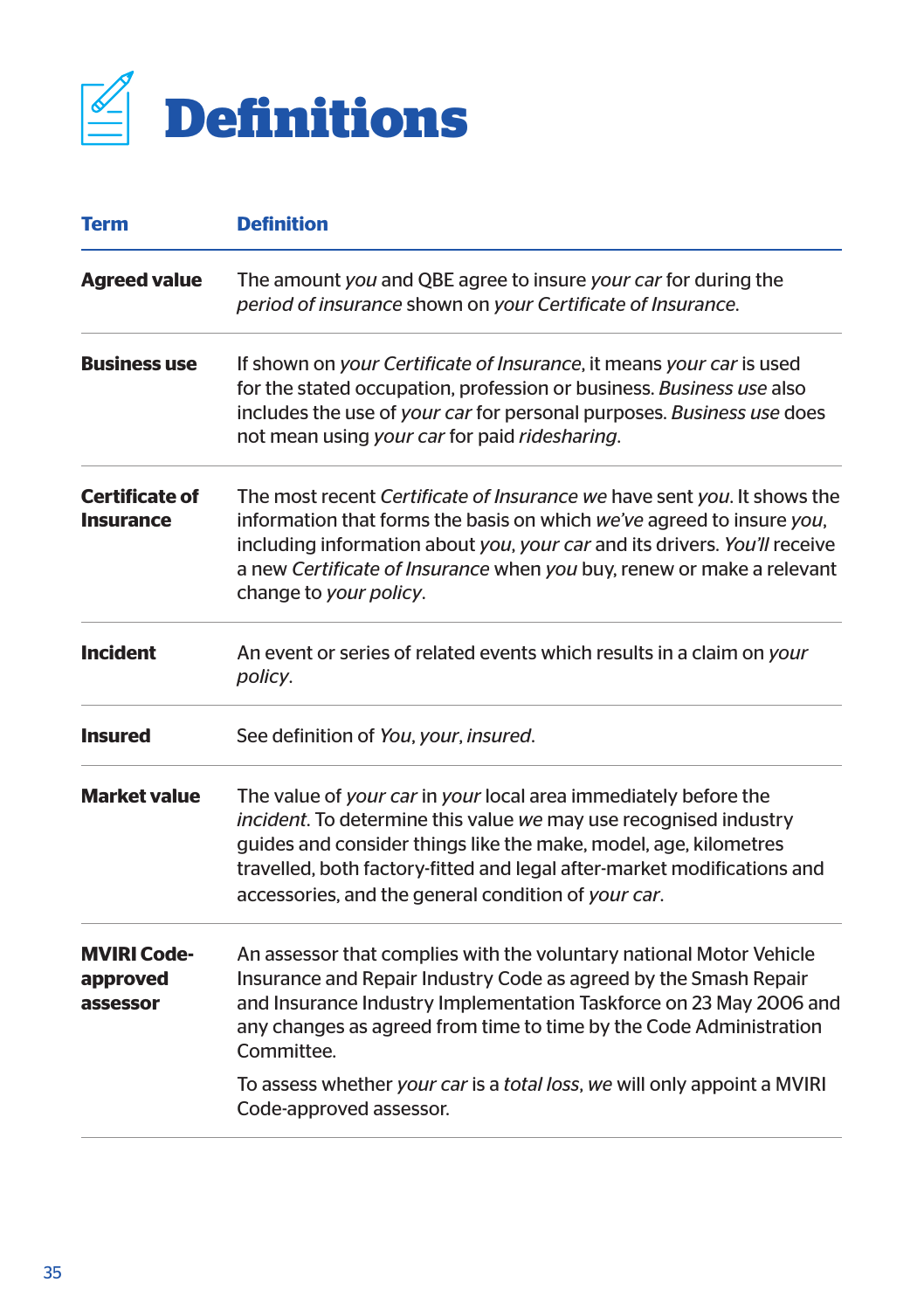| Term                          | <b>Definition</b>                                                                                                                                                                                                                                                                                                                                  |
|-------------------------------|----------------------------------------------------------------------------------------------------------------------------------------------------------------------------------------------------------------------------------------------------------------------------------------------------------------------------------------------------|
| Not-at-fault                  | When the driver of your car did not cause or contribute to the incident<br>claimed and you are able to provide us with the full name and address<br>of each responsible person, or if they were using a vehicle, each<br>vehicle's registration number.                                                                                            |
| <b>Period of</b><br>insurance | The time between the start date and end date shown on your<br>Certificate of Insurance during which we have agreed to provide cover.<br>If your policy is cancelled, or your car is a total loss and we make a<br>total loss payment or replace your car under your policy, the period of<br><i>insurance</i> ends.                                |
| <b>Policy</b>                 | Your QBE Comprehensive Car Insurance policy, once you have paid or<br>agreed to pay us your premium. It is made up of this PDS, any SPDS we<br>send you and your Certificate of Insurance.                                                                                                                                                         |
| <b>Private use</b>            | If shown on <i>your Certificate of Insurance</i> , it means <i>your car</i> is used for<br>personal purposes, including driving to and from work. Private use<br>does not include business use or ridesharing.                                                                                                                                     |
| <b>Ridesharing</b>            | If shown on your Certificate of Insurance, it means your car is used<br>solely or partially to transport people for a fee, such as through a<br>rideshare company's booking app. Ridesharing also includes the use of<br>your car for personal purposes. Ridesharing does not mean using your<br>car as a taxi or for car-pooling without payment. |
| <b>Suitable</b><br>hire car   | A hire car that takes into account:                                                                                                                                                                                                                                                                                                                |
|                               | $\bullet$ the type and size of the damaged car                                                                                                                                                                                                                                                                                                     |
|                               | • the ordinary daily uses of the damaged car                                                                                                                                                                                                                                                                                                       |
|                               | • whether any additional safety devices were part of the damaged<br>car, such as child seats or disability-related modifications.                                                                                                                                                                                                                  |
| <b>Total loss</b>             | See Determining if your car is a total loss for what this means.                                                                                                                                                                                                                                                                                   |
| <b>Trailer</b>                | A trailer owned by you or in the control of a driver of your car,<br>for example a boat trailer.                                                                                                                                                                                                                                                   |
| We, our, us,<br><b>QBE</b>    | QBE Insurance (Australia) Limited, ABN 78 003 191 035, AFSL 239545,<br>BECS authority no. 481326.                                                                                                                                                                                                                                                  |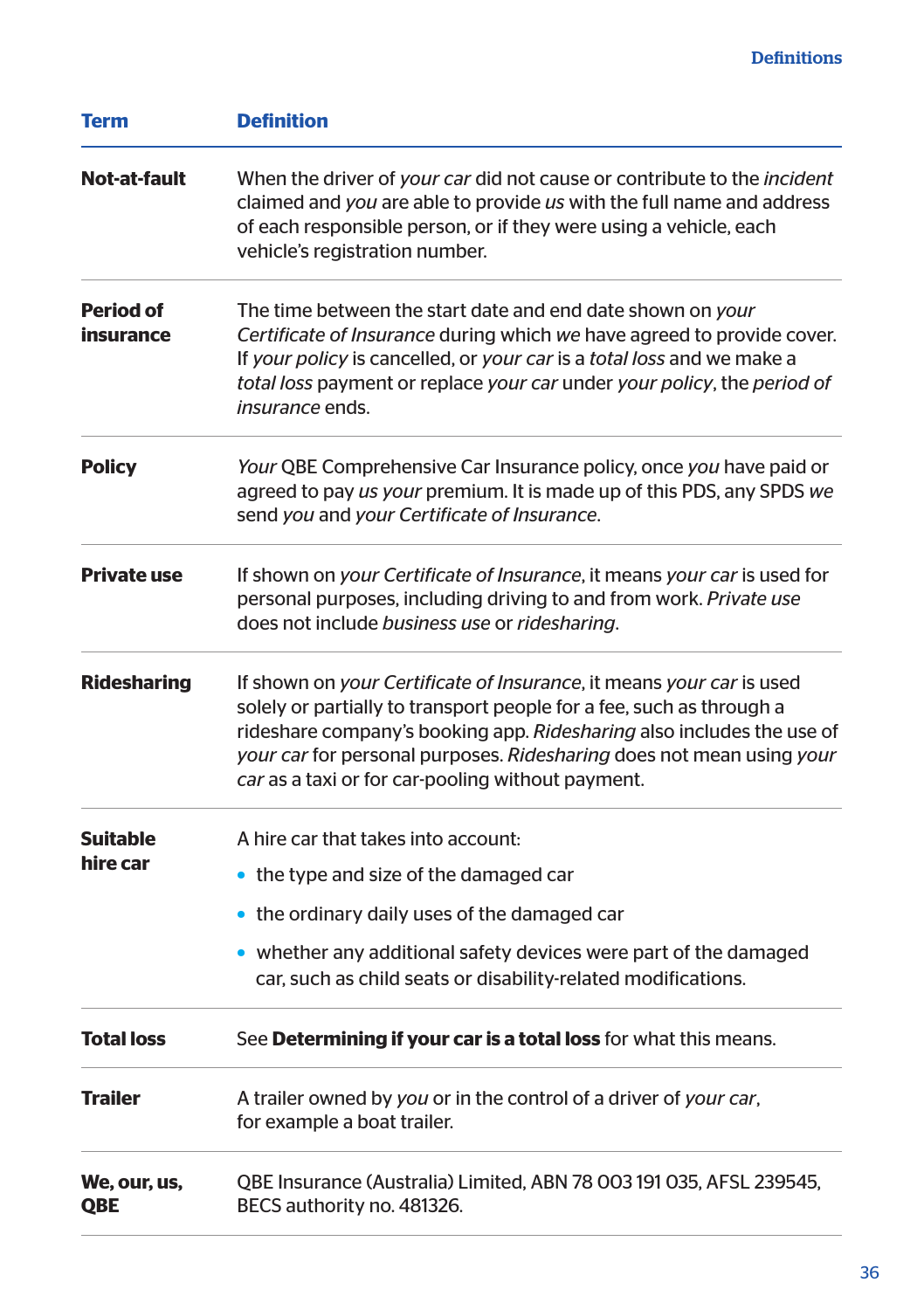#### Definitions

| Term                  | <b>Definition</b>                                                                                                                                        |  |
|-----------------------|----------------------------------------------------------------------------------------------------------------------------------------------------------|--|
| You, your,<br>insured | The persons or entities named as <i>Insured(s)</i> on your Certificate<br>of Insurance, except in the sections of your policy where we say<br>otherwise. |  |
| Your car              | The car shown on your Certificate of Insurance. It includes both<br>factory-fitted and legal after-market modifications and accessories.                 |  |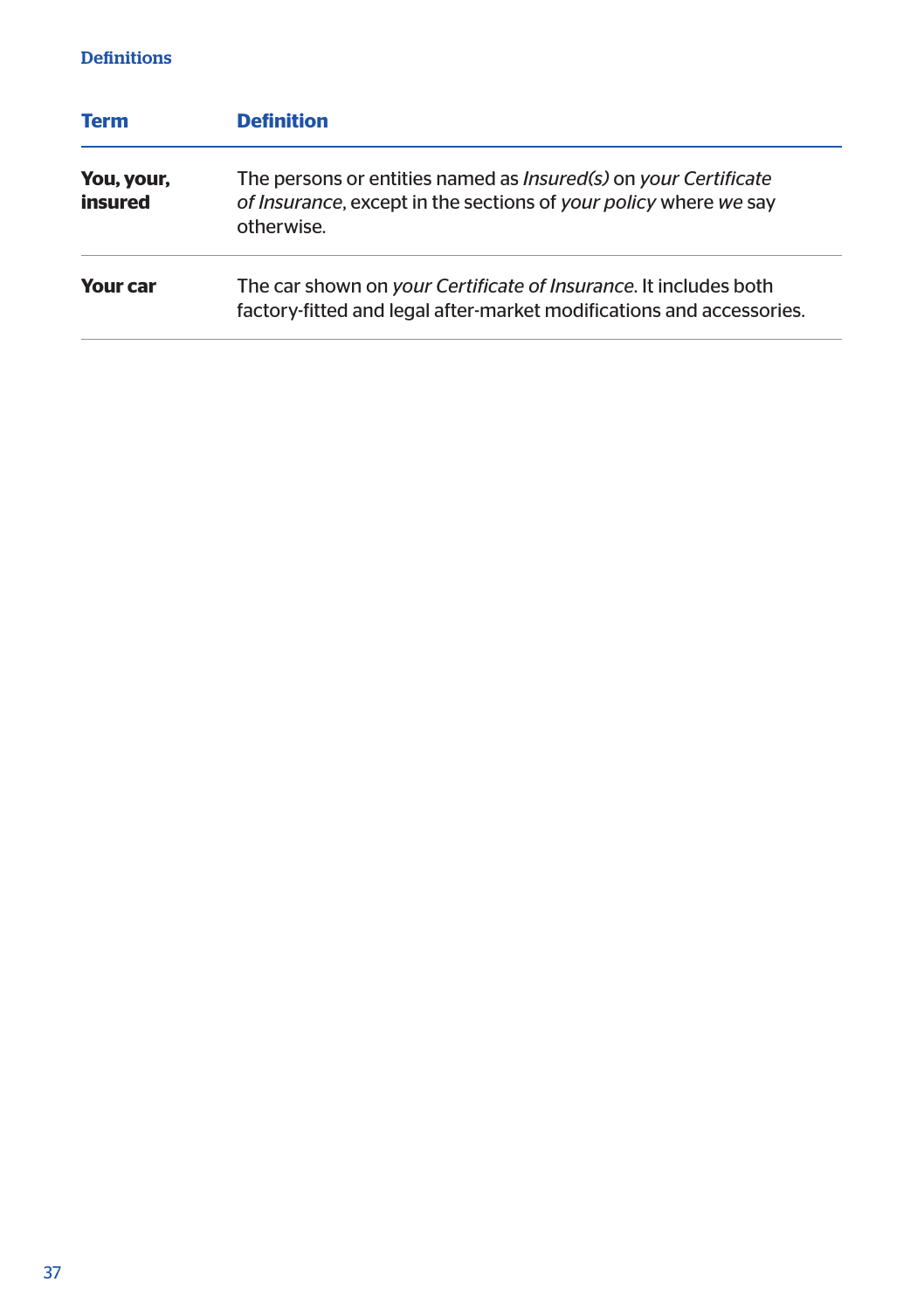# <span id="page-38-0"></span> $\overline{0}$ **Privacy, complaints and other important information**

# **Privacy**

*We* take the security of *your* personal information seriously.

*We'll* collect personal information when *you* deal with *us*, *our* agents, other companies in the QBE group or suppliers acting on *our* behalf. *We* use *your* personal information so *we* can do business with *you*, which includes issuing and administering *our* products and services and processing claims. Sometimes *we* might send *your* personal information overseas. The locations *we* send it to can vary but include the Philippines, India, Ireland, the UK, the US, China and countries within the European Union.

*Our* Privacy Policy describes in more detail where and from whom *we* collect personal information, as well as where *we* store it and the ways *we* could use it. To get a copy at no charge by *us*, please visit **[qbe.com/au/privacy](http://qbe.com/au/privacy)** or call *us* on **133 723**. It's up to *you* to decide whether to give *us your* personal information, but without it *we* might not be able to do business with *you*, including not paying *your* claim.

# **Complaints**

*We're* here to help. If *you're* unhappy with any of *our* products or services, or the service or conduct of any of our suppliers, please let *us* know and we'll do *our* best to put things right.

#### Step 1 – Talk to us

*Your* first step is to get in touch with the team looking after *your policy* or claim. *You'll* find their contact details on *your* policy documents, letters or emails from *us*. Please provide *our* team with as much information as possible so they can try to fix the problem quickly and fairly.

If *you* have an existing complaint and need access to an interpreter, please contact *your* Dispute Resolution Officer directly.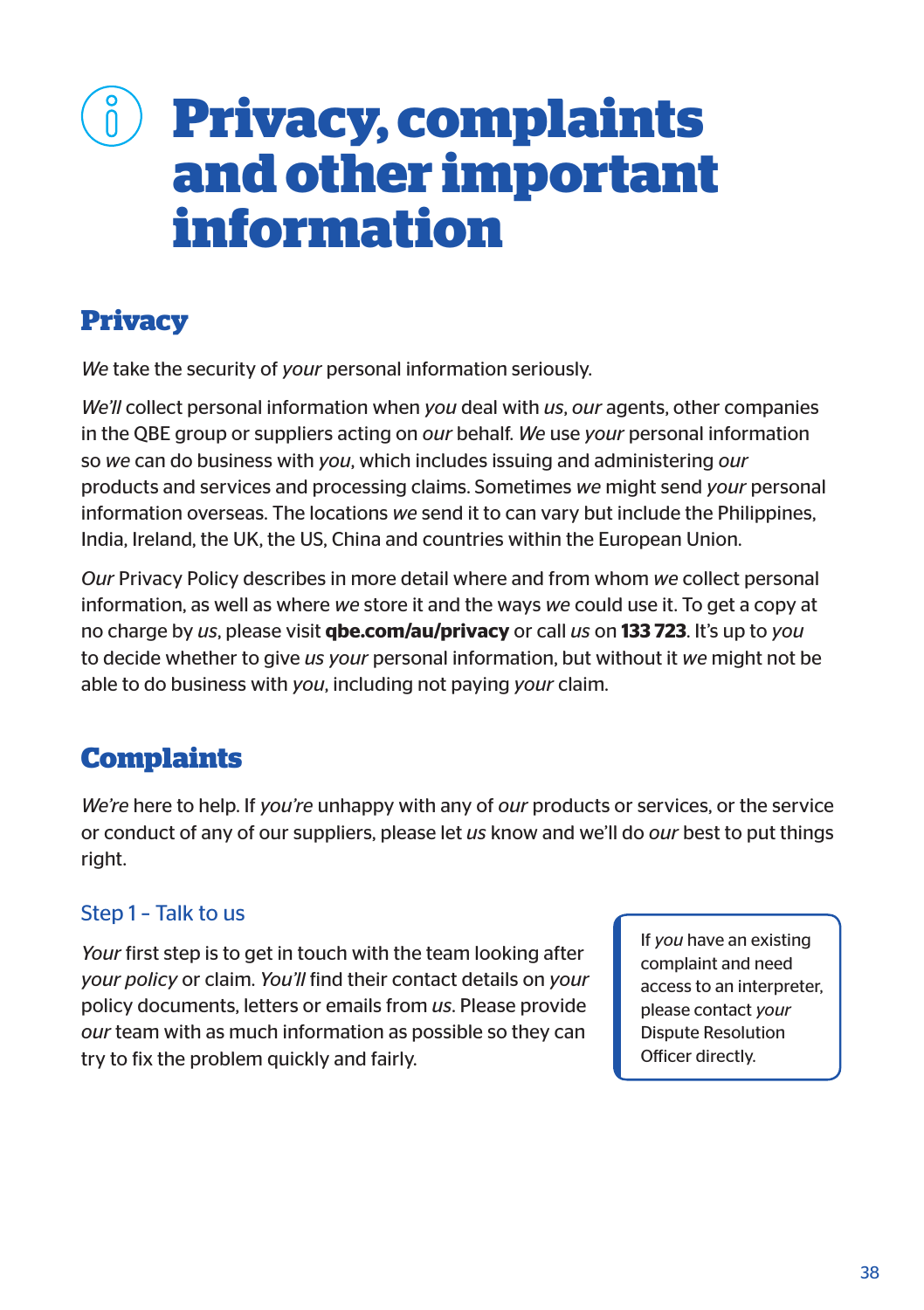#### Privacy, complaints and other important information

#### Step 2 – Customer Care

If *your* complaint isn't resolved by the team looking after *your policy* or claim, *you* can ask them to refer *your* complaint on to *our* Customer Care team or you can contact Customer Care directly:

**Phone:** 1300 650 503 **Fax:** (02) 8227 8594 **Email:** complaints@qbe.com **Post:** GPO Box 219, Parramatta NSW 2124

#### Step 3 – Internal Dispute Resolution

If *your* complaint isn't resolved by Customer Care, or indeed at any time, *you* can ask for *your* complaint to be escalated for review by *our* Internal Dispute Resolution (IDR) team. A Dispute Resolution Specialist will review *your* complaint independently and provide *you* with *our* final decision.

#### Step 4 – Still not resolved?

If *we're* unable to resolve *your* complaint to *your* satisfaction within a reasonable time, or *you're* not happy with *our* final IDR decision, *you* can refer *your* complaint for external dispute resolution by contacting the Australian Financial Complaints Authority (AFCA). *We* are a member of AFCA and their decisions are binding on *us*.

**Phone:** 1800 931 678 **Email:** info@afca.org.au **Post:** GPO Box 3, Melbourne VIC 3001

AFCA will inform *you* if *your* complaint falls within its jurisdiction. Time limits apply to most complaints to AFCA. For more information, visit **[afca.org.au](http://afca.org.au)**

#### More information

*You* can find more information about how *we* deal with complaints on *our* website at **[qbe.com/au](http://qbe.com/au)** or *you* can call *us* on **133 723** to speak with *us* or request a copy of *our* complaints brochure at no charge by *us*.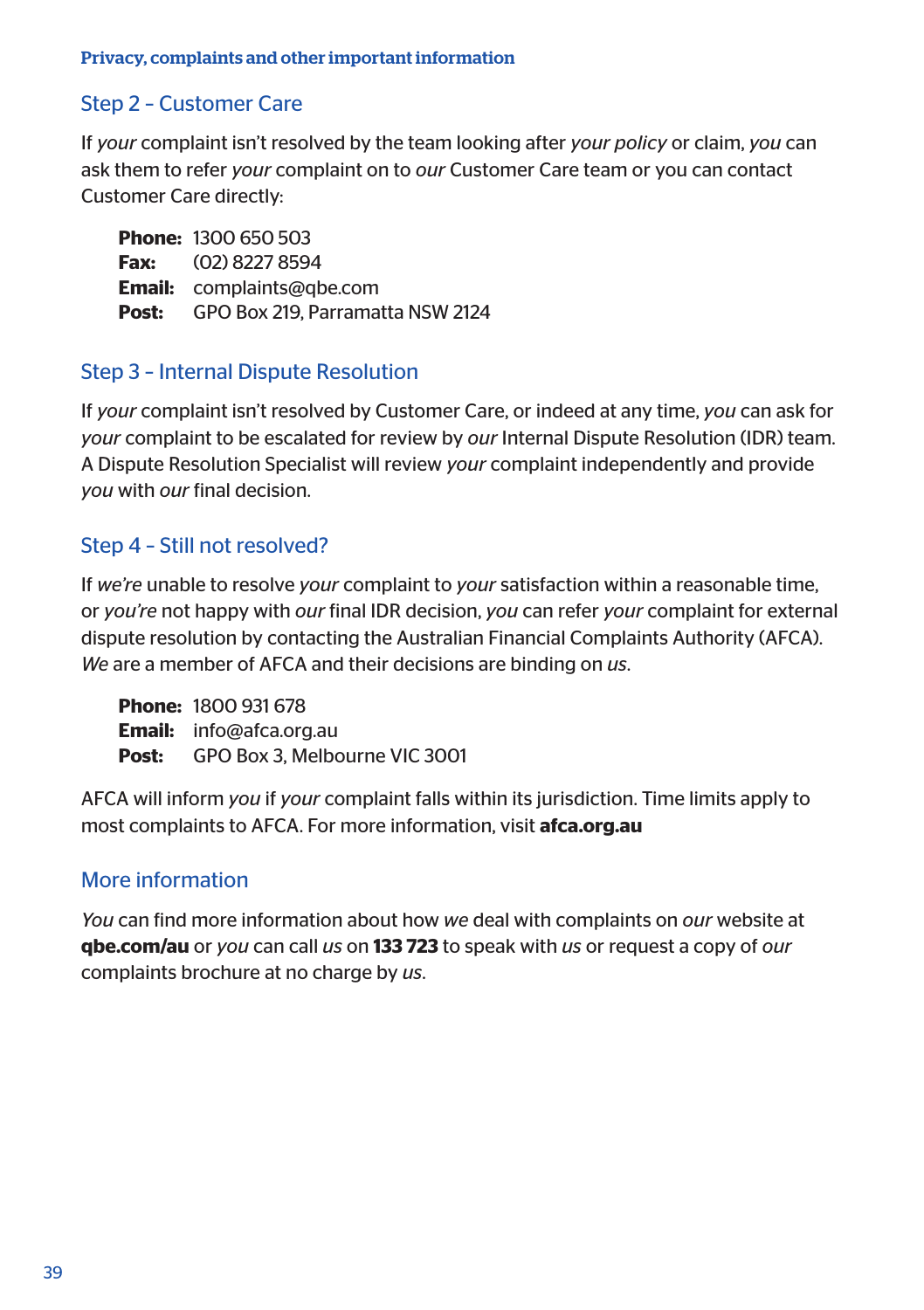## <span id="page-40-0"></span>Complaints about your direct debits

If *you* pay for *your policy* by direct debit and have a concern about *your* deductions, please talk to the team looking after *your policy*, or contact *your* financial institution in the first instance. If *your* concern isn't resolved, *you* can follow *our* complaints process.

## Complaints just about privacy

If *you're* not happy with how *we've* handled *your* personal information, call *us* on **1300 650 503** or email *us* at **privacy.officer@qbe.com**. If *you're* not satisfied with *our* response, *you* can contact the Office of the Australian Information Commissioner:

**Phone:** 1300 363 992 **Email:** enquiries@oaic.gov.au **Post:** GPO Box 5218, Sydney NSW 2001

## **General Insurance Code of Practice**

QBE is a signatory to the General Insurance Code of Practice (Code) and is committed to providing high standards of service. The Code covers topics like buying insurance, how claims are handled, what happens if financial hardship occurs, and complaint handling. *You* can read the Code at **[codeofpractice.com.au](http://codeofpractice.com.au)**

*We* recognise that family and domestic violence is a complex issue and *we* take it seriously. For more information about support, *our* Family and Domestic Violence Policy is available at **[qbe.com/au](https://www.qbe.com/au/about/governance/family-and-domestic-violence-customer)**

# **Financial Claims Scheme**

This policy is protected under the Financial Claims Scheme (FCS), which protects certain insureds and claimants in the unlikely event QBE becomes insolvent. *You* may be entitled to access the FCS if *you* meet the eligibility criteria. For more information, contact the Australian Prudential Regulation Authority on **1300 558 849** or go to **[apra.gov.au/financial-claims-scheme-general-insurers](http://apra.gov.au/financial-claims-scheme-general-insurers)**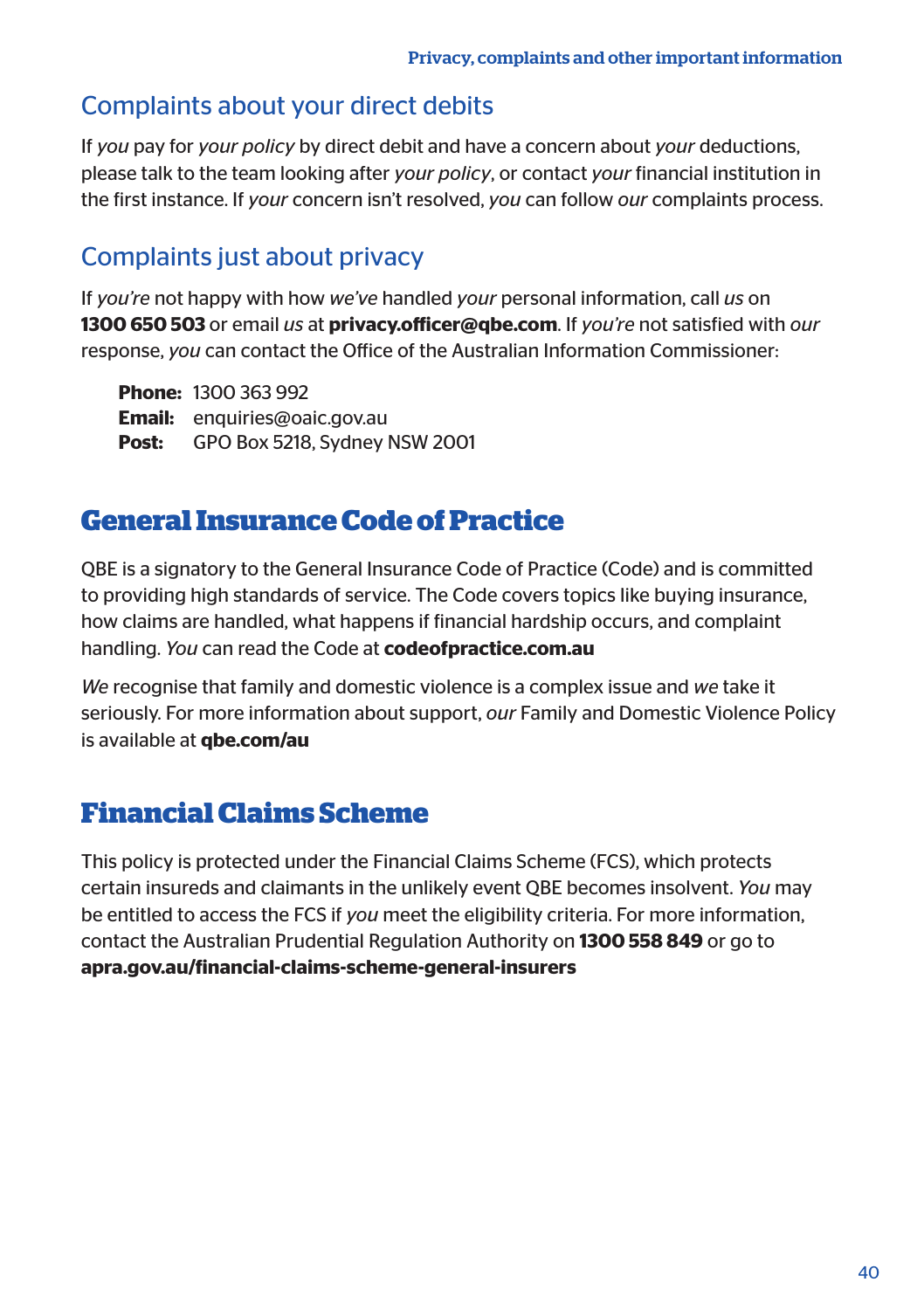*This page has been left blank intentionally.*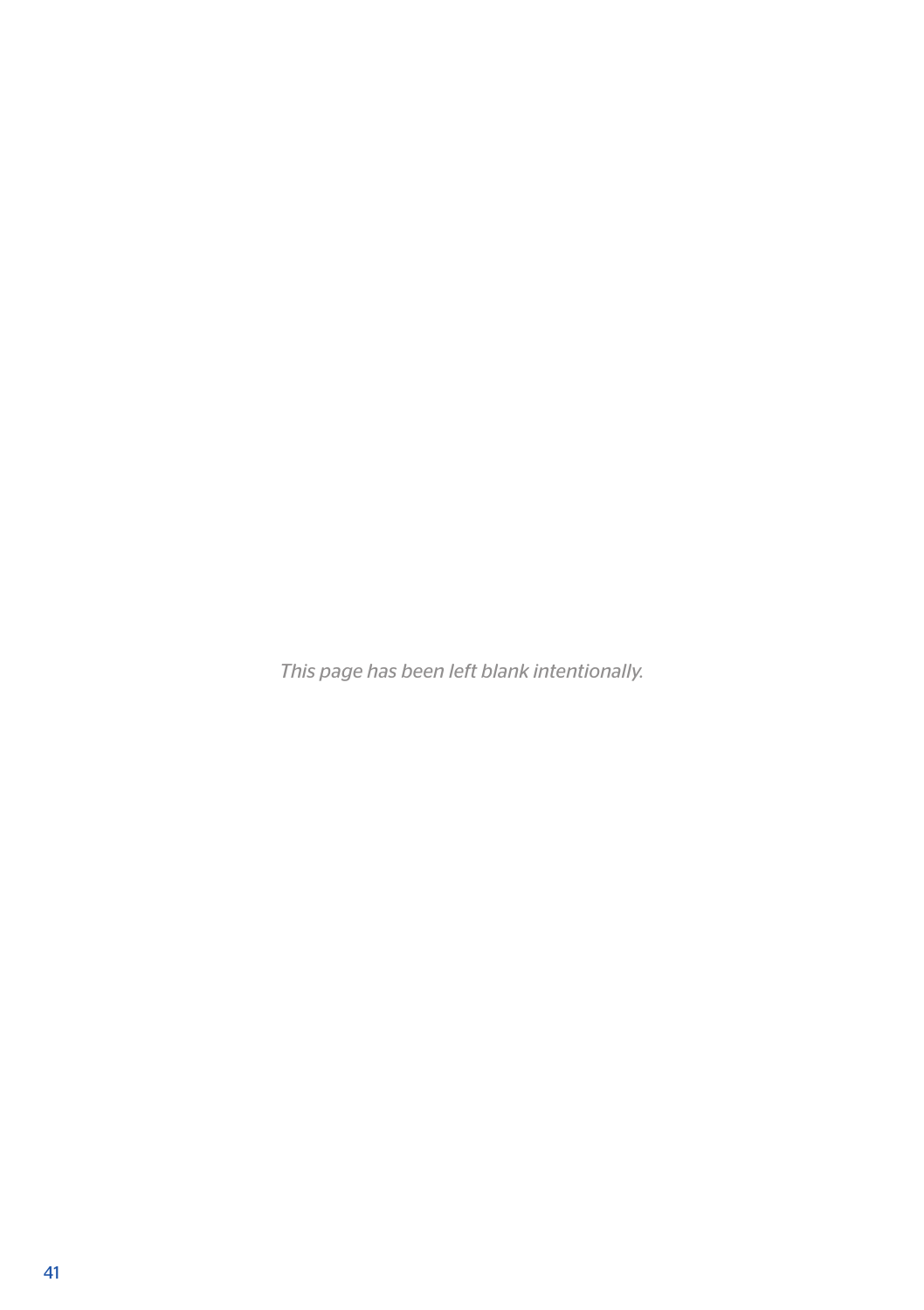*This page has been left blank intentionally.*